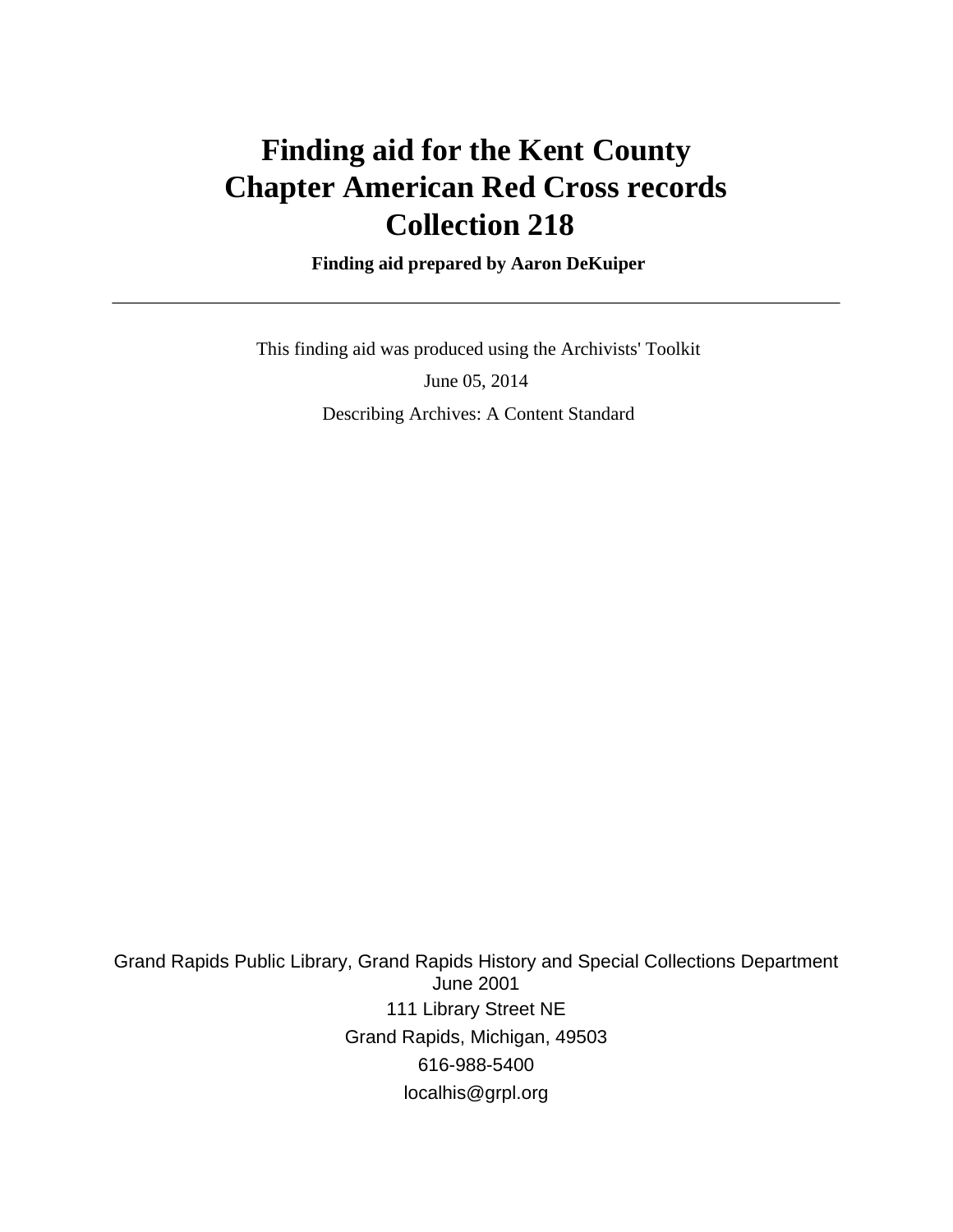# **Table of Contents**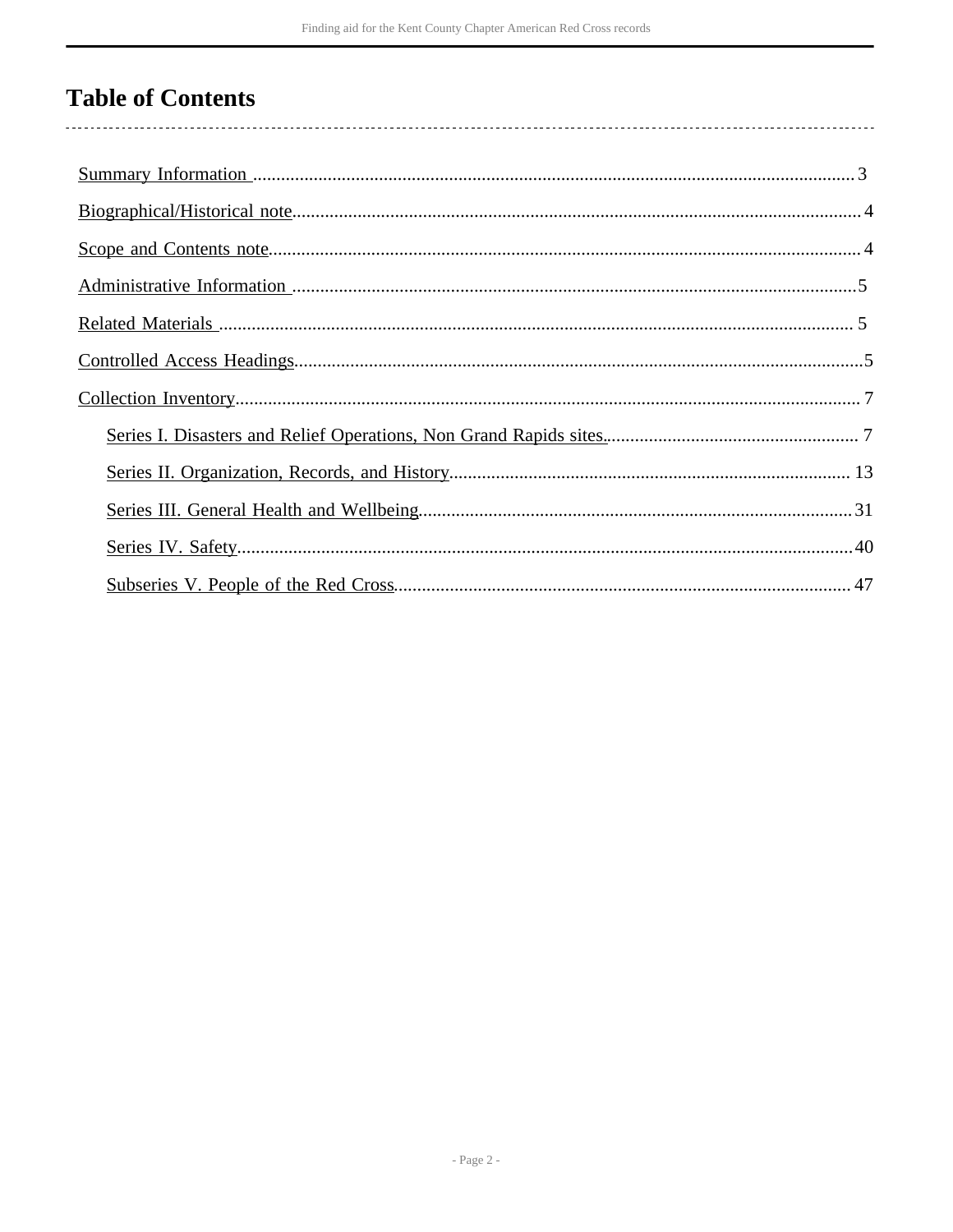# <span id="page-2-0"></span>**Summary Information**

| <b>Repository</b> | Grand Rapids Public Library, Grand Rapids History and Special<br><b>Collections Department</b>                                                                                                                                                                                                                                                                                                                                                                                                                                                                                                                                                                                         |
|-------------------|----------------------------------------------------------------------------------------------------------------------------------------------------------------------------------------------------------------------------------------------------------------------------------------------------------------------------------------------------------------------------------------------------------------------------------------------------------------------------------------------------------------------------------------------------------------------------------------------------------------------------------------------------------------------------------------|
| <b>Creator</b>    | American Red Cross. Kent County Chapter.                                                                                                                                                                                                                                                                                                                                                                                                                                                                                                                                                                                                                                               |
| <b>Title</b>      | Kent County Chapter American Red Cross records                                                                                                                                                                                                                                                                                                                                                                                                                                                                                                                                                                                                                                         |
| Date [inclusive]  | 1859-1996                                                                                                                                                                                                                                                                                                                                                                                                                                                                                                                                                                                                                                                                              |
| <b>Extent</b>     | 23.0 Linear feet                                                                                                                                                                                                                                                                                                                                                                                                                                                                                                                                                                                                                                                                       |
| Language          | English                                                                                                                                                                                                                                                                                                                                                                                                                                                                                                                                                                                                                                                                                |
| <b>Abstract</b>   | The Kent County Chapter of the American Red Cross was formed in<br>1917. This collection contains information and documentation on the<br>organization, mostly from the 20th century, with a few items from the late<br>1800s. The material focuses on the Kent County Chapter, though some<br>National information is present. The material present shows numerous<br>aspects of Red Cross participation and activity, including large sections<br>of photographs on volunteers and relief operations. These photographs<br>provide visual journals of the Red Cross transformation from a small<br>humanitarian concern into a full fledged relief agency and business<br>operation. |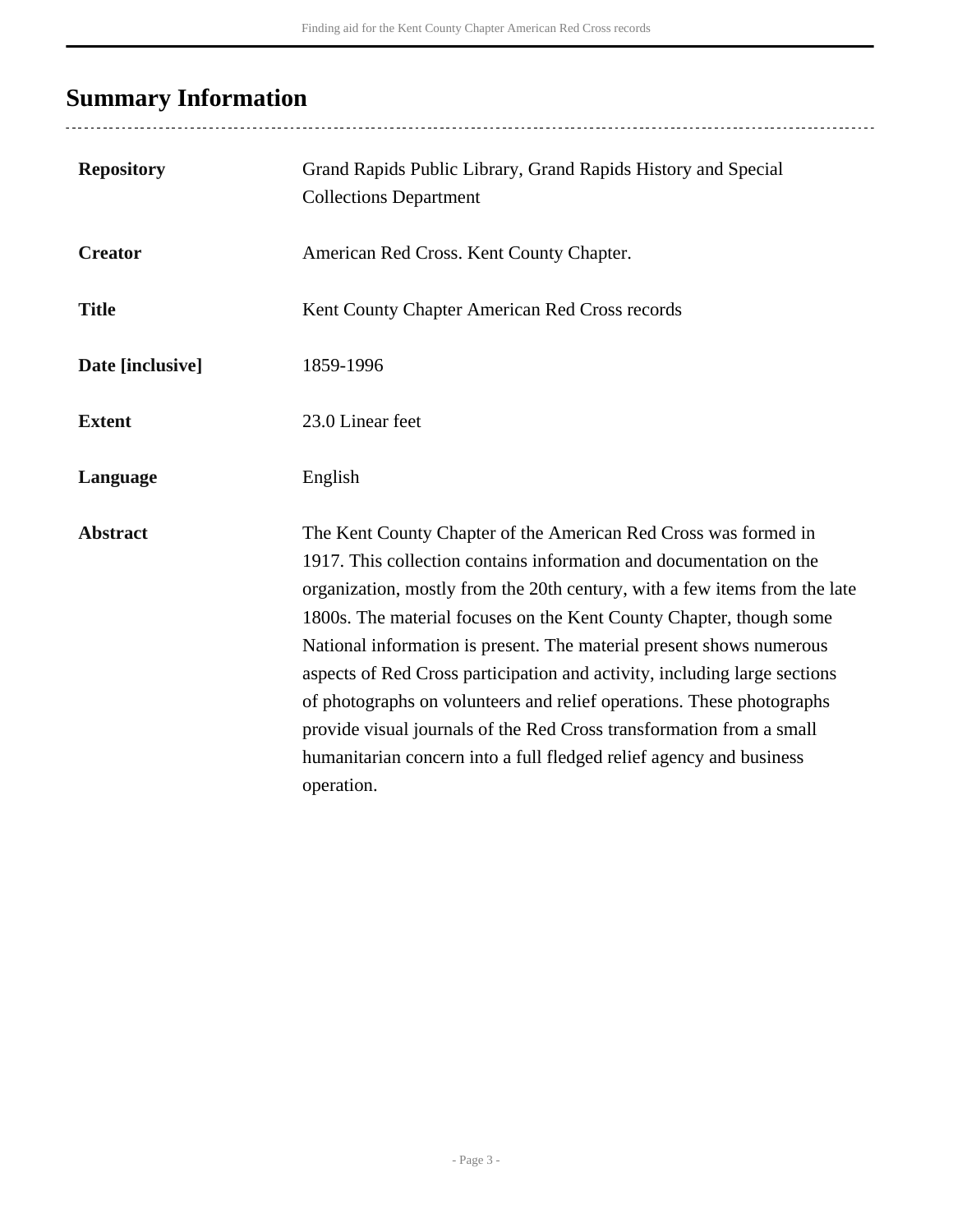## <span id="page-3-0"></span>**Biographical/Historical note**

The collection contains a good deal of information on the organization and history of the American Red Cross, this is a brief summary. In the 1850's, traveling Swiss Physician Henry Dunant witnessed firsthand the atrocities of war on the battlefield of Solferino in North Italy. He realized the need for an international institution that would protect and care for the wounded in a neutral fashion. In 1859 then, he founded the International Red Cross and received vast approval from numerous nations. The Geneva Convention was signed in 1864, giving the organization international support.

The Red Cross was not accepted or appreciated in the United States until the 1880's. Philanthropist Clara Barton, like Dunant before her, had seen the horror of combat in the American Civil War and lobbied Congress successfully for creation of the American Red Cross Society. Before long, the Red Cross proved its worth in disaster relief such as the forest fires in Michigan in 1881. Numerous chapters sprang up across the country, including the Kent County one in 1917. Kent County Red Cross volunteers got involved in projects both locally and also on a wider scale, participating in both World Wars and Vietnam. The years between such wars saw countless floods, tornadoes and other disasters to occupy Red Cross workers' time. Volunteers grew in number and diversity each year, from youths to the "Gray Ladies."

As the years moved on, the Red Cross got involved in all aspects of community health, including the Grand Valley Blood Program and the creation of a wide range of information pamphlets to increase awareness of important acts and dangers in everyday life. A headquarters was opened on Fuller street in 1969, and from there the Kent County Chapter continued to distribute aid both to the local community and to the National Red Cross office. By the 1990's, the Kent County Red Cross had become a full fledged business operation, with campaigns to raise large amounts of money from individuals and corporations, many staff and office members to perform necessary operations and frequent parties to recognize those who give their time and money to help others.

## <span id="page-3-1"></span>**Scope and Contents note**

The collection provides a wide overview of the American Red Cross in Kent County, touching on disasters, volunteers and community services, such as a large gathering of informational pamphlets. As the collection is a vast and sweeping survey of over a hundred years of Red Cross history, much of it is generalized. The materials are physically housed according to type first and then year, as many items of the same type belong to different series the series organization takes place only in this finding aid.

In the collection itself, there are a few items of particular note. First, there are two VHS tapes which detail Red Cross history. Next, there are many books, some dating from before 1900, and including recollections by both Henry Dunant and Clara Barton. Lastly, there are around 5000 photos in the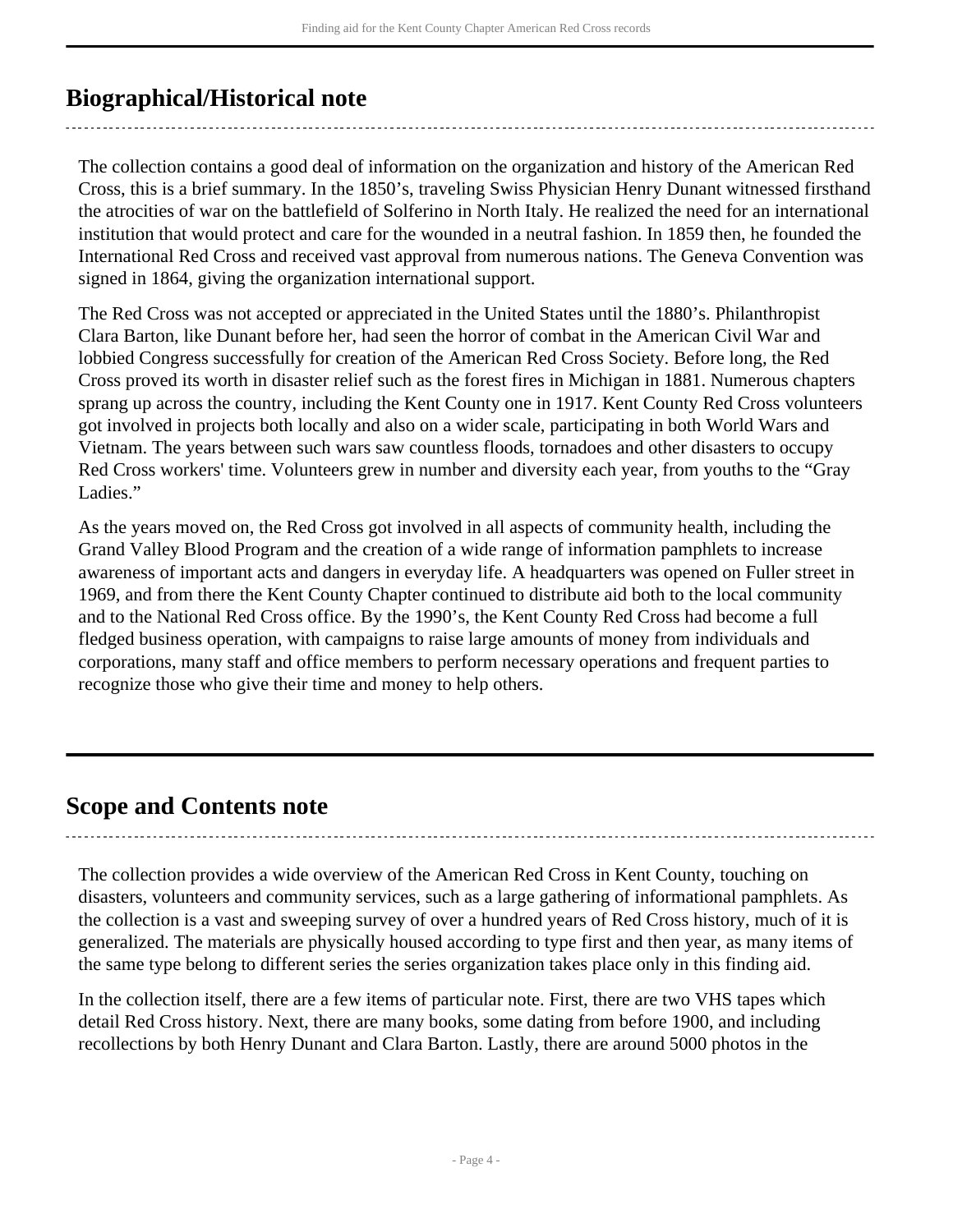collection, providing visual documentation of many activities and events the Kent County Chapter has been involved in.

## <span id="page-4-0"></span>**Administrative Information**

#### **Publication Information**

Grand Rapids Public Library, Grand Rapids History and Special Collections Department June 2001

#### **Immediate Source of Acquisition note**

Accession number 1998.067 [Post receipt accession]

## <span id="page-4-1"></span>**Related Materials**

#### **Related Archival Materials note**

Coll. 034, Kent County Health Department Collection, contains some information and publications which may overlaps the Red Cross organization.

## <span id="page-4-2"></span>**Controlled Access Headings**

#### **Corporate Name(s)**

• American Red Cross. Kent County Chapter.

#### **Genre(s)**

• business records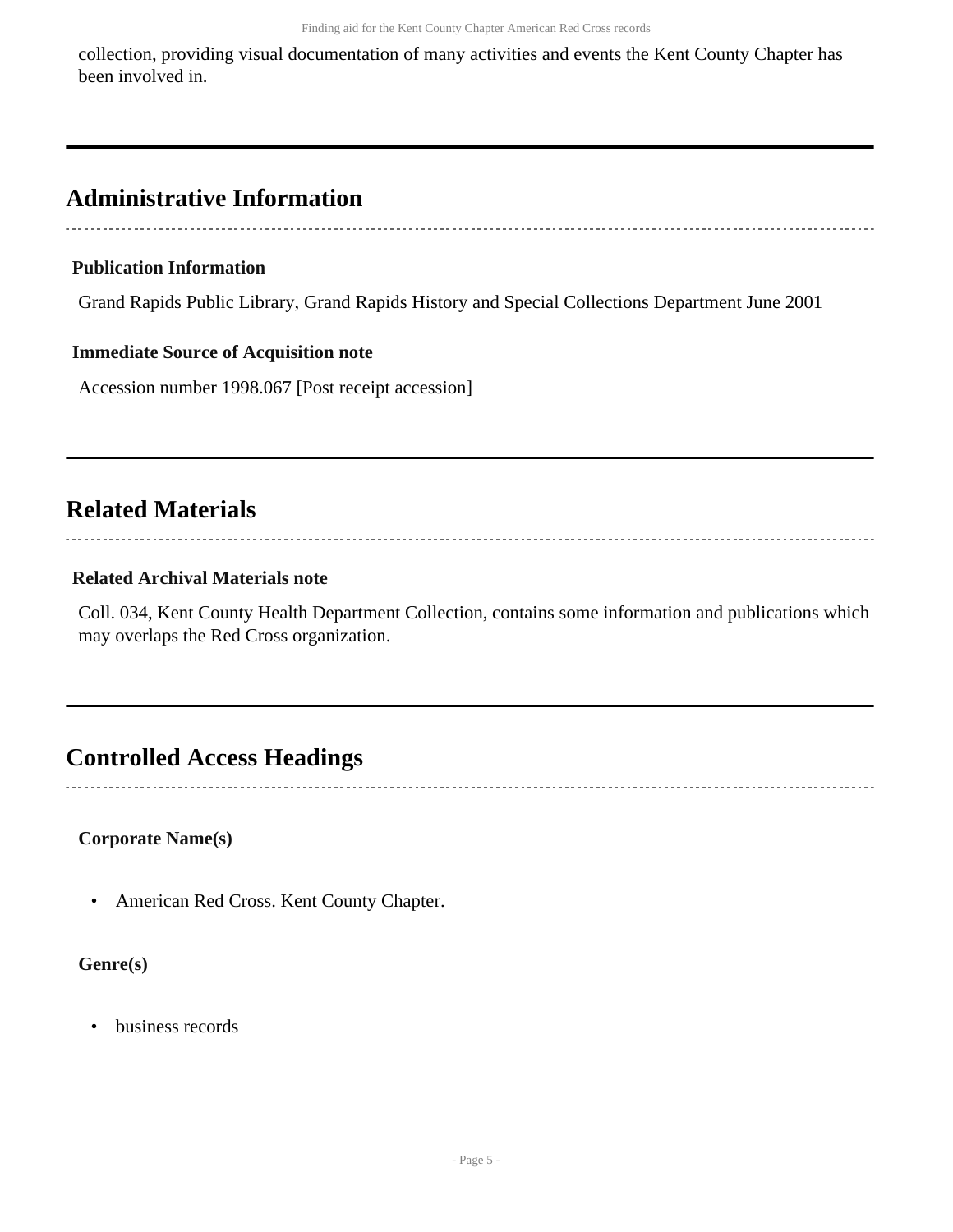#### **Geographic Name(s)**

- Grand Rapids (Mich.) -- History
- Kent County (Mich.) -- History

#### **Subject(s)**

- Charities -- Michigan -- Kent County
- Disaster relief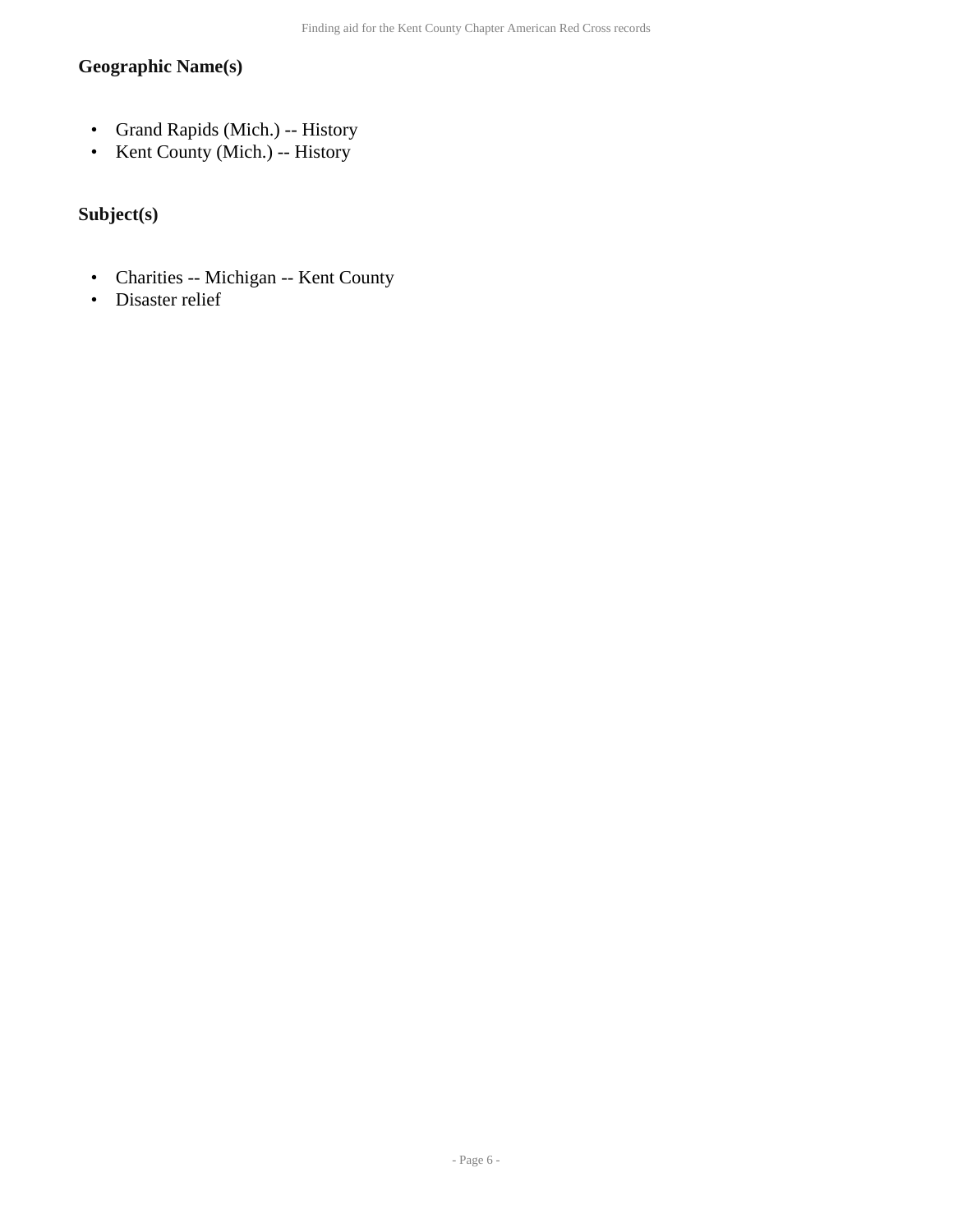**Series I. Disasters and Relief Operations, Non Grand Rapids sites.**

### <span id="page-6-0"></span>**Collection Inventory**

<span id="page-6-1"></span>**Series I. Disasters and Relief Operations, Non Grand Rapids sites.** 

#### **Scope and Contents note**

This series focuses on the wide array of disasters and relief efforts of the Kent County Chapter, but for sites outside of the Grand Rapids area. Floods, hurricanes, tornadoes and famine, as well as others are depicted in these images from throughout the United States and internationally. Some slides and news clippings provide further information. Also included are many informational pamphlets that deal with disasters and how to handle them, showing Red Cross standard procedures. This series appears to show images of what the Red Cross is most often known for, showing firsthand what they deal with and how they help people.

#### **Subseries A. Publications.**

**Books** 

|                                 | <b>Box</b>   | <b>Folder</b> |
|---------------------------------|--------------|---------------|
| When Disaster Strikes, 1948     | $\mathbf{1}$ | 13            |
| Scrapbook, Eastern Floods, 1936 | 26           |               |
| <b>Pamphlets</b>                |              |               |
|                                 | <b>Box</b>   | <b>Folder</b> |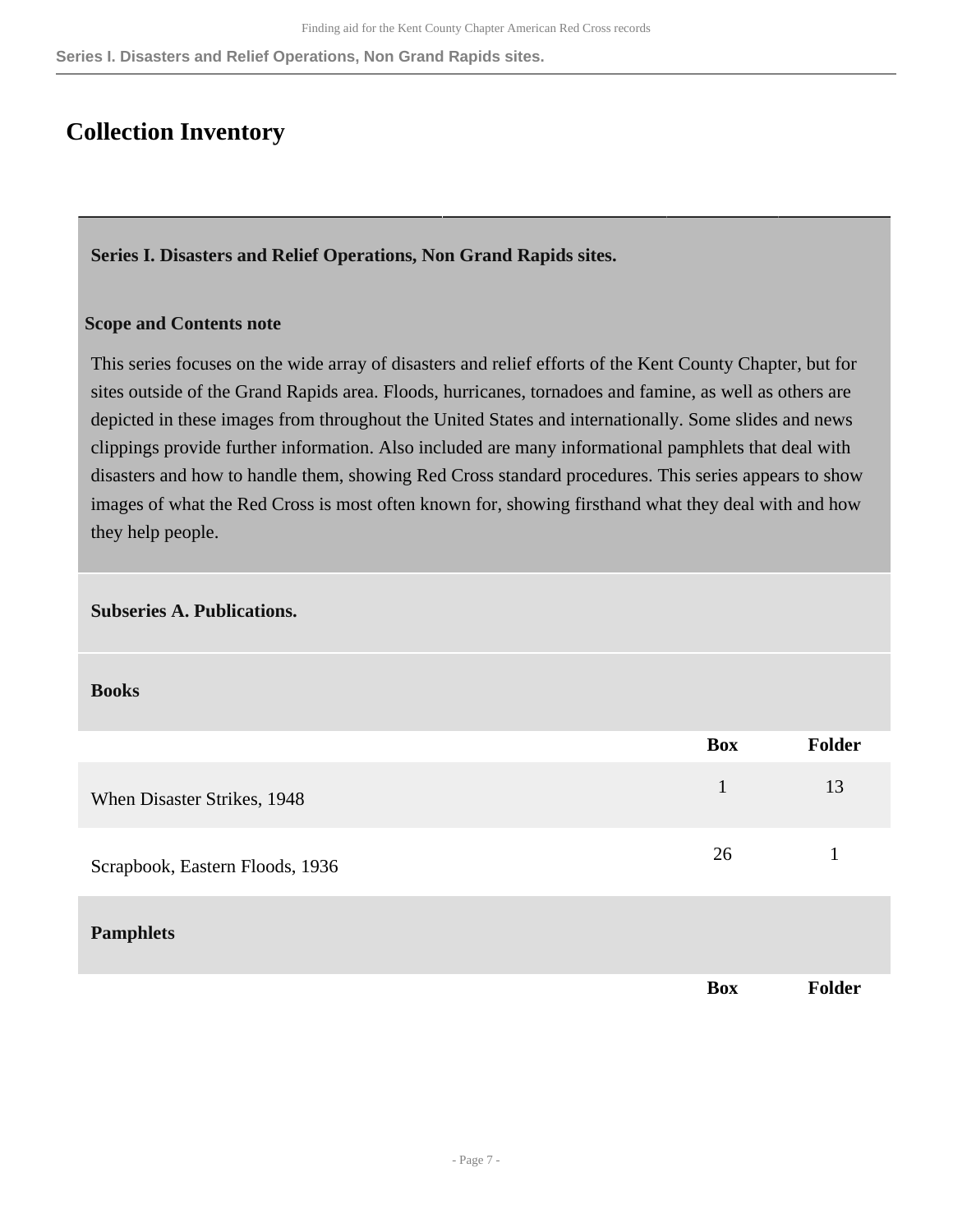#### **Subseries B. Clippings**

| In the Wake of Disaster, 1963                       | 9              | 6      |
|-----------------------------------------------------|----------------|--------|
| Using Trained Volunteers in disaster services, 1950 | 9              | 6      |
| Earthquake preparedness, 1986                       | 9              | 6      |
| Disaster Handbook, 1966                             | 9              | 6      |
| Mass care in disaster, 1951                         | $\overline{9}$ | 6      |
| What to do in a disaster, 1972                      | 9              | 6      |
| Tornado Warning, 1976                               | 9              | 6      |
| <b>Subseries B. Clippings</b>                       |                |        |
|                                                     | <b>Box</b>     | Folder |
| News Clippings, Tornado, 1956                       | 12A            | 23     |
| Ohio-Mississippi Flood Disaster, 1937               | 10             | 15     |
| <b>Subseries C. Graphics.</b>                       |                |        |
| <b>Slides</b>                                       |                |        |
|                                                     | <b>Box</b>     | Folder |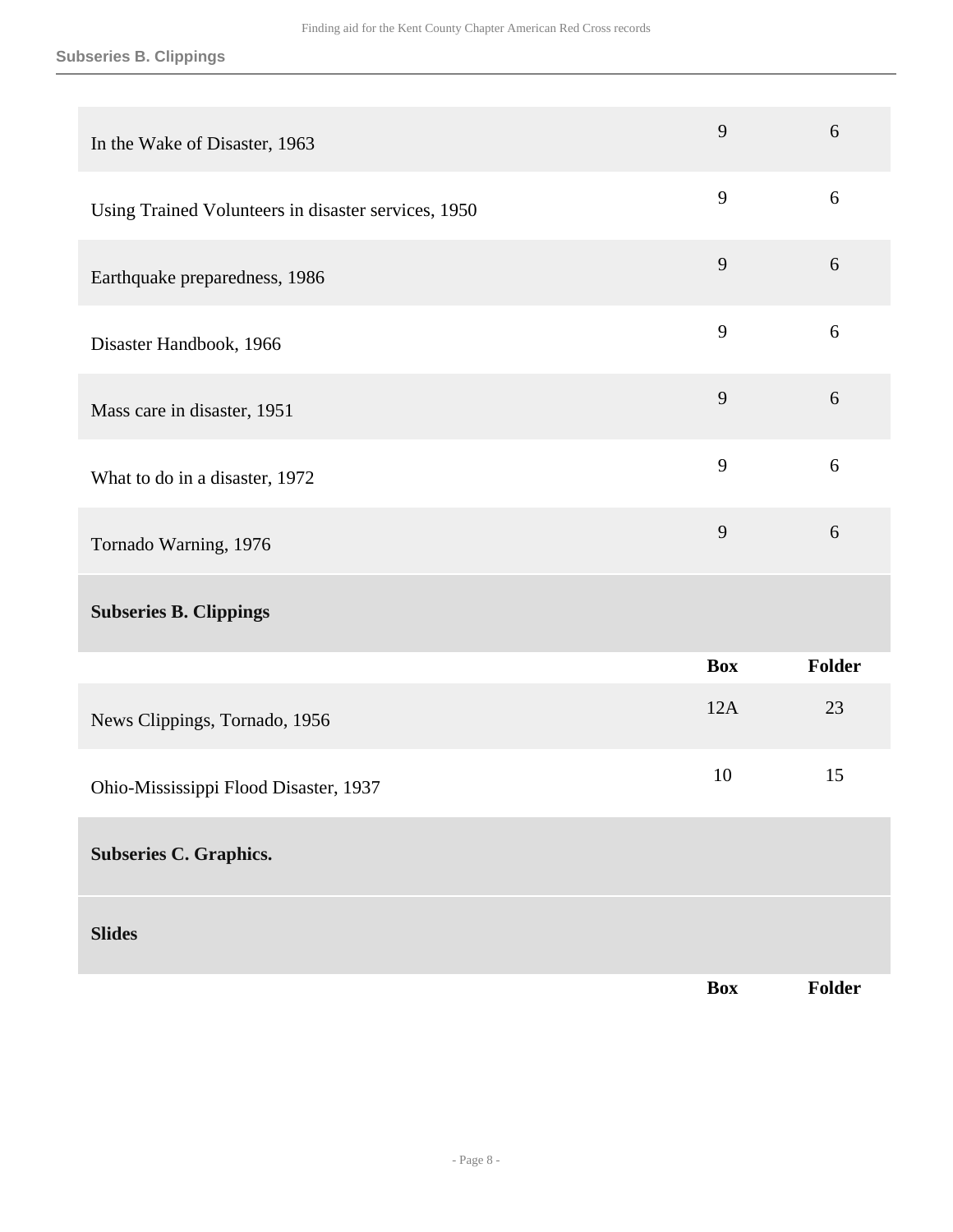| Disaster Relief, 1970s (148)         | 13               | $\overline{4}$ |
|--------------------------------------|------------------|----------------|
| Disaster Relief, 1980s (54)          | 13               | $\mathfrak{S}$ |
| Disaster Relief, n.d. (82)           | 13               | 6              |
| International Operations, n.d. (156) | 13               | $\overline{7}$ |
| Photographs                          |                  |                |
|                                      | <b>Box</b>       | Folder         |
| Northeast Floods, 1955 (3)           | $\boldsymbol{7}$ | 15             |
| Tornado, 1956 (1)                    | $\overline{7}$   | 17             |
| Hungarian Relief, 1957 (39)          | $\overline{7}$   | 19             |
| Relief Operations, 1957 (1)          | $\boldsymbol{7}$ | 20             |
| International Relief, 1960 (2)       | $\boldsymbol{7}$ | 27             |
| Hurricane Carla, Texas, 1961 (1)     | $\boldsymbol{7}$ | 30             |
| Cuban Crisis, 1962 (1)               | $\boldsymbol{7}$ | 31             |
| Chincoteague Island Flood, 1962 (1)  | $\boldsymbol{7}$ | $32\,$         |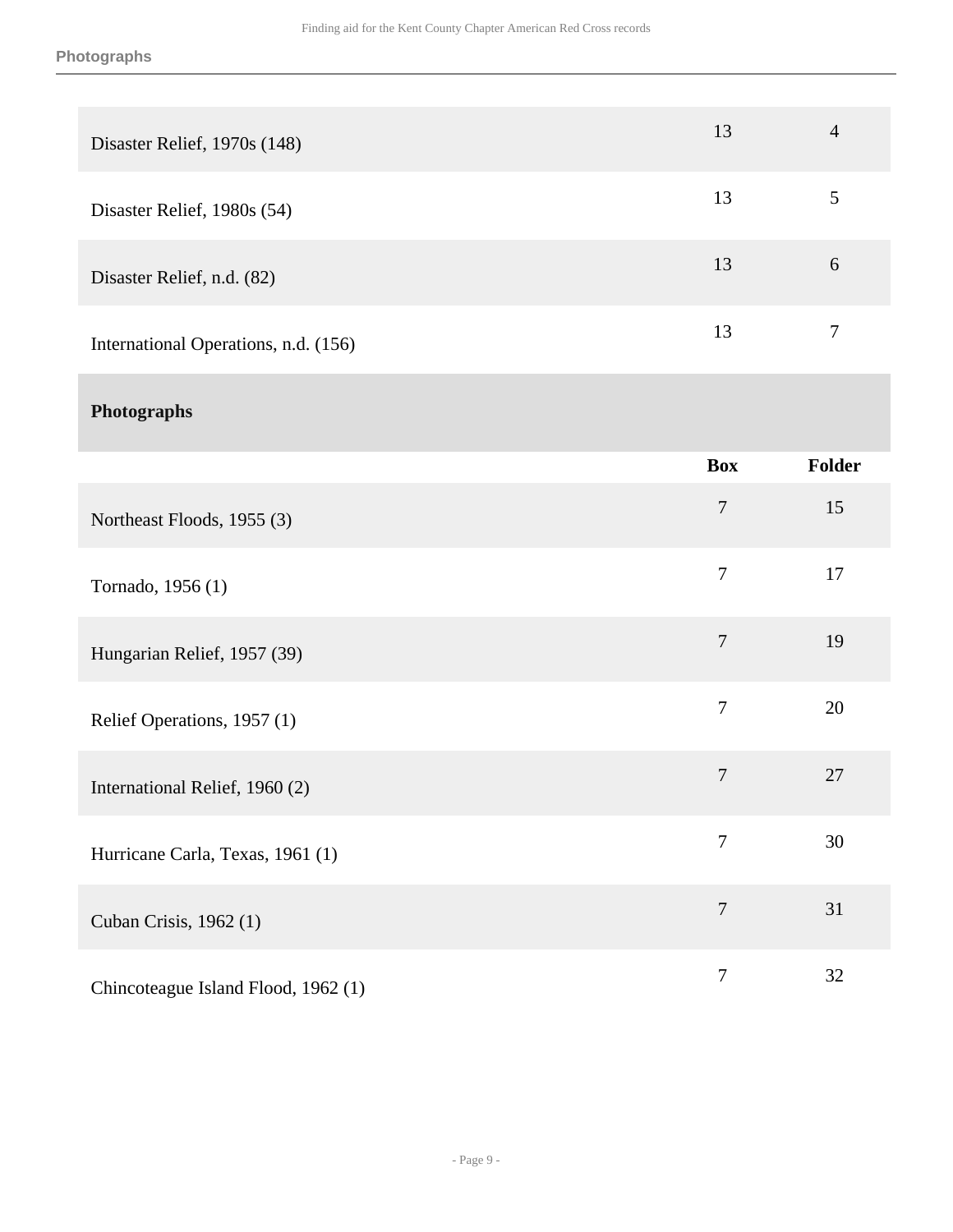| Denver Flash Flood, 1965 (5)            | $\overline{7}$ | 39     |
|-----------------------------------------|----------------|--------|
| Topeka Tornado, 1966 (2)                | $\overline{7}$ | 40     |
| Hurricane Dealah, Texas, 1967 (4)       | $\overline{7}$ | 48     |
| Texas Relief, 1967 (4)                  | $\overline{7}$ | 49     |
| Famine victim, 1968 (1)                 | $\tau$         | 53     |
| Relief Operations, late 1960s (9)       | $\overline{7}$ | 54     |
| Pakistan Relief, 1970 (4)               | $\tau$         | 62     |
| Peru Earthquake, 1970 (7)               | $\overline{7}$ | 63     |
| Texas Tornado, 1970 (1)                 | $\overline{7}$ | 64     |
| Hurricane Agnes (+ Bob Hope), 1972 (13) | $\overline{7}$ | 66     |
| Black Hills Floods, 1972 (4)            | $\overline{7}$ | 67     |
| Buffalo Creek Floods, 1972 (4)          | $\overline{7}$ | 68     |
| Relief Operations, 1973 (4)             | $\tau$         | 74     |
| St. Louis Floods, 1973 (4)              | $\overline{7}$ | $75\,$ |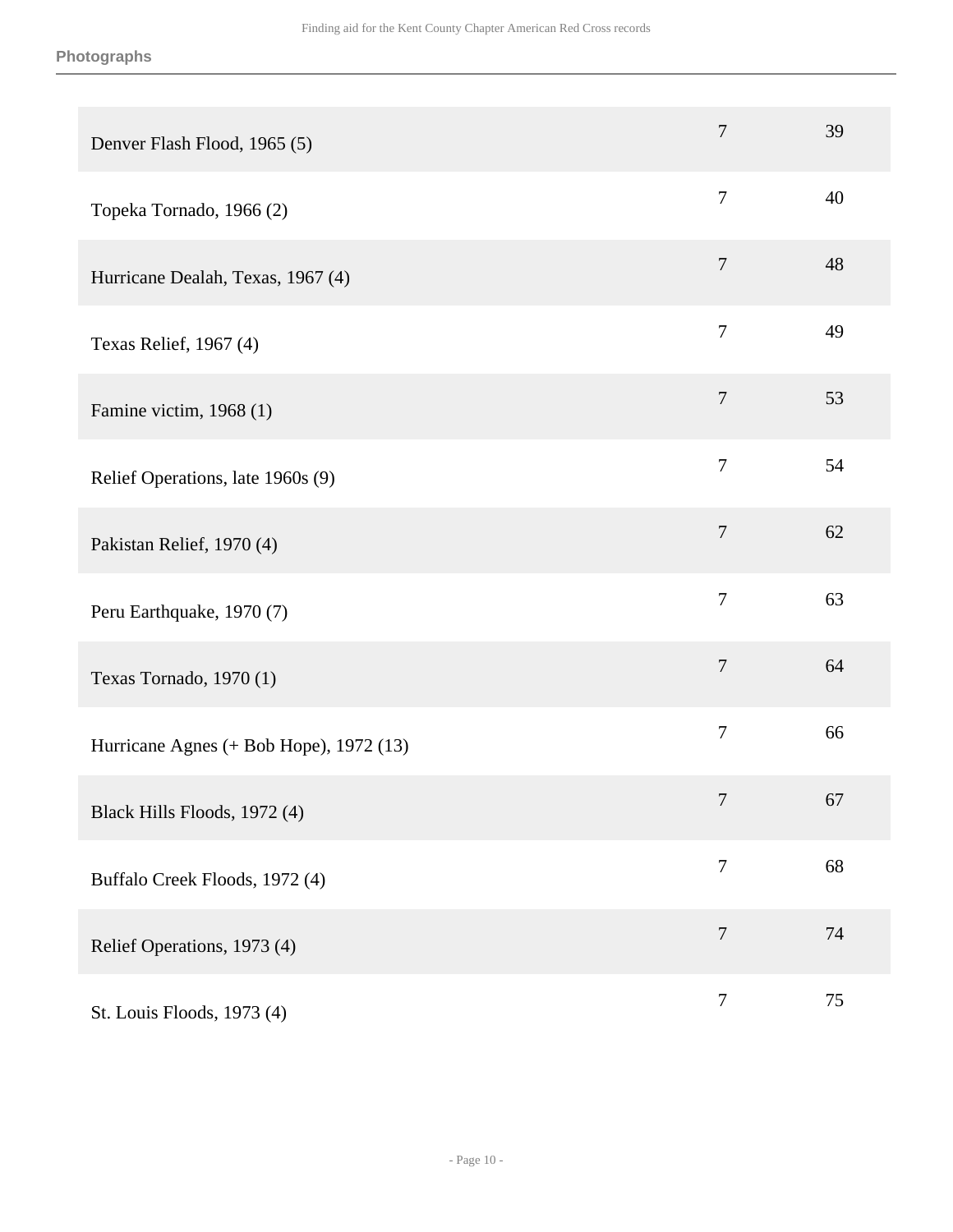| Hurricane Carmen, Louisiana, 1974 (1)    | 7                | 77 |
|------------------------------------------|------------------|----|
| Honduras, 1974 (2)                       | $\tau$           | 78 |
| Ohio Tornado, 1974 (3)                   | $\overline{7}$   | 79 |
| Relief Operations, 1976 (8)              | $\overline{7}$   | 83 |
| Blackfoot Idaho Flood, 1976 (7)          | $\tau$           | 84 |
| Relief Operations, 1977 (11)             | 7                | 87 |
| Vietnamese Emigrees, 1978 (4)            | $\boldsymbol{7}$ | 88 |
| Texas Floods, 1978 (4)                   | $\tau$           | 89 |
| Relief Operations, 1982 (4)              | $\overline{7}$   | 94 |
| Hurricane Alicia, Texas, 1983 (4)        | $\tau$           | 97 |
| Relief Operations, Africa, 1945-1985 (4) | 7                | 98 |
| Relief Operations, MI, various d's (29)  | 8                | 3  |
| African Famine Relief, n.d. (13)         | $8\,$            | 15 |
| Kidney Transplant from China, n.d. (10)  | $8\,$            | 16 |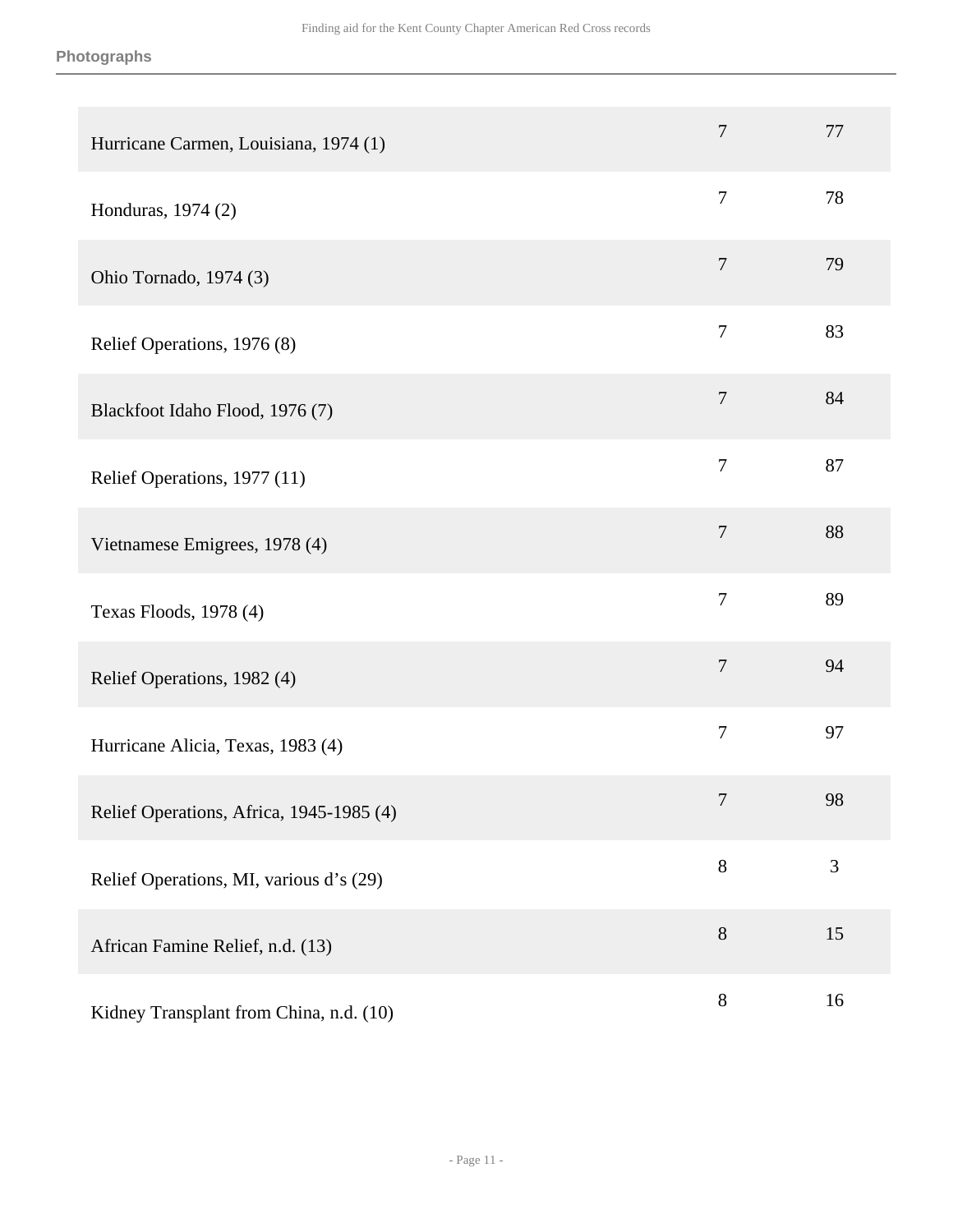#### **Negatives**

| Mexican Earthquake Relief, n.d. (8) | 8 | 17 |
|-------------------------------------|---|----|
| International Relief, n.d. (34)     | 8 | 18 |
| Relief Operations, n.d. (66)        | 8 | 19 |
| Relief Operations, USA, n.d. (42)   | 8 | 21 |

## **Negatives**

|                                              | <b>Box</b> | <b>Folder</b>  |
|----------------------------------------------|------------|----------------|
| California Floods, 1995 (35+ negatives)      | 16         | $\mathbf{1}$   |
| Sunrise Apt. Fire, 1995 (16+ negatives)      | 16         | 2              |
| Hurricane Marilyn, St. Thomas, 1995 (8)      | 16         | 3              |
| Disaster Drill-Pipeline Explosion, 1995 (62) | 16         | $\overline{4}$ |
| L.A. Earthquake, 1990s (75)                  | 16         | 15             |
| Emergency Services, n.d. (49)                | 16         | 17             |

### Buck creek Flood, 1948 (14+ negatives)

|        | <b>Box</b> | <b>Folder</b> |
|--------|------------|---------------|
| Images | 27         |               |
|        | <b>Box</b> | Folder        |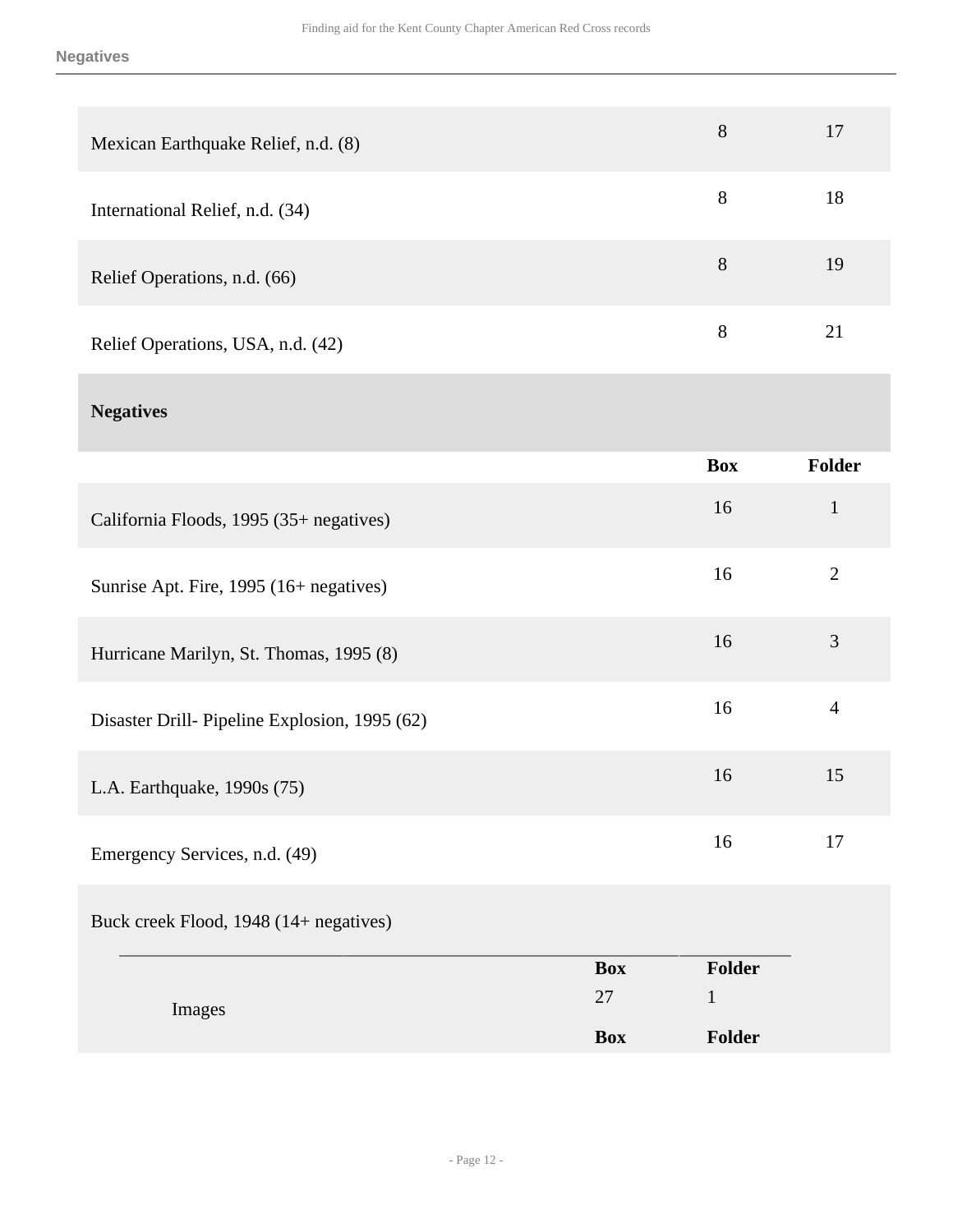**Series II. Organization, Records, and History**

| <b>Mixed Materials</b> |  |  |
|------------------------|--|--|

Tornado Aftermath, Standale, 1956 (8+ negatives)

|                               | <b>Box</b> | Folder         |                |
|-------------------------------|------------|----------------|----------------|
| Images                        | 27         | $\overline{2}$ |                |
|                               | <b>Box</b> | Folder         |                |
| <b>Mixed Materials</b>        | 17         | $\overline{2}$ |                |
|                               |            | <b>Box</b>     | Folder         |
| Disaster Services, 1970s (35) |            | 17             | $\overline{7}$ |
| Disaster Services, 1979 (4)   |            | 17             | 13             |
| Emergency Services, 1988 (5)  |            | 17             | 25             |
| Tuscola Flooding, 1996 (16)   |            | 21             | 9              |

#### <span id="page-12-0"></span>**Series II. Organization, Records, and History**

#### **Scope and Contents note**

This series deals with the details of the organization of the Kent County Chapter as a group and a business, throughout its history. There are many records of expenditures and fund raising activities including the extensive capital campaign. Also included are photos that show the organization such as displays. Also, the information dealing with the history of the Red Cross is present here, including a wide range of news clippings that have not been specified as belonging elsewhere. These provide insight into the Red Cross activities, and while relatively unprocessed, careful study of the articles present offers much information as the Red Cross matures and grows. Also included is a vast collection of scrapbooks. These touch on some specific areas of the Red Cross, and also provide more general information. They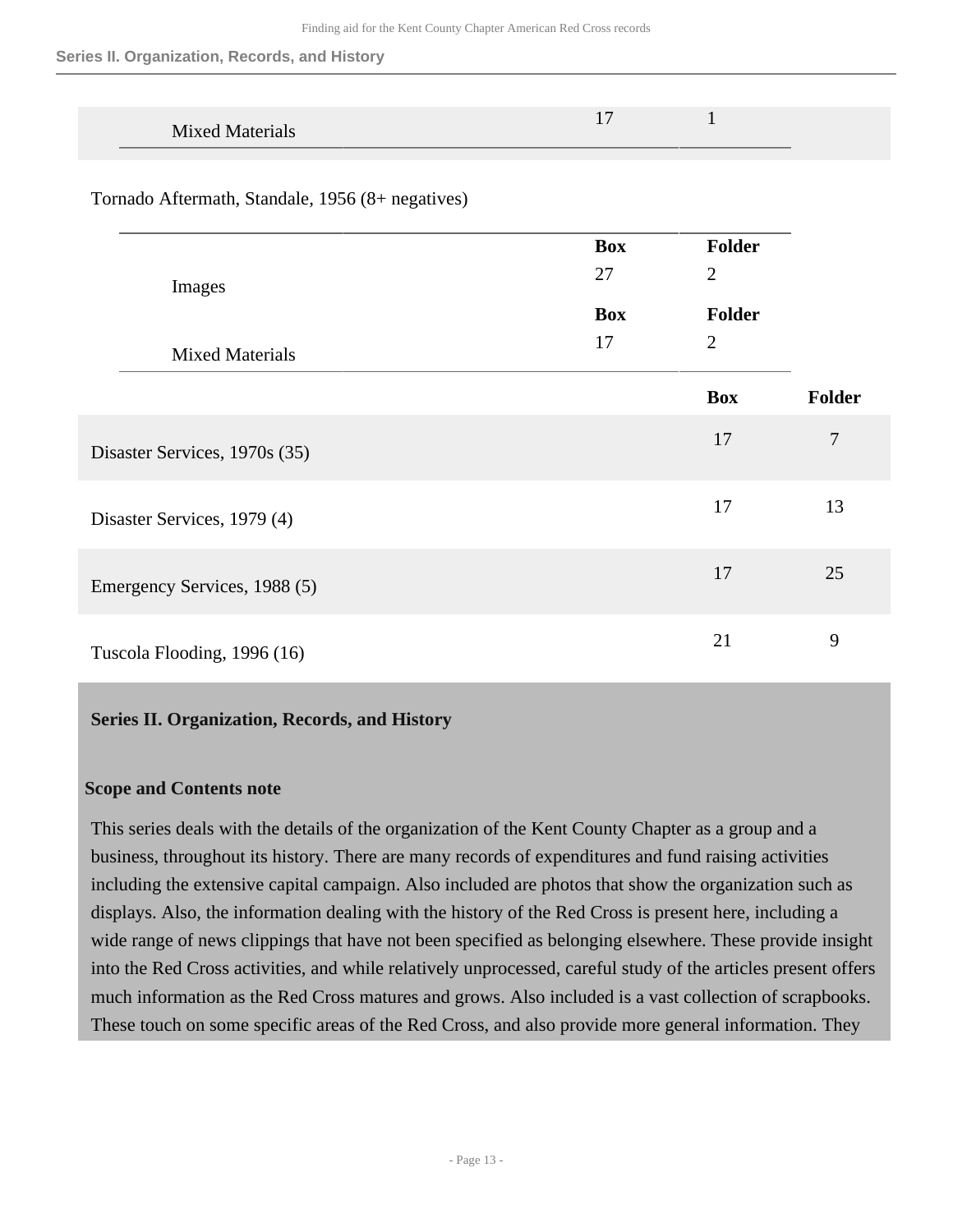fill two cubic boxes and more, offering myriad examples of what the Red Cross does and did, and inroads into what documents were deemed important in showing that at the time of each scrapbook's creation. Generally, this series provides basic facts and information on the Red Cross as a whole, to compliment the display of specific activities and people within it in the other series.

#### **Subseries A. Publications**

#### **Books**

|                                                       | <b>Box</b>     | Folder         |
|-------------------------------------------------------|----------------|----------------|
| The Red Cross by Clara Barton, 1903                   | $\mathbf{1}$   | $\overline{2}$ |
| Michigan Manual, 1915                                 | $\mathbf{1}$   | $\overline{3}$ |
| A Memory of Solferino by Henry Dunant, 1939           | $\mathbf{1}$   | 8              |
| Angel on the Battlefield : Life of Clara Barton, 1956 | $\overline{2}$ | $\overline{2}$ |
| This is Our Michigan, 1959                            | $\overline{2}$ | 5              |
| Encounter with Henry Dunant, 1963                     | $\overline{2}$ | $\overline{7}$ |
| Enfermeria en el Hogar, 1966                          | $\overline{2}$ | 11             |
| Let's Find Out About the Red Cross, 1969              | $\overline{2}$ | 13             |
| The Gift Relationship, 1971                           | $\overline{2}$ | 14             |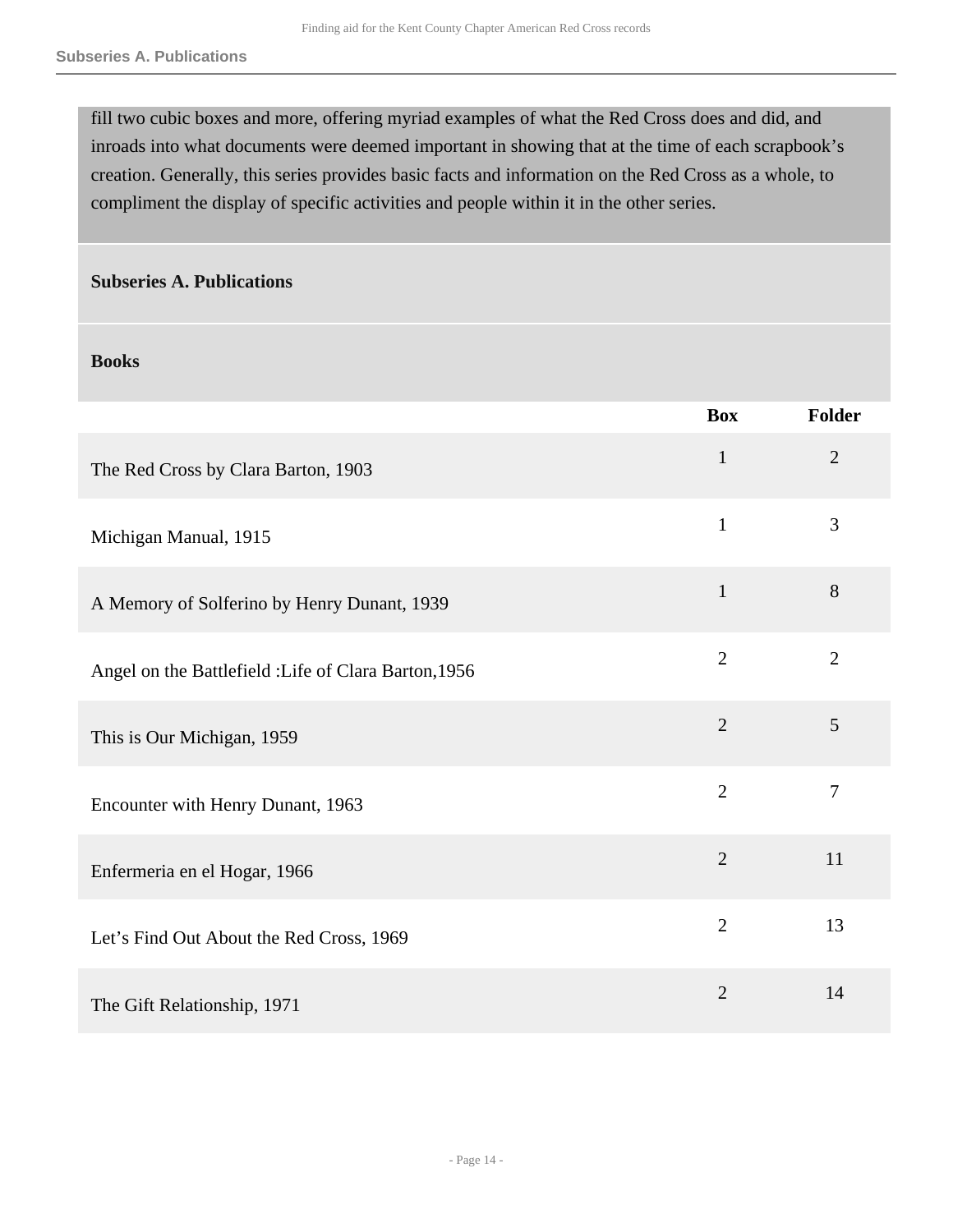| Primeros Auxilios, 1974                         | $\overline{2}$ | 15           |
|-------------------------------------------------|----------------|--------------|
|                                                 |                | <b>Box</b>   |
| We The 48th, n.d.                               |                | 21           |
|                                                 | <b>Box</b>     | Folder       |
| Clara Barton-Professional Angel, 1987           | 3              | $\mathbf{1}$ |
| <b>Pamphlets</b>                                |                |              |
|                                                 | <b>Box</b>     | Folder       |
| How 300 companies handle contributions.         | 9              | 13           |
| N. Vietnam and the Geneva Conventions, 1971     | 9              | 14           |
| For the common weal, 1955                       | 9              | 14           |
| International Red Cross, 1951, 1970, 1979, 1988 | 9              | 14           |
| International Services, 1967                    | 9              | 14           |
| International Relations, 1962                   | 9              | 14           |
| International Social Services, 1987             | 9              | 14           |
| International Activities, 1960                  | $\mathbf{9}$   | 14           |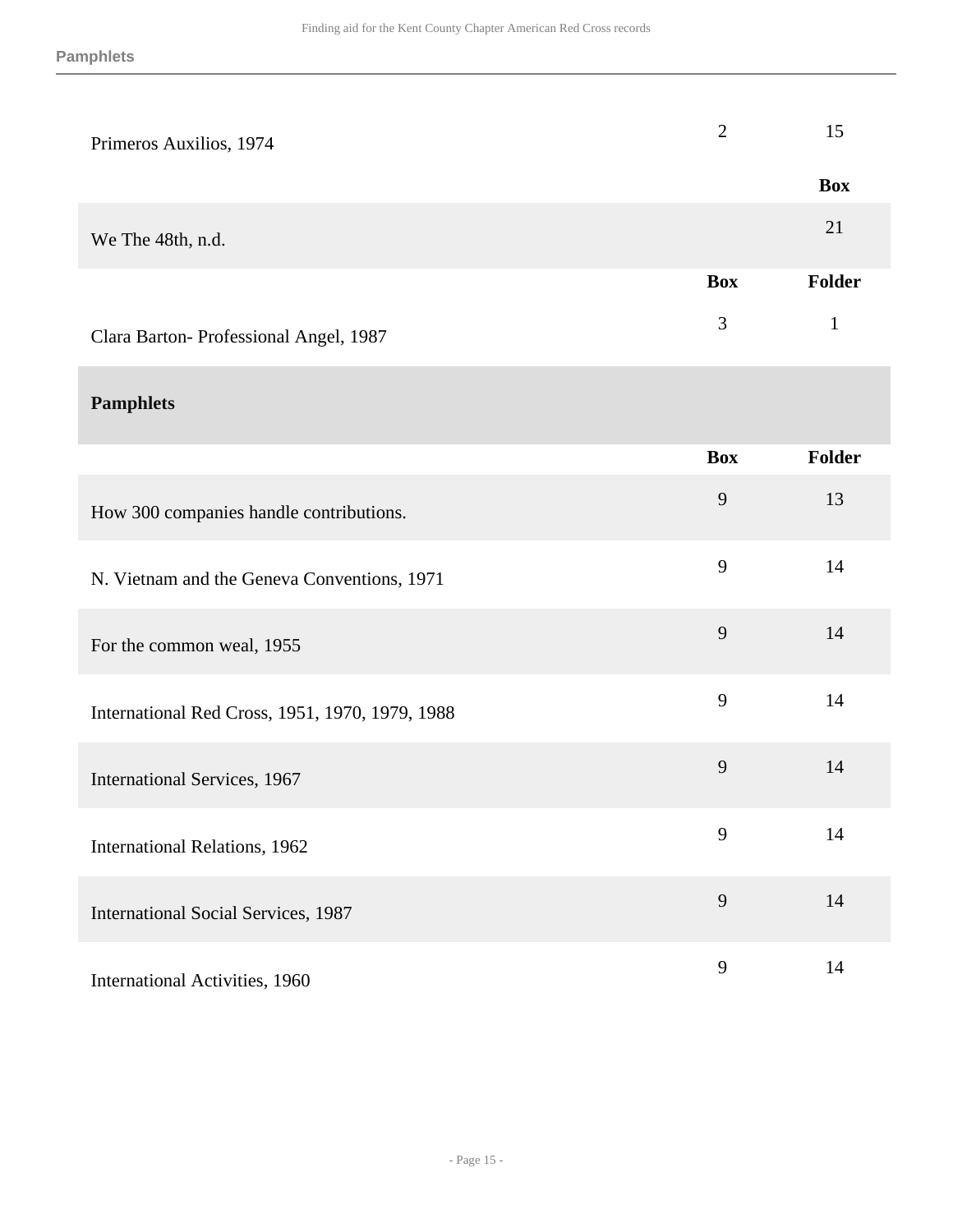#### **Histories (6)**

|                                                         | <b>Box</b> | Folder |
|---------------------------------------------------------|------------|--------|
| Story of the Red Cross, 1943                            | 10         | 9.1    |
| The American Red Cross: a brief story, 1944(2), 1951(2) | 10         | 9.1    |
| Story of the Red Cross / ANRC, Southeastern Area, 1961  | 10         | 9.1    |
| <b>General publications</b>                             |            |        |
|                                                         | <b>Box</b> | Folder |
| Clara Barton, 1882 (2) 1951                             | 10         | 9.2    |
| You and the Red Cross, 1951                             | 10         | 9.2    |
| Scriptographic Society, 1965                            | 10         | 9.2    |
| Southwest Texas Flood, 1954                             | 10         | 9.2    |
| 2 March 1882 items (published, source unknown)          | 10         | 9.2    |
| World War II (2)                                        |            |        |
|                                                         | <b>Box</b> | Folder |
| Report for the war period, 1942-1944                    | 10         | 9.3    |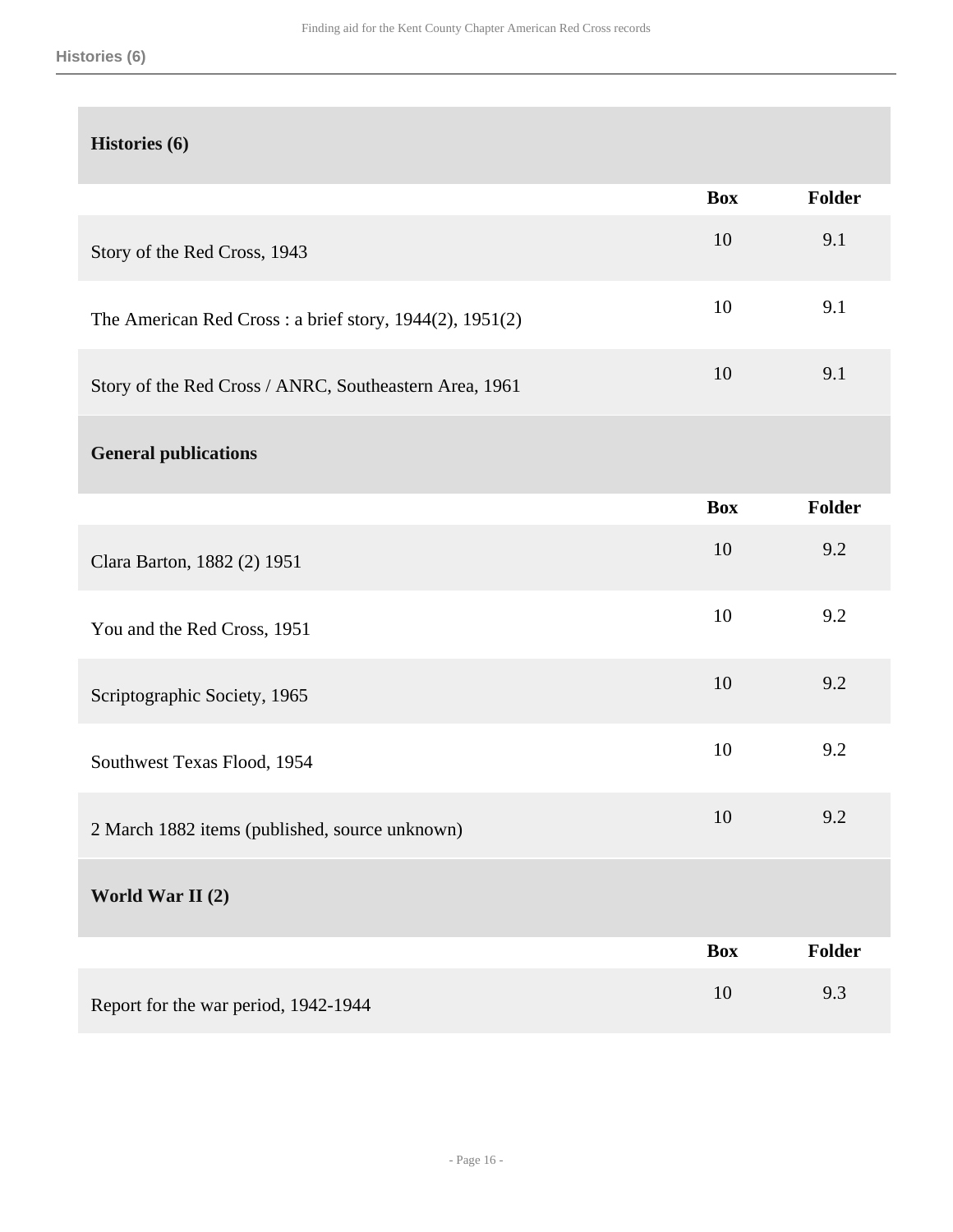| War Relief Abroad, 1939-1941                                                            | 10         | 9.3           |
|-----------------------------------------------------------------------------------------|------------|---------------|
| <b>International (2)</b>                                                                |            |               |
|                                                                                         | <b>Box</b> | <b>Folder</b> |
| League of Red Cross Societies, n.d.                                                     | 10         | 9.4           |
| InterArma Caritas, 1947                                                                 | 10         | 9.4           |
| Local and Michigan (1 pamphlet + 8 copied sheets)                                       |            |               |
|                                                                                         | <b>Box</b> | <b>Folder</b> |
| Red Cross Kalamazoo, n.d.                                                               | 10         | 9.5           |
| Lightner Correspondence, 1925, 1927 (3, copies only)                                    | 10         | 9.5           |
| Jackson Correspondence, 1925 (1. copy only)                                             | 10         | 9.5           |
| Lightner Recognitions, 1944, 1947, 1948. Lightner (3, copy only)                        | 10         | 9.5           |
| Lockwood Cup. pg. 14 Unknown source (1, copy only)                                      | 10         | 9.5           |
| "Summer Luring Young to Water" July 24, 1925 (photocopy of clipping)<br>Source Unknown. | 10         | 9.5           |
| <b>Subseries B. Records and History</b>                                                 |            |               |
|                                                                                         | <b>Box</b> | <b>Folder</b> |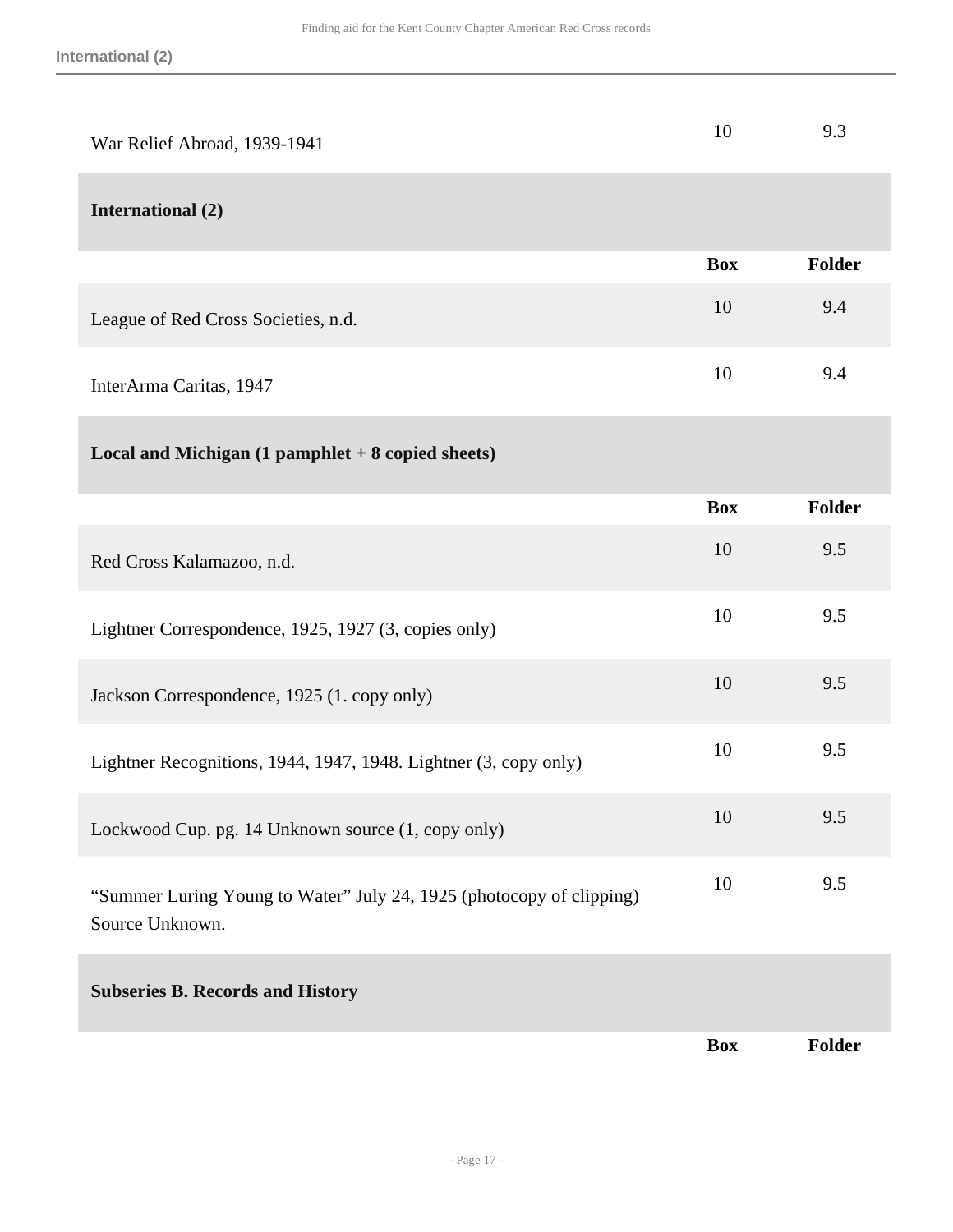#### **Subseries B. Records and History**

| <b>Chapter Organization</b>                           | 9  | 10           |
|-------------------------------------------------------|----|--------------|
| <b>Chapter History</b>                                | 9  | 11           |
| Diary of a nurse in the great flood, 1937             | 9  | 12           |
| History Kent County Red Cross, 1917-1942 (x2)         | 9  | 13           |
| History Kent County Red Cross, 1943-1967 (x2)         | 9  | 14           |
| The Red Cross Activities of the American People, 1955 | 9  | 16           |
| Red Cross Motor Service Records, 1950s                | 9  | 17           |
| Red Cross Open House, 1969, 1975                      | 9  | 18           |
| Red Cross Service Record, 1939-1946                   | 9  | 19           |
| Geneva Convention Document photocopies, 1860sRed      | 9  | 20           |
| Cross Historical Papers, 1905 Charter, various d's    | 9  | 21           |
| Capital Campaign Records- Projects and Minutes        | 11 | $\mathbf{1}$ |
| United Way and Volunteers                             | 11 | $\mathbf{2}$ |
| Promotional and Support Materials                     | 11 | 3            |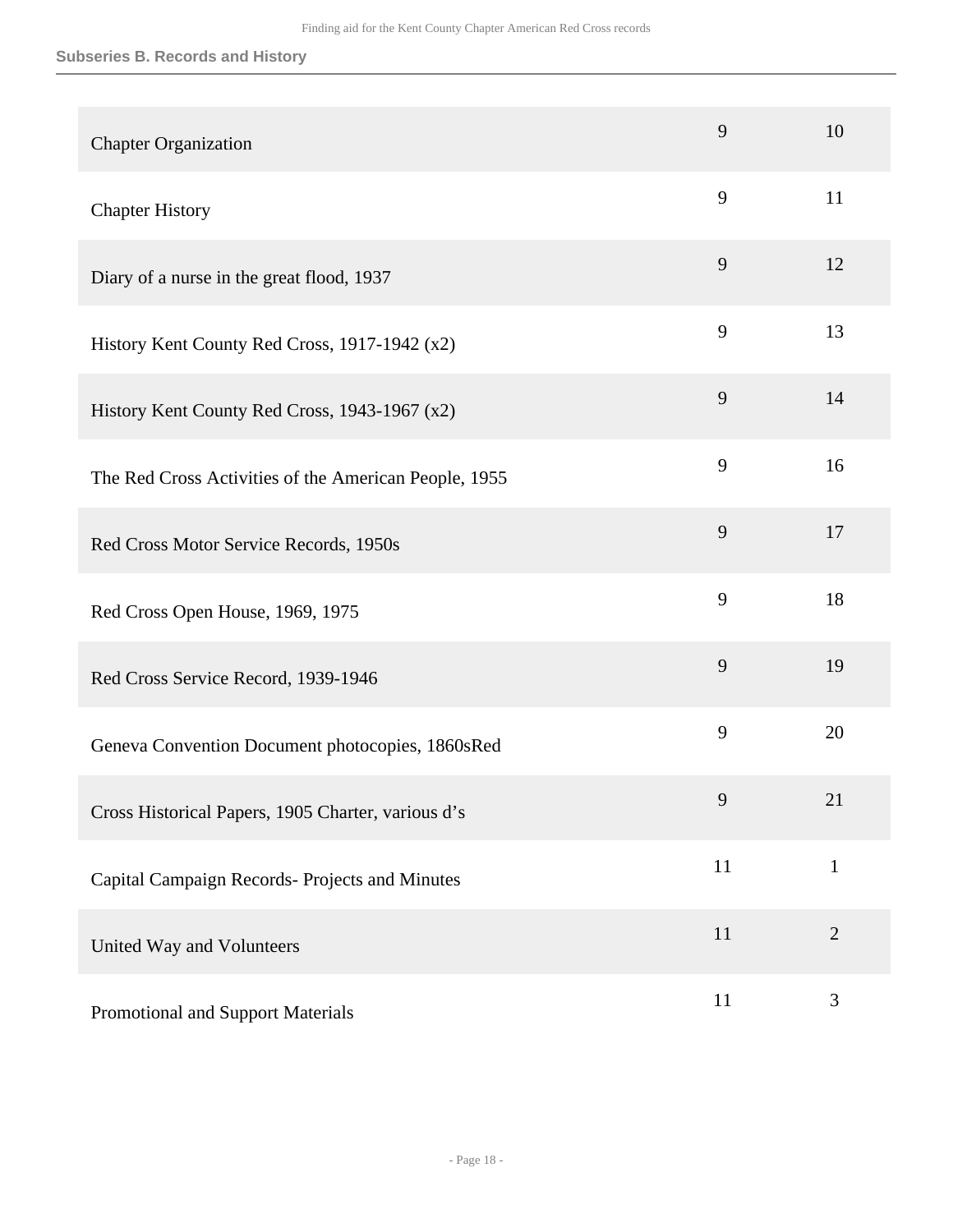#### **Subseries B. Records and History**

| <b>Foundation Division</b>                 | 11 | $\overline{4}$   |
|--------------------------------------------|----|------------------|
| Donation Follow-ups and Pendings           | 11 | 5                |
| Donation Thank-You's and Family Division   | 11 | 6                |
| Campaign Organizer and Cash Flow Projector | 11 | $\boldsymbol{7}$ |
| Corporate Division 1                       | 11 | $8\,$            |
| Corporate Division 2                       | 11 | 9                |
| <b>Community Division</b>                  | 11 | 10               |
| Final Reports and Results                  | 11 | 11               |
| Correspondence A-K                         | 11 | 12               |
| Correspondence L-Z                         | 11 | 13               |
| Corporate Correspondence A-K               | 11 | 14               |
| Corporate Correspondence L-Z               | 11 | 15               |
| Various Records- Donations Kit, 1964       | 11 | 16               |
| Donors List 1987-88                        | 11 | 17               |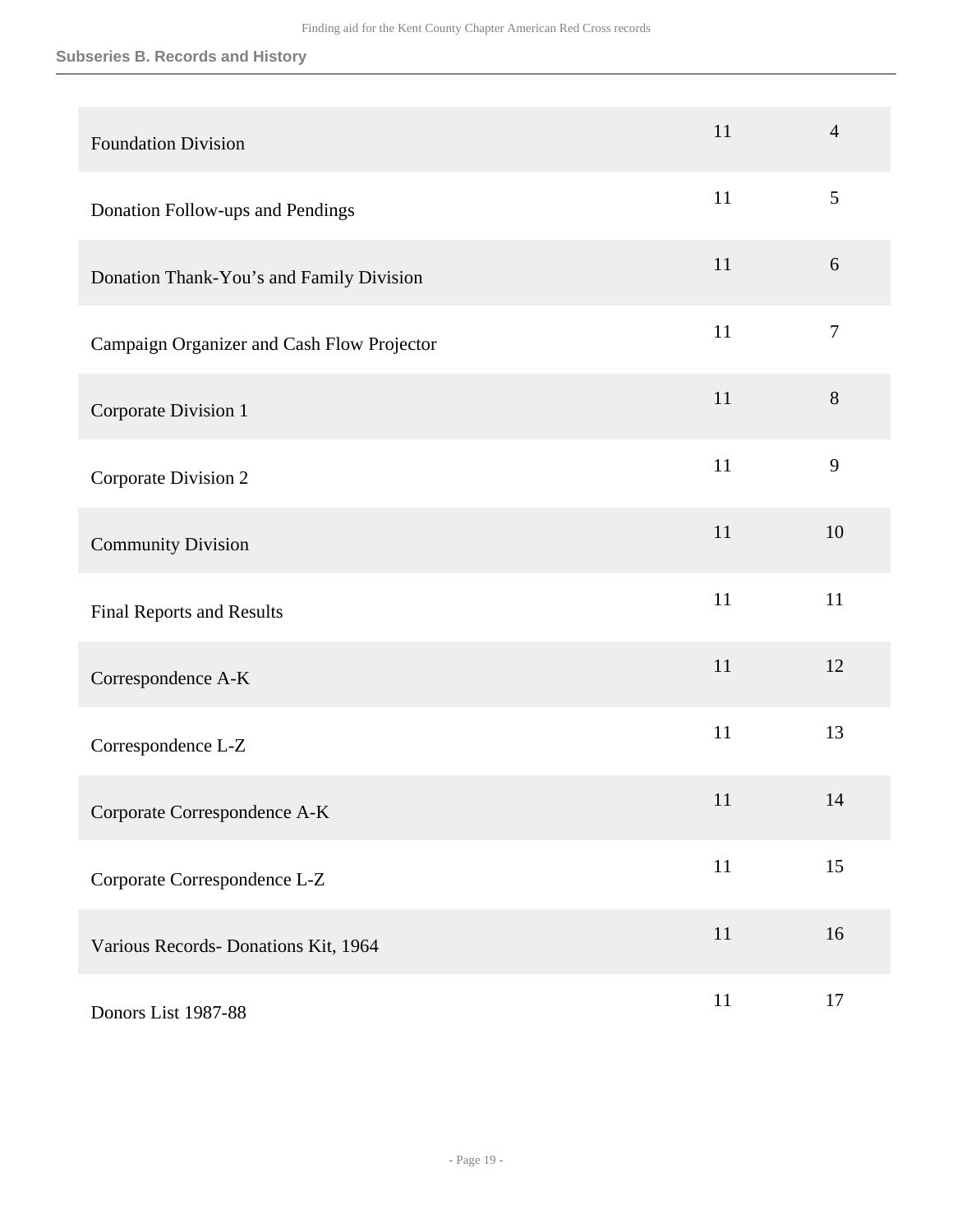#### **Subseries C. Scrapbooks**

| Architectural Proposals, 1989                     | 11 | 18 |
|---------------------------------------------------|----|----|
| <b>Building and Construction Papers</b>           | 11 | 19 |
| Board of Directors Meeting Minutes, 1980          | 11 | 20 |
| Blood Program Book, 1974                          | 11 | 21 |
| Jack Otte Administration History, 1990            | 11 | 22 |
| Construction Costs and Reports, various d's       | 11 | 23 |
| Building Committee Memos and Reports, various d's | 11 | 24 |
| Construction Correspondence, various d's          | 11 | 25 |
| Blueprints and Design Specs, various d's          | 11 | 26 |
| Centennial Calender, 1981                         | 26 | 3  |
| Corporate Fundraising Record, n.d.                | 26 | 5  |
| Historical Atlas, n.d.                            | 26 | 6  |
| Rand McNally World Atlas, 1942                    | 26 | 6  |
| <b>Subseries C. Scrapbooks</b>                    |    |    |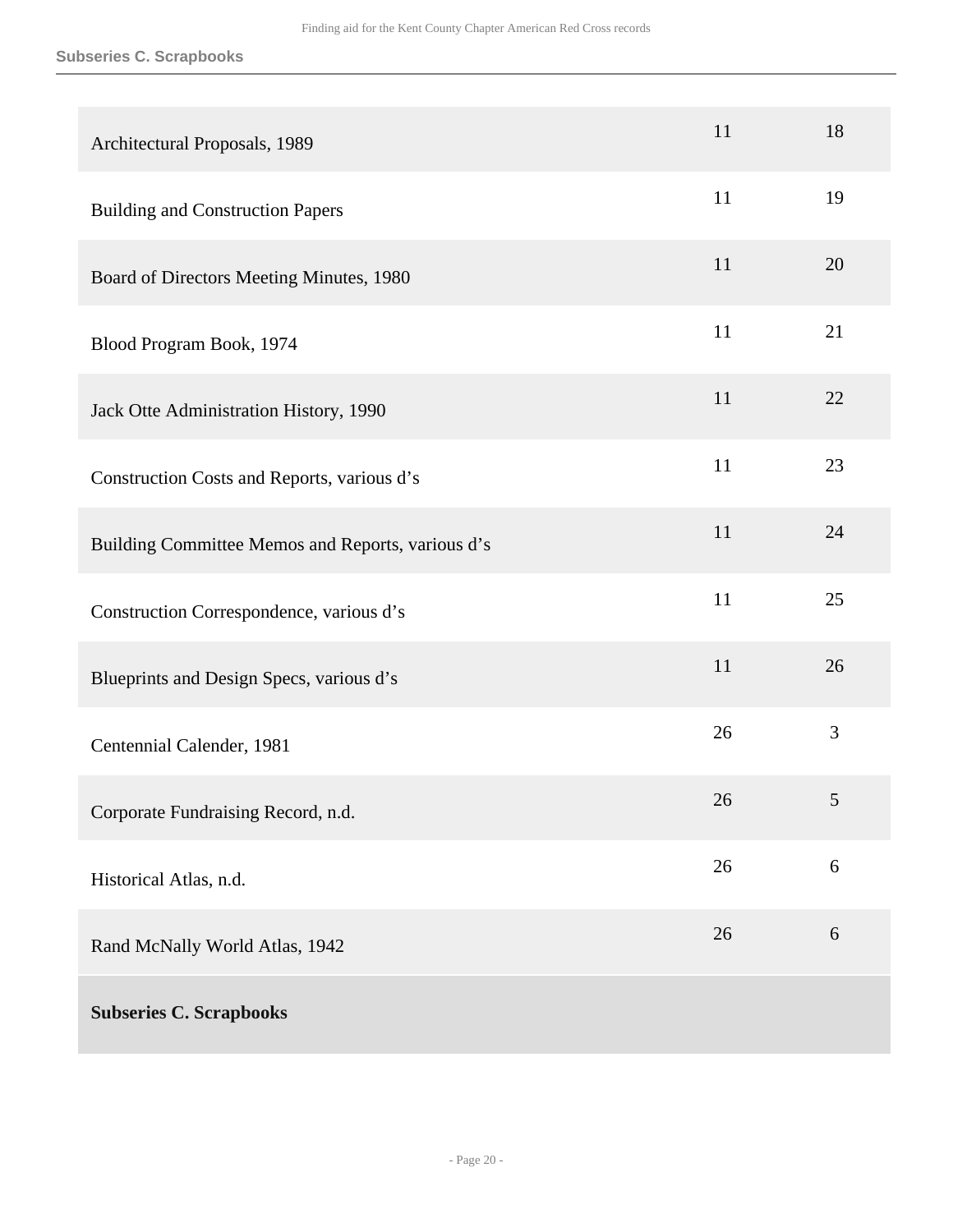|                         | <b>Box</b>     | Folder         |
|-------------------------|----------------|----------------|
| Scrapbook, ARC, 1975-77 | 3              | 15             |
| Scrapbook, ARC, 1977-78 | 3              | 16             |
| Scrapbook, ARC, 1977-78 | 3              | 17             |
| Scrapbook, ARC, 1978-79 | 3              | 18             |
| Scrapbook, ARC, 1978-79 | $\overline{4}$ | $\mathbf{1}$   |
| Scrapbook, ARC, 1979-80 | $\overline{4}$ | $\overline{2}$ |
| Scrapbook, ARC, 1979-80 | $\overline{4}$ | $\mathfrak{Z}$ |
| Scrapbook, ARC, 1980-81 | $\overline{4}$ | $\overline{4}$ |
| Scrapbook, ARC, 1980-81 | $\overline{4}$ | $\mathfrak{S}$ |
| Scrapbook, ARC, 1982-83 | $\overline{4}$ | 6              |
| Scrapbook, ARC, 1982-83 | $\overline{4}$ | $\overline{7}$ |
| Scrapbook, ARC, 1983-84 | $\overline{4}$ | 8              |
| Scrapbook, ARC, 1984-85 | $\overline{4}$ | 9              |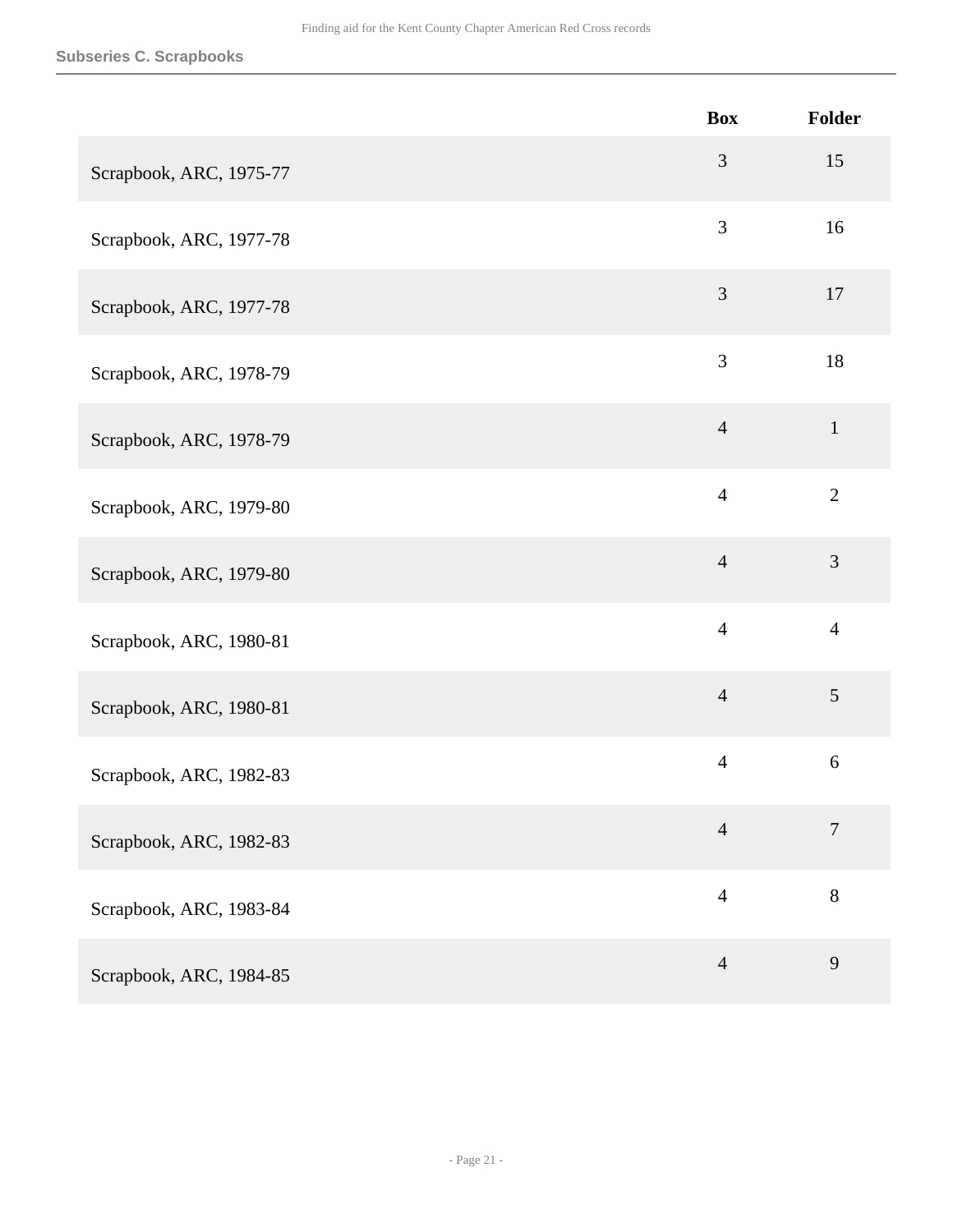| Scrapbook, ARC, 1984-85         | $\overline{4}$ | 10             |
|---------------------------------|----------------|----------------|
| Scrapbook, ARC, 1985-86         | $\overline{4}$ | 11             |
| Scrapbook, ARC, 1986-87         | $\overline{4}$ | 12             |
| Scrapbook, ARC, 1986-87         | $\overline{4}$ | 13             |
| Scrapbook, ARC, 1987-88         | $\overline{4}$ | 14             |
| Scrapbook, ARC, 1987-88         | $\overline{4}$ | 15             |
| Scrapbook, ARC, 1988            | 5              | $\mathbf{1}$   |
| Scrapbook, ARC, 1988-89         | $\mathfrak{S}$ | $\overline{2}$ |
| Scrapbook, ARC, 1989            | 5              | $\mathfrak{Z}$ |
| Scrapbook, ARC, 1991            | $\mathfrak{S}$ | $\overline{4}$ |
| Scrapbook, ARC, 1991            | $\sqrt{5}$     | $\sqrt{5}$     |
| Scrapbook, ARC, 1991            | 5              | $6\,$          |
| Scrapbook, Newsletters, 1971-77 | 5              | $\overline{7}$ |
| Scrapbook, Newsletters, 1977-80 | 5              | $8\,$          |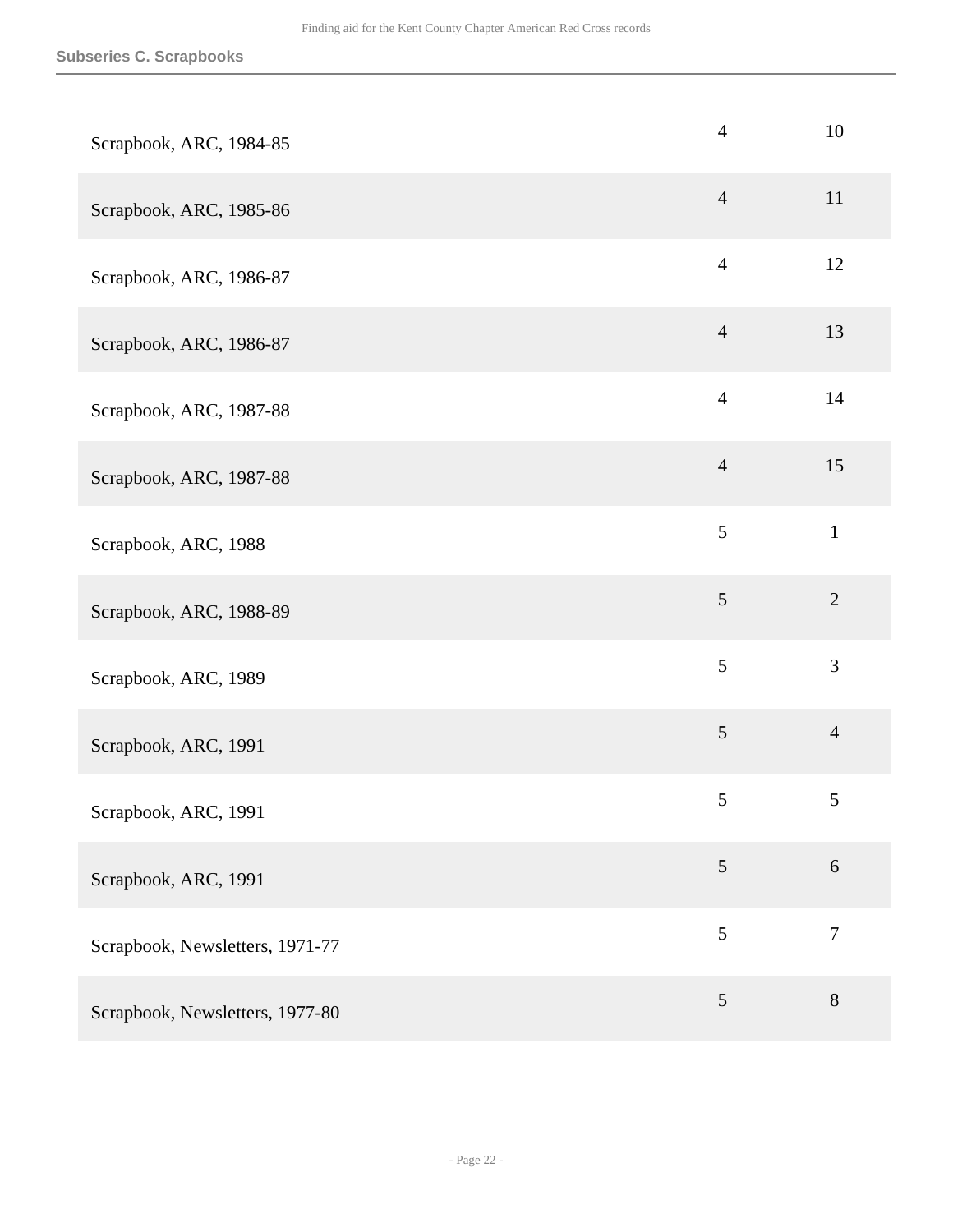#### **Subseries C. Scrapbooks**

| Scrapbook, Newsletters, 1981-89              | 5                | 9              |
|----------------------------------------------|------------------|----------------|
| Waste Materials Series- Paper Products, 1939 | $\mathfrak{S}$   | 10             |
| Waste Materials Series- Textiles, 1939       | 5                | 11             |
| Senkonyo Japan Junior Red Cross, n.d.        | $\mathfrak{S}$   | 14             |
| Scrapbook, n.d.                              | 5                | 15             |
| Ector Thyfault Correspondence, various d's   | $\mathfrak{S}$   | 16             |
| Scrapbook, Various Awards, 1944-1991         | 5                | 17             |
| Various Correspondence and Papers, n.d.      | $\mathfrak{S}$   | 18             |
| Scrapbook, Talent Troupe Handbook, n.d.      | 5                | 19             |
| Scrapbook, n.d.                              | $\boldsymbol{6}$ | $\mathbf{1}$   |
| Scrapbook, 1931-35                           | 6                | $\overline{2}$ |
| Scrapbook, 1950s-60s                         | $\sqrt{6}$       | 3              |
|                                              |                  | <b>Box</b>     |
| Scrapbook, 1956-                             |                  | 22             |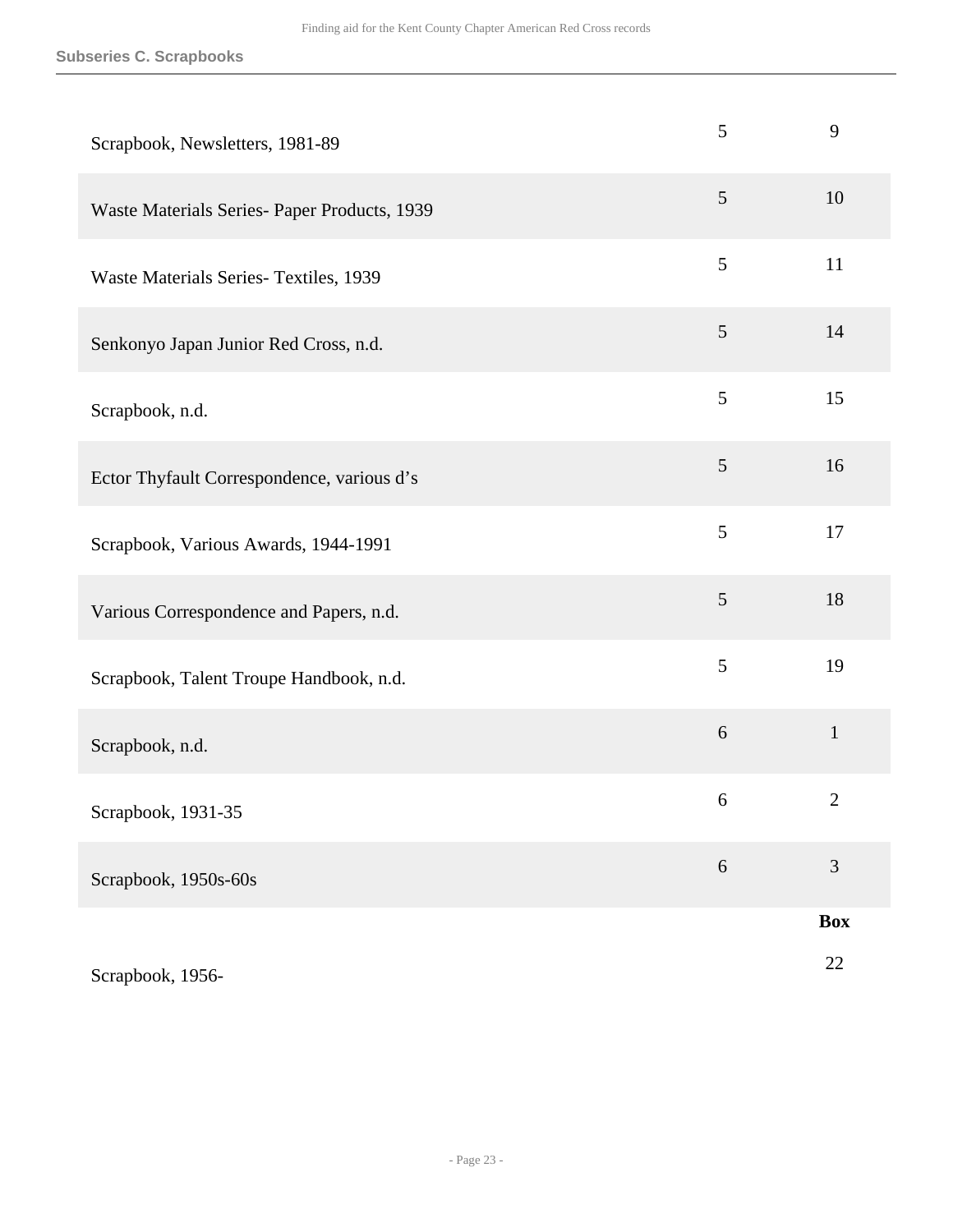| Scrapbook, 1959-                   |            | 23           |
|------------------------------------|------------|--------------|
| Scrapbook, 1966-                   |            | 24           |
| Scrapbook, 1974-                   |            | 25           |
| <b>Subseries D. News Clippings</b> |            |              |
|                                    | <b>Box</b> | Folder       |
| The Literary Digest, 1917          | 12A        | $\mathbf{1}$ |

| News Clippings, 1918      | 12A | $\overline{2}$ |
|---------------------------|-----|----------------|
| News Clippings, 1926      | 12A | $\mathfrak{Z}$ |
| News Clippings, 1928      | 12A | $\overline{4}$ |
| News Clippings, 1937      | 12A | $\mathfrak{S}$ |
| News Clippings, 1928-1938 | 12A | 6              |
| News Clippings, 1942      | 12A | $\overline{7}$ |
| News Clippings, 1943      | 12A | 8              |
| News Clippings, 1945      | 12A | 11             |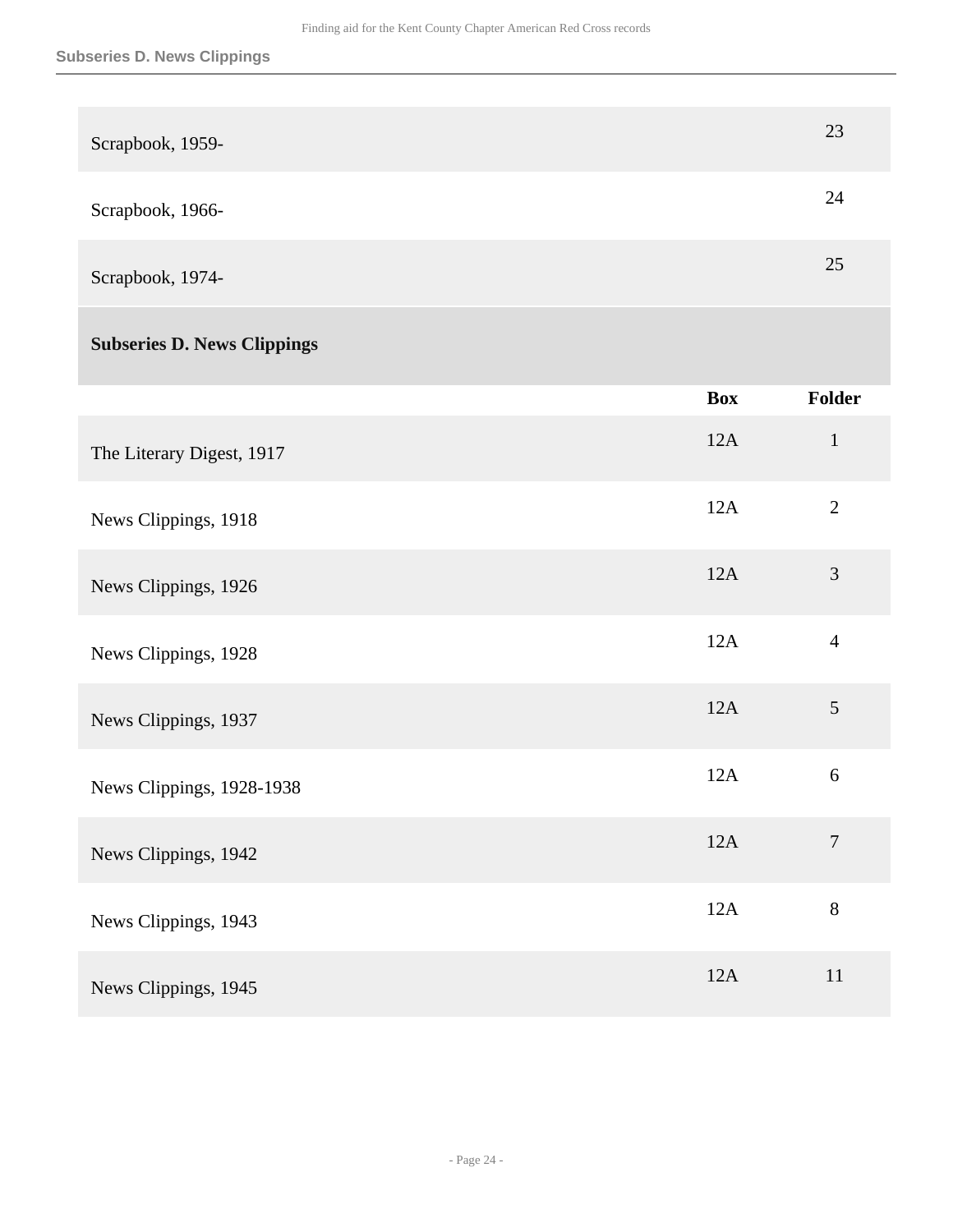| News Clippings, 1946 | 12A | 13             |
|----------------------|-----|----------------|
| News Clippings, 1947 | 12A | 14             |
| News Clippings, 1948 | 12A | 15             |
| News Clippings, 1949 | 12A | 16             |
| News Clippings, 1950 | 12A | $17\,$         |
| News Clippings, 1952 | 12A | 18             |
| News Clippings, 1953 | 12A | 19             |
| News Clippings, 1954 | 12A | 20             |
| News Clippings, 1955 | 12A | 21             |
| News Clippings, 1956 | 12A | $\overline{2}$ |
| News Clippings, 1957 | 12A | 24             |
| News Clippings, 1959 | 12A | 25             |
| News Clippings, 1963 | 12A | 26             |
| News Clippings, 1965 | 12A | 27             |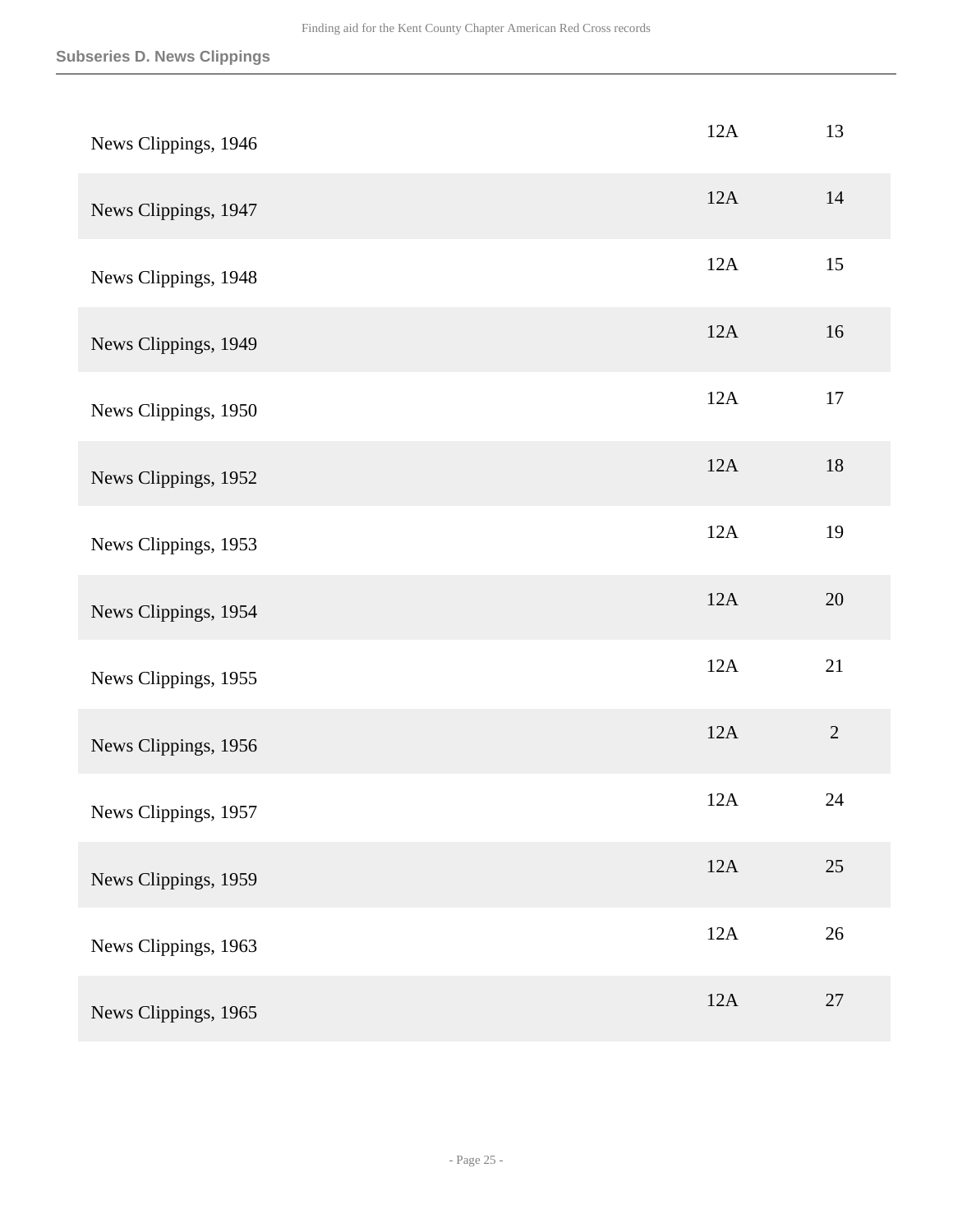| News Clippings, 1967                        | 12A | 28 |
|---------------------------------------------|-----|----|
| News Clippings, 1968                        | 12A | 29 |
| News Clippings, 1969                        | 12A | 30 |
| Grand Rapids Chamber of Commerce News, 1969 | 12A | 31 |
| News Clippings, 1970                        | 12A | 32 |
| Letters and Publications, 1970s             | 12A | 33 |
| News Clippings, 1970s                       | 12A | 34 |
| National Notes, 1971-1974                   | 12A | 35 |
| News Clippings, 1973                        | 12A | 36 |
| American Baby, 1973                         | 12A | 37 |
| News Clippings, 1974                        | 12A | 38 |
| News Clippings, 1975                        | 12B | 39 |
| News Clippings, 1976                        | 12B | 40 |
| News Clippings, 1977                        | 12B | 41 |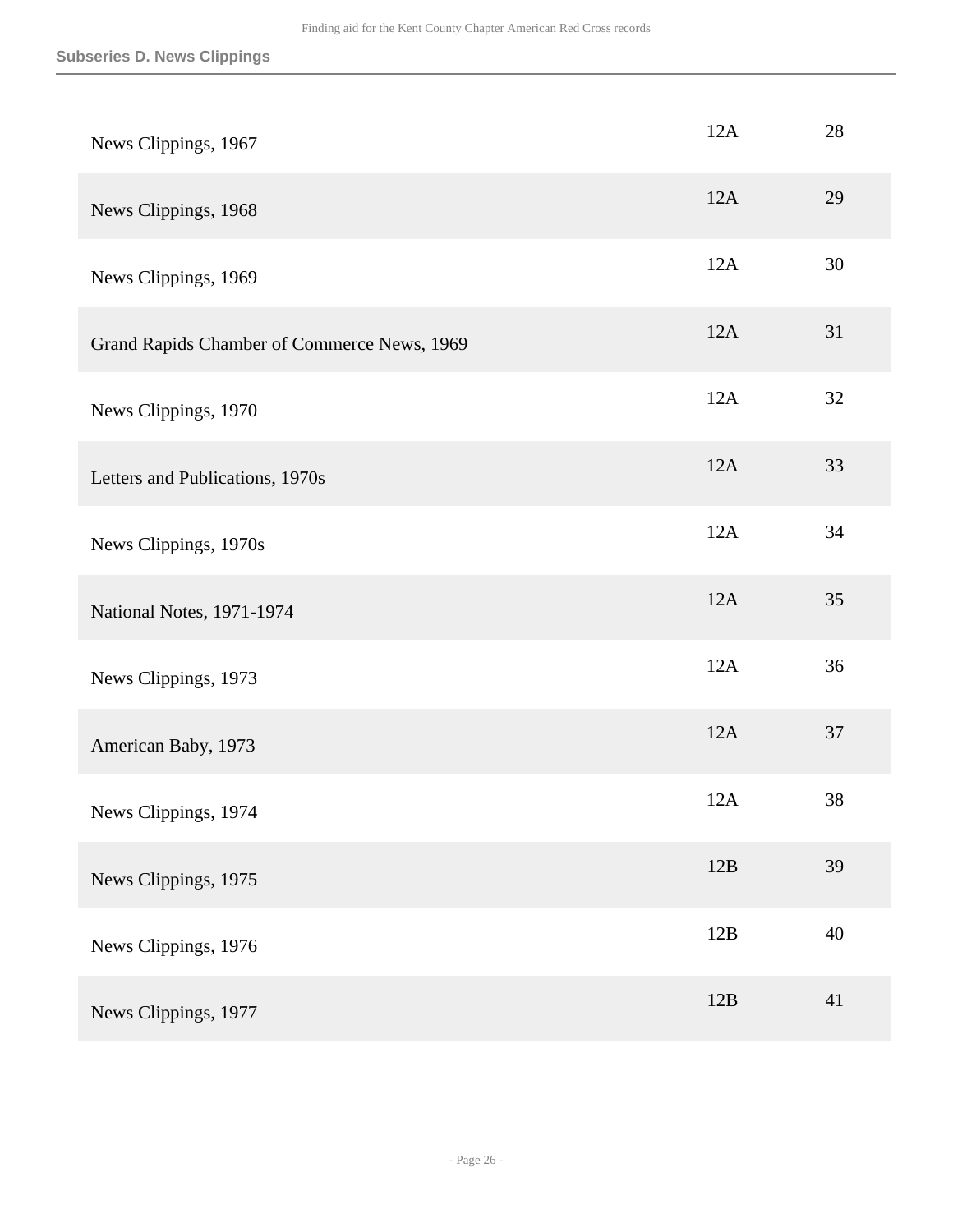#### **Subseries E. Organizational Documents**

| News Clippings, 1980                              | 12B        | 43            |
|---------------------------------------------------|------------|---------------|
| News Clippings, 1981                              | 12B        | 44            |
| National Geographic, 1981                         | 12B        | 45            |
| Public Service Announcements, 1976-1983           | 12B        | 46            |
| News Clippings, 1985                              | 12B        | 47            |
| News Clippings, Unknown                           | 12B        | 48            |
| Uniforms, Insignias, and Awards, 1966             | 12C        | 55            |
|                                                   |            |               |
| <b>Subseries E. Organizational Documents</b>      |            |               |
|                                                   | <b>Box</b> | <b>Folder</b> |
| Fund Raising Events and Papers, 1988-89           | 12C        | 56            |
| Las Vegas Workers, 1989                           | 12C        | 57            |
| Vegas Night and Car Show Fundraising Papers, 1989 | 12C        | 58            |
| Red Cross Promotional Materials, various d's      | 12C        | 59            |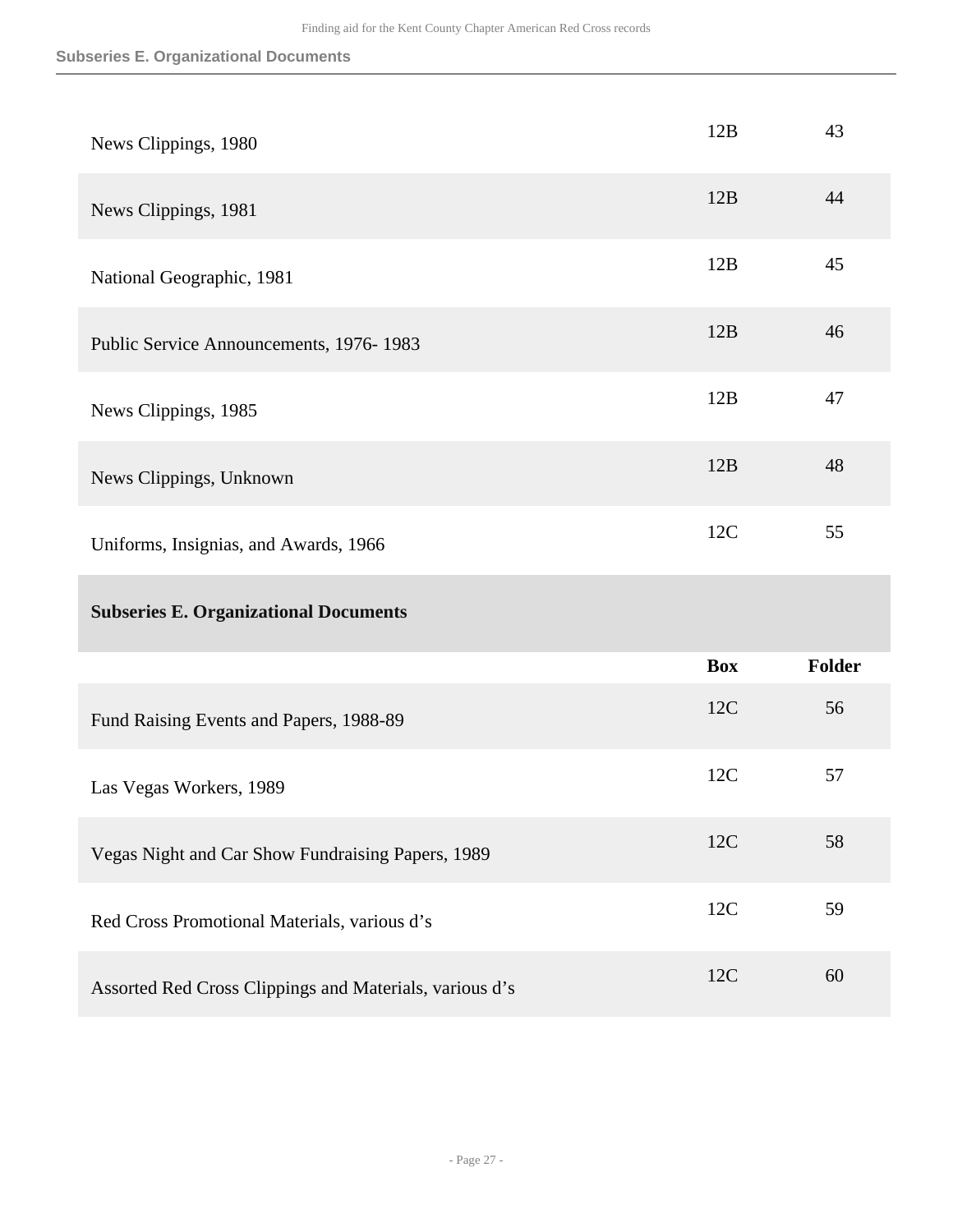#### **Subseries E. Organizational Documents**

| International Red Cross Poster, n.d.                                  | 12C | 61 |
|-----------------------------------------------------------------------|-----|----|
| International School Art Program Pamphlets and Materials, various d's | 12C | 62 |
| Group Insurance Plan for Red Cross Employees, 1974                    | 12C | 63 |
| Use of Name, Flag, Emblem of Red Cross, 1949, 1967                    | 12C | 56 |
| Directory of Services, American Red Cross, n.d.                       | 12C | 56 |
| It Could Be Your Neighbor, 1980                                       | 12C | 56 |
| Red Cross Services and Programs, 1968                                 | 12C | 56 |
| Introduction to the Red Cross, 1951                                   | 12C | 56 |
| American Red Cross Volunteer, 1967                                    | 12C | 56 |
| Your Supplemental Retirement Income Plan, n.d.                        | 12C | 56 |
| The Case For Freedom in Welfare Fund Raising, 1949                    | 12C | 56 |
| Grand Rapids Doctors Directory, 1978                                  | 12C | 56 |
| MWA Credit Union-It's where you belong, n.d.                          | 12C | 56 |
| A Partner in a Joint Venture, n.d.                                    | 12C | 56 |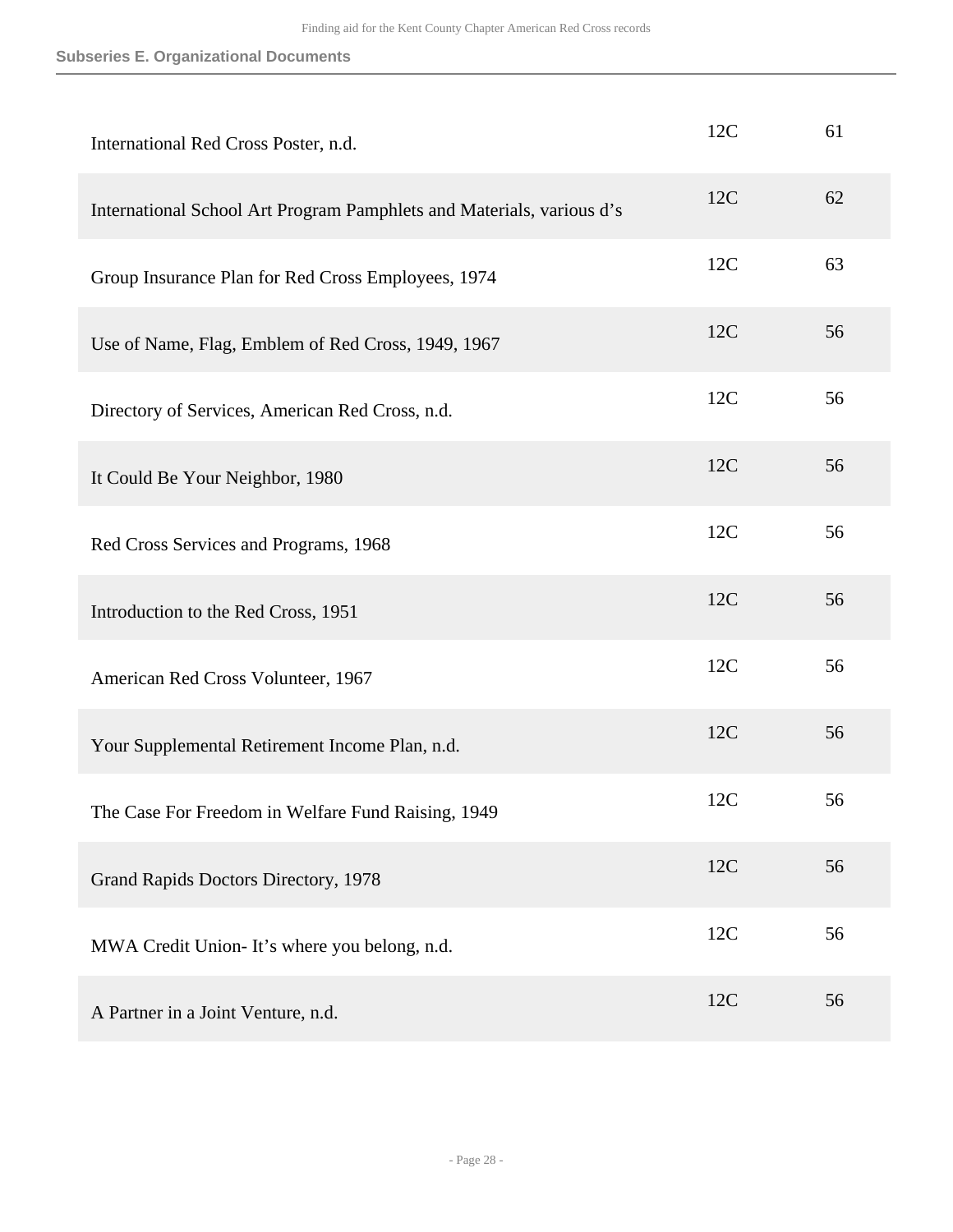| Personnel Policies Manual, 1966                                                                              | 12C | 56         |
|--------------------------------------------------------------------------------------------------------------|-----|------------|
| Celebrating 80 Years of Security, Integrity, and Results, 1997, 2 copies                                     | 12C | 56         |
|                                                                                                              |     | <b>Box</b> |
| Video- "Open For Emergencies," 1989, 6 minutes, 30 seconds, Cynthia Kay, Wayne<br>Glatz, Film and Video Inc. |     | 4          |

5

#### **Scope and Contents note**

This short video is a promotional production to spread the work of the American Red Cross. It highlights the work of the ARC in disaster relief, communication between distant or wartime families, and also education of the community. An unnamed Kent County ARC volunteer speaks on the specific efforts of the Kent County Chapter in assisting the National ARC.

Video- "Growing Up Together," 1981, 15 minutes, 58 seconds, Producers- Francine Kaplan and Michael Smith, Writer- Alan Rottig.

#### **Scope and Contents note**

This video chronicles the growth of the American Red Cross through motion pictures. It documents the discovery of old video footage and the process of restoring it to viewable quality through a painstaking process that allows otherwise too damaged or decomposed film to be of us again. The tape itself is a history production that shows authentic and rare footage of the National ARC activities from the beginning of the 1900s through World War I, the Great Depression, World War II, and into the Korean War. ARC promotional films by Shirley Temple and Betty Davis from the 1930s and 1940s are included.

#### **Subseries F. Graphics**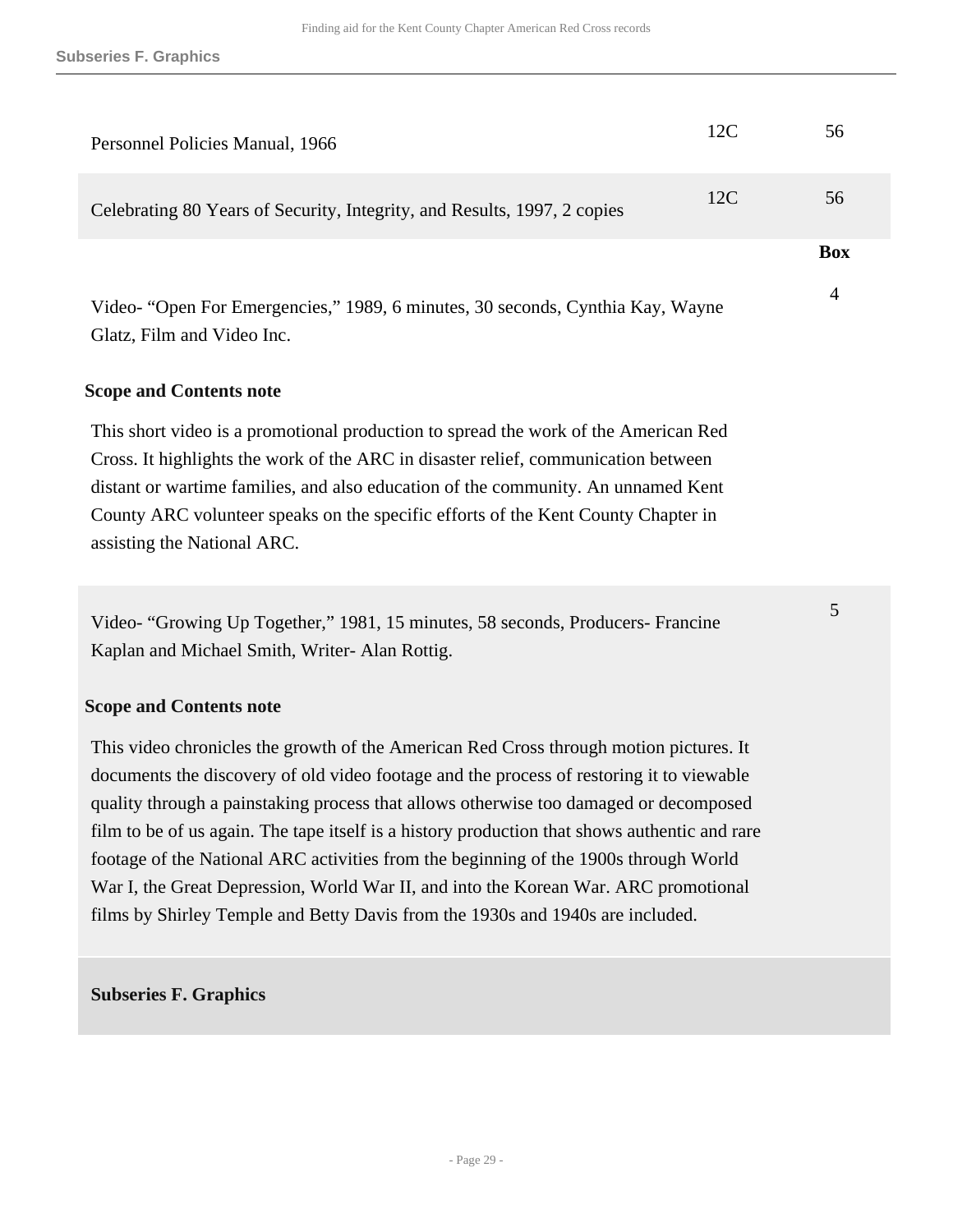| <b>Slides</b>                                                     |                |                |
|-------------------------------------------------------------------|----------------|----------------|
|                                                                   | <b>Box</b>     | Folder         |
| Promotional, n.d. (88)                                            | 13             | 9              |
| Photographs                                                       |                |                |
|                                                                   | <b>Box</b>     | Folder         |
| Red Cross Parade in Sparta, 1917 (2)                              | $\overline{7}$ | $\mathbf 1$    |
| Assorted, 1970s(23)                                               | $\overline{7}$ | 60             |
| Red Cross Displays, various (19)                                  | 8              | 5              |
| Promotional, various (25)                                         | $8\,$          | 6              |
| Kent County Chapter Chairmen, various (15)                        | $8\,$          | $\overline{7}$ |
| Important members in Red Cross History, n.d. (38)                 | $8\,$          | 12             |
| Celebrities and Notable People, n.d. (8)                          | $8\,$          | 13             |
| Unidentified photos, $(52+1)$ negative)                           | $8\,$          | 30             |
| Assorted Grand Rapids area houses and buildings, 1960s-1970s (93) | 15             | $\mathbf{1}$   |
| Red Cross Displays and Promotional, n.d. (26)                     | 16             | 18             |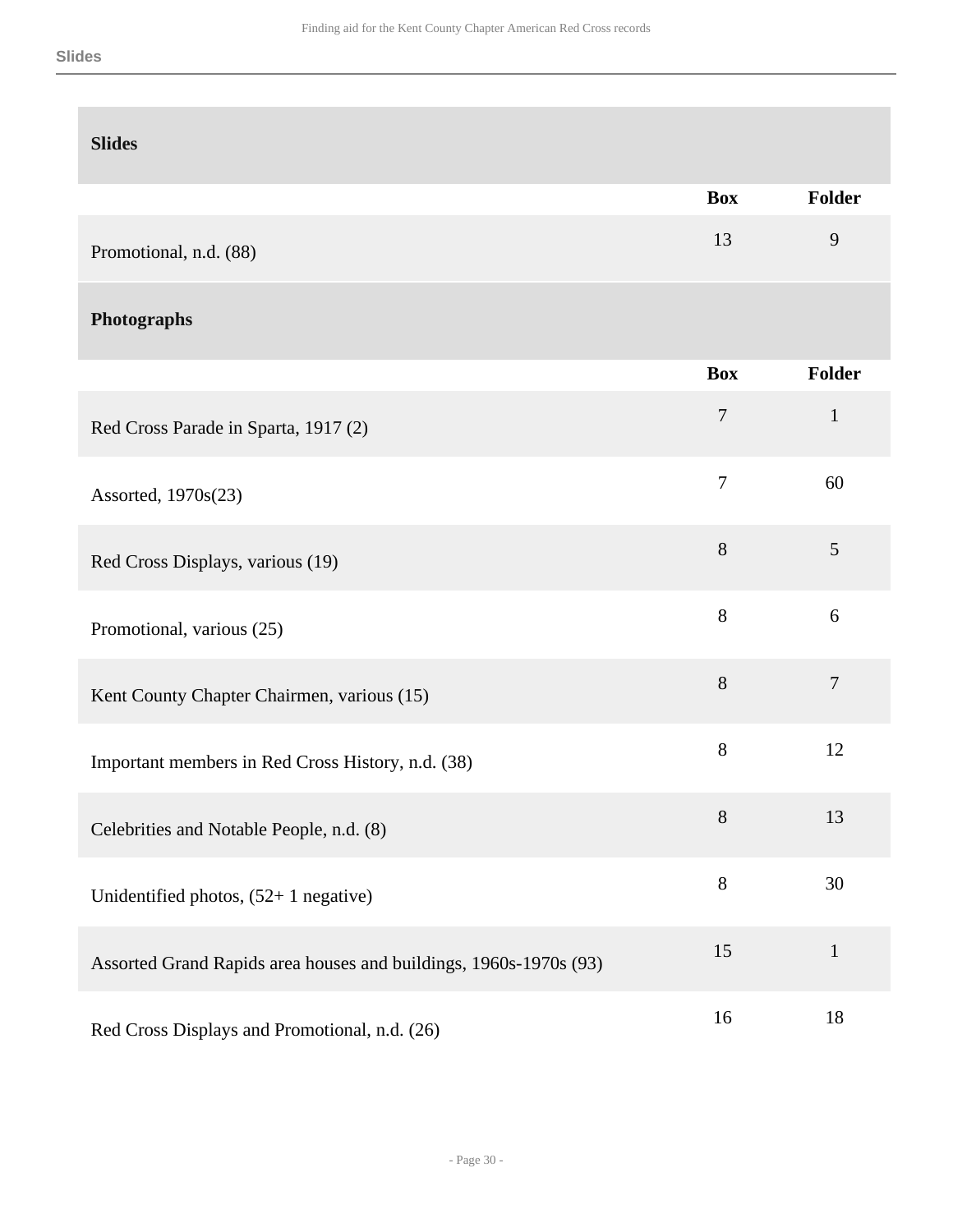| Unknown, n.d. $(6)$ |  |
|---------------------|--|

Aerial views of Grand Rapids area / housing, 1956 (11+ negatives)

|                                                | Box        | <b>Folder</b>  |        |
|------------------------------------------------|------------|----------------|--------|
| Images                                         | 27         | $\mathfrak{Z}$ |        |
|                                                | <b>Box</b> | <b>Folder</b>  |        |
| <b>Mixed Materials</b>                         | 17         | $\mathfrak{Z}$ |        |
|                                                |            | <b>Box</b>     | Folder |
| Clara Barton's Birthplace, 1984 (4)            |            | 17             | 18     |
| Red Cross Window Display, 1989 (49+ negatives) |            | 18             | 6      |
| Miscellaneous, n.d. (33)                       |            | 21             | 15     |
| Assorted Red Cross photos (15)                 |            | 26             | 4      |

#### <span id="page-30-0"></span>**Series III. General Health and Wellbeing**

#### **Scope and Contents note**

This series consists of all printed material, detailing the efforts of the Red Cross to educate the community on dangers and important issues. It travels from such things as pamphlets on diet and nutrition to those on pollution to those on pet emergencies. Included are scrapbooks and photos of community blood drives, showing the Red Cross locally in action.

**Books**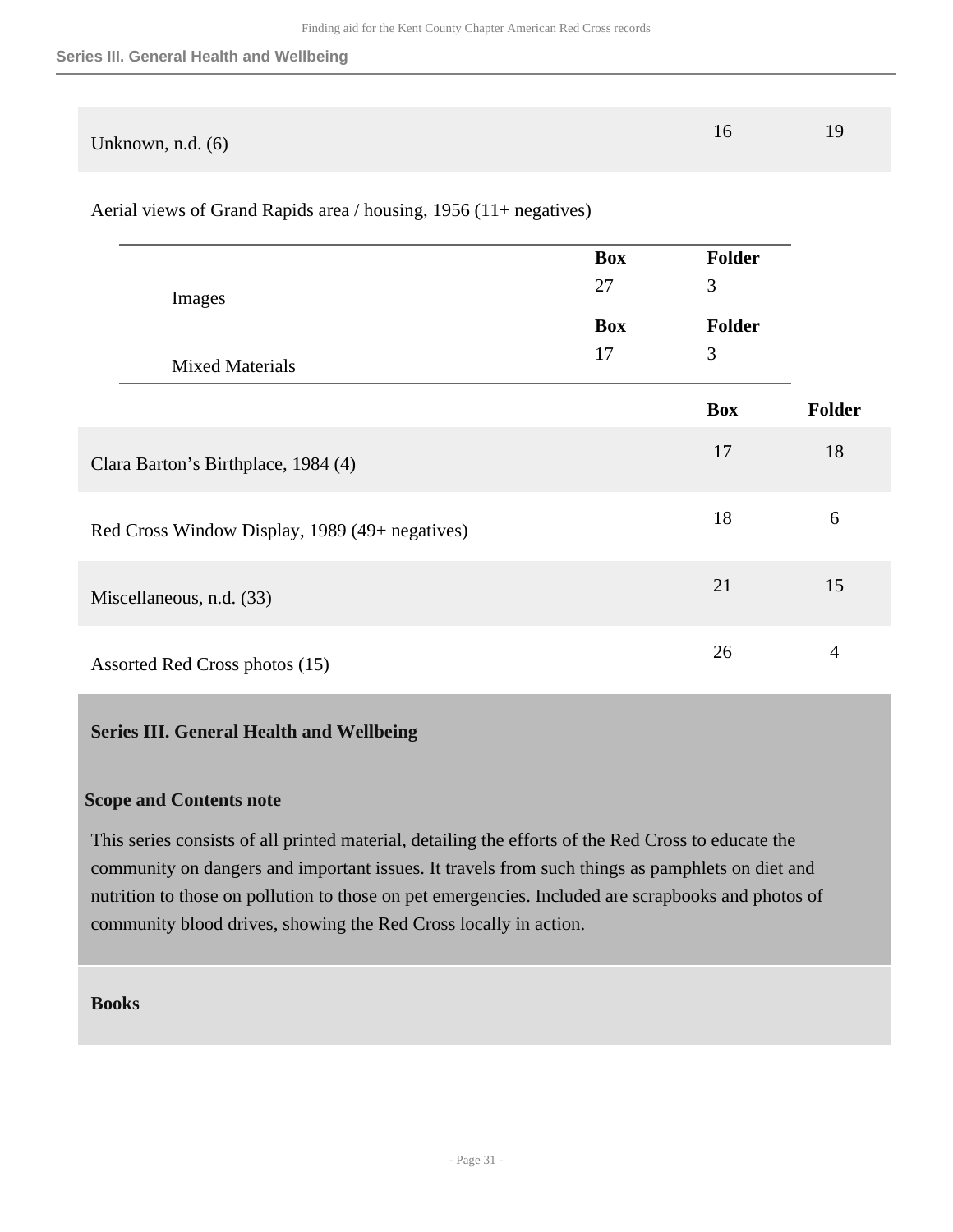|                                                                  | <b>Box</b>     | Folder         |
|------------------------------------------------------------------|----------------|----------------|
| Maternity- A Book for Every Wife and Mother, 1887                | $\mathbf{1}$   | $\mathbf{1}$   |
| Home Hygiene and Care of the Sick, 1925                          | $\mathbf{1}$   | $\overline{4}$ |
| Home Hygiene and Care of the Sick, 1933                          | $\mathbf{1}$   | 5              |
| Guide for Instructors in Home Hygiene and Care of the Sick, 1935 | $\mathbf{1}$   | 6              |
| Illustrated Pocket Medical Dictionary, 1952                      | $\mathbf{1}$   | 16             |
| Canoeing, 1956                                                   | $\overline{2}$ | 3              |
| Health is a Community Affair, 1966                               | $\overline{2}$ | 9              |
| Fighting High Blood Pressure in the Inner City, 1979             | $\overline{2}$ | 17             |
| Human Genetics, 1980                                             | $\mathbf{2}$   | 18             |
| Coping with Cancer, 1980                                         | $\overline{2}$ | 19             |
| Diet, Nutrition, and Cancer, 1982                                | $\overline{2}$ | 20             |
| <b>Scrapbooks</b>                                                |                |                |
|                                                                  | <b>Box</b>     | Folder         |
| Scrapbook, GVBP, 1974-76                                         | 3              | $\overline{2}$ |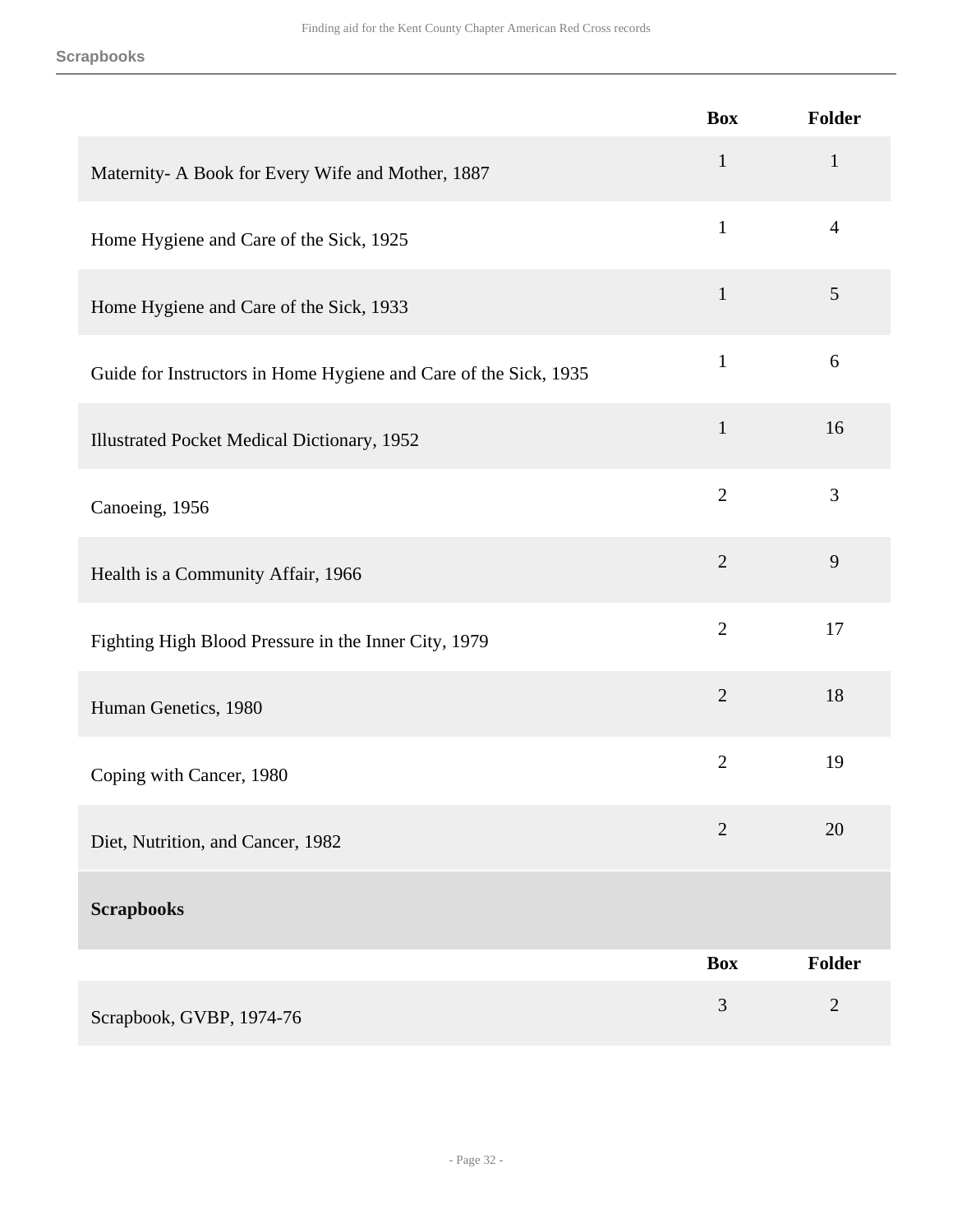| Scrapbook, GVBP, 1976-77                  | 3              | 3                |
|-------------------------------------------|----------------|------------------|
| Scrapbook, GVBP, 1977-78                  | $\overline{3}$ | $\overline{4}$   |
| Scrapbook, GVBP, 1978-79                  | $\mathfrak{Z}$ | 5                |
| Scrapbook, GVBP, 1979-80                  | $\mathfrak{Z}$ | 6                |
| Scrapbook, GVBP, 1980-81                  | 3              | $\boldsymbol{7}$ |
| Scrapbook, GVBP, 1982-83                  | $\mathfrak{Z}$ | $8\,$            |
| Scrapbook, GVBP, 1983-84                  | 3              | 9                |
| Scrapbook, GVBP, 1984-85                  | $\mathfrak{Z}$ | 10               |
| Scrapbook, GVBP, 1985-86                  | $\mathfrak{Z}$ | 11               |
| Scrapbook, GVBP, 1985-86                  | $\mathfrak{Z}$ | 12               |
| Scrapbook, GVBP, 1986-87                  | $\mathfrak{Z}$ | 13               |
| Scrapbook, GVBP, 1987-88                  | $\mathfrak{Z}$ | 14               |
| Scrapbook, Red Cross Blood Program, 1969- | $\mathfrak{S}$ | 13               |
| <b>Pamphlets</b>                          |                |                  |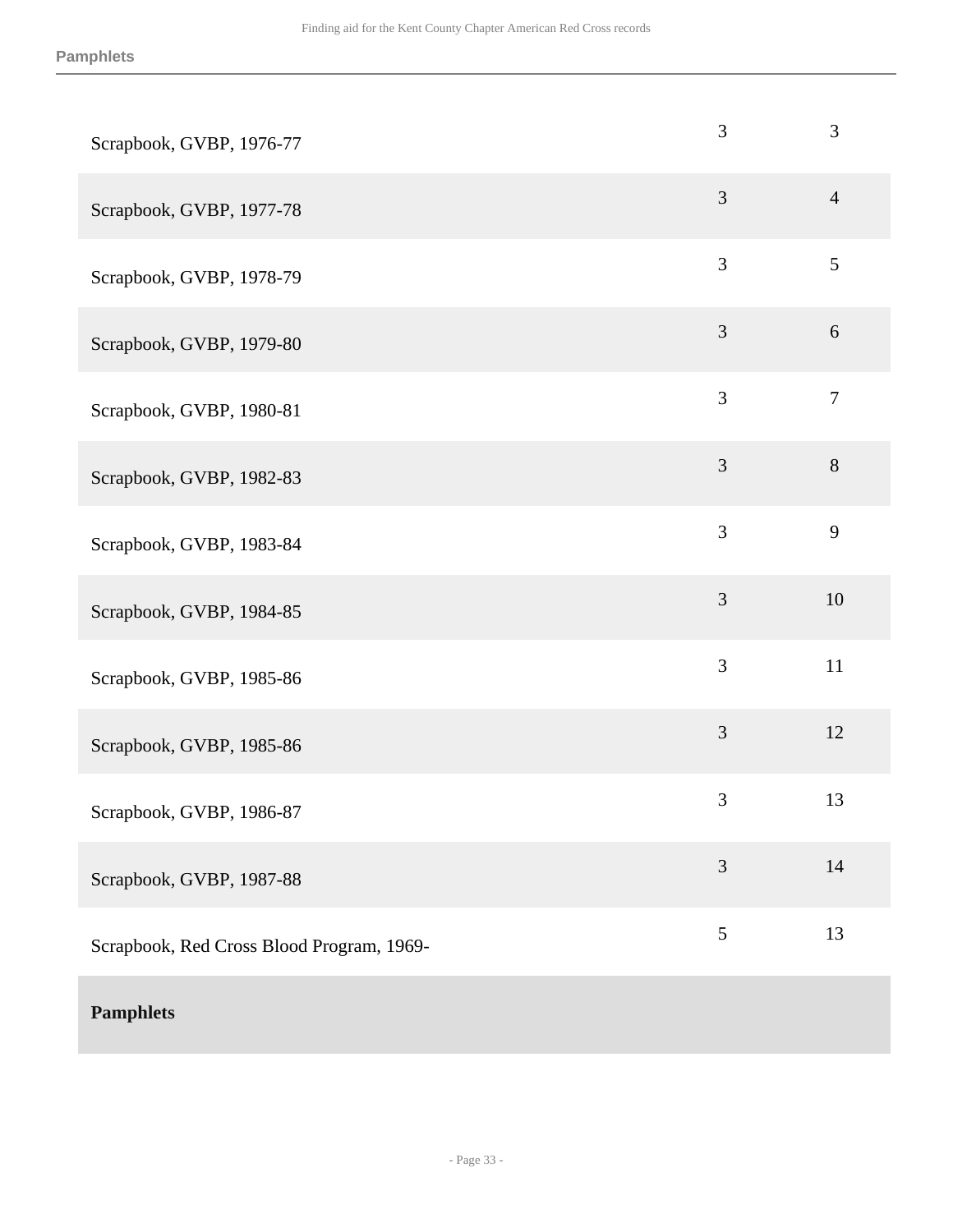|                                                                                | <b>Box</b> | <b>Folder</b>  |
|--------------------------------------------------------------------------------|------------|----------------|
| Drugs and You, 1972                                                            | 9          | $\mathfrak{2}$ |
| ABC's of Drinking and Driving, 1972                                            | 9          | $\overline{2}$ |
| What Everyone Should Know About Drug Abuse, 1972                               | 9          | $\overline{2}$ |
| What Everyone Should Know About Alcoholism, 1972                               | 9          | $\overline{2}$ |
| Magen David Info Kit, n.d.                                                     | 9          | $\overline{2}$ |
| The story of blood, 1963, 1967                                                 | 9          | 3              |
| GVBP Organization Guidelines, n.d.                                             | 9          | 3              |
| Nutrition for patients receiving chemotherapy and radiation treatment,<br>1974 | 9          | 5              |
| Aging and Cancer management, 1979                                              | 9          | 5              |
| Cancer Immunotherapy, 1980                                                     | 9          | 5              |
| Cancer of the Larynx, n.d.                                                     | 9          | 5              |
| Cancer Factbook, 1980                                                          | 9          | 5              |
| Cancer sourcebook for nurses, 1981                                             | 9          | 5              |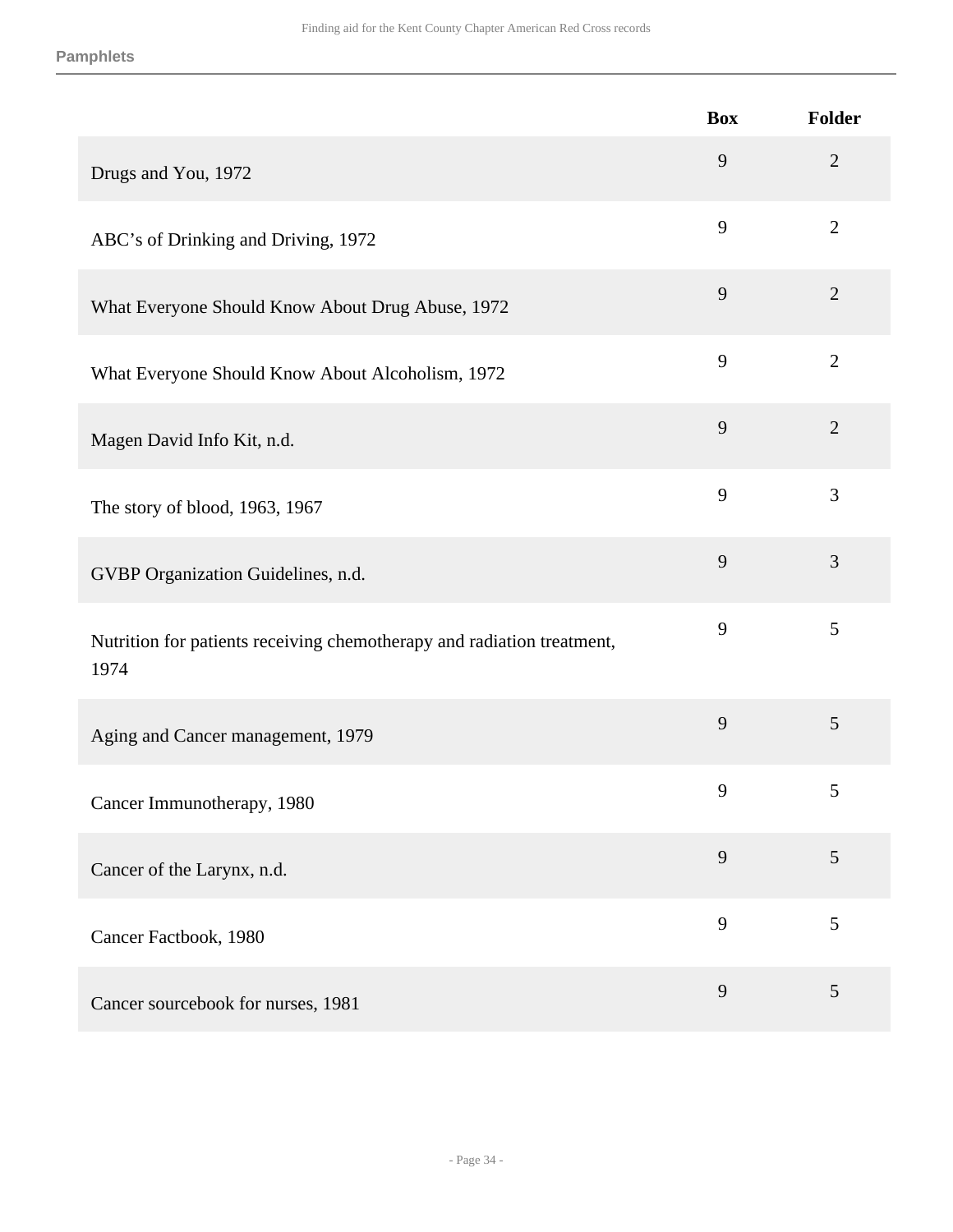| Carcinogens in the workplace, 1979            | 9 | 5              |
|-----------------------------------------------|---|----------------|
| What Everyone should know about cancer, 1972  | 9 | 5              |
| Diet, Nutrition, and Cancer Prevention, 1984  | 9 | 5              |
| Diagnosis of Breast Cancer, 1977              | 9 | 5              |
| Early Diagnosis of Colorectal Cancer, 1981    | 9 | 5              |
| Oral Cancer, 1973                             | 9 | $\mathfrak{S}$ |
| Ovarian Cancer, 1980                          | 9 | 5              |
| Understanding the Cancer patient, 1980        | 9 | 5              |
| Home Oncology, 1980                           | 9 | 5              |
| Control of Carcinoma of the Endometrium, 1980 | 9 | 5              |
| Facts about potassium, 1977                   | 9 | 9              |
| Ways to foil food infections, 1971            | 9 | 9              |
| ABC's of good nutrition, 1972                 | 9 | 9              |
| Convenience food facts, 1984                  | 9 | 9              |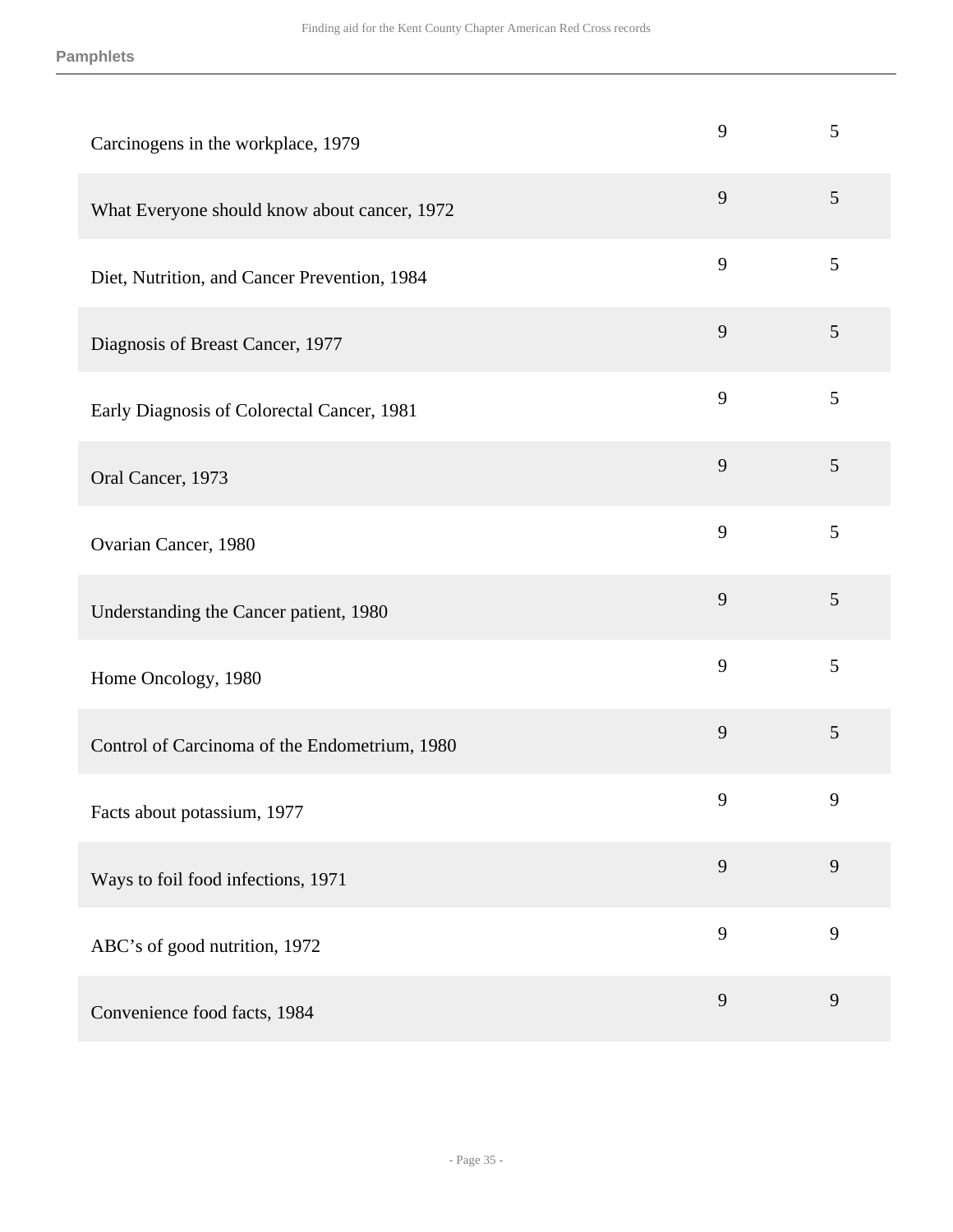| Fast Food facts, 1984                                    | 9 | 9  |
|----------------------------------------------------------|---|----|
| ABC's of on the job housekeeping, 1971                   | 9 | 10 |
| You and your eyes, 1972                                  | 9 | 10 |
| You and your heart, 1970                                 | 9 | 10 |
| You vs. Virus, 1971                                      | 9 | 10 |
| Five ways to feel fit, n.d.                              | 9 | 10 |
| You and poison, 1972                                     | 9 | 10 |
| Protect your hands, 1972                                 | 9 | 10 |
| Supercell Twins, 1979                                    | 9 | 10 |
| <b>Stress 1958</b>                                       | 9 | 10 |
| <b>Stress</b> , 1958                                     | 9 | 10 |
| To smoke or not to smoke, 1972                           | 9 | 10 |
| You and noise, 1972                                      | 9 | 10 |
| Seventy four health and safety booklets order form, n.d. | 9 | 10 |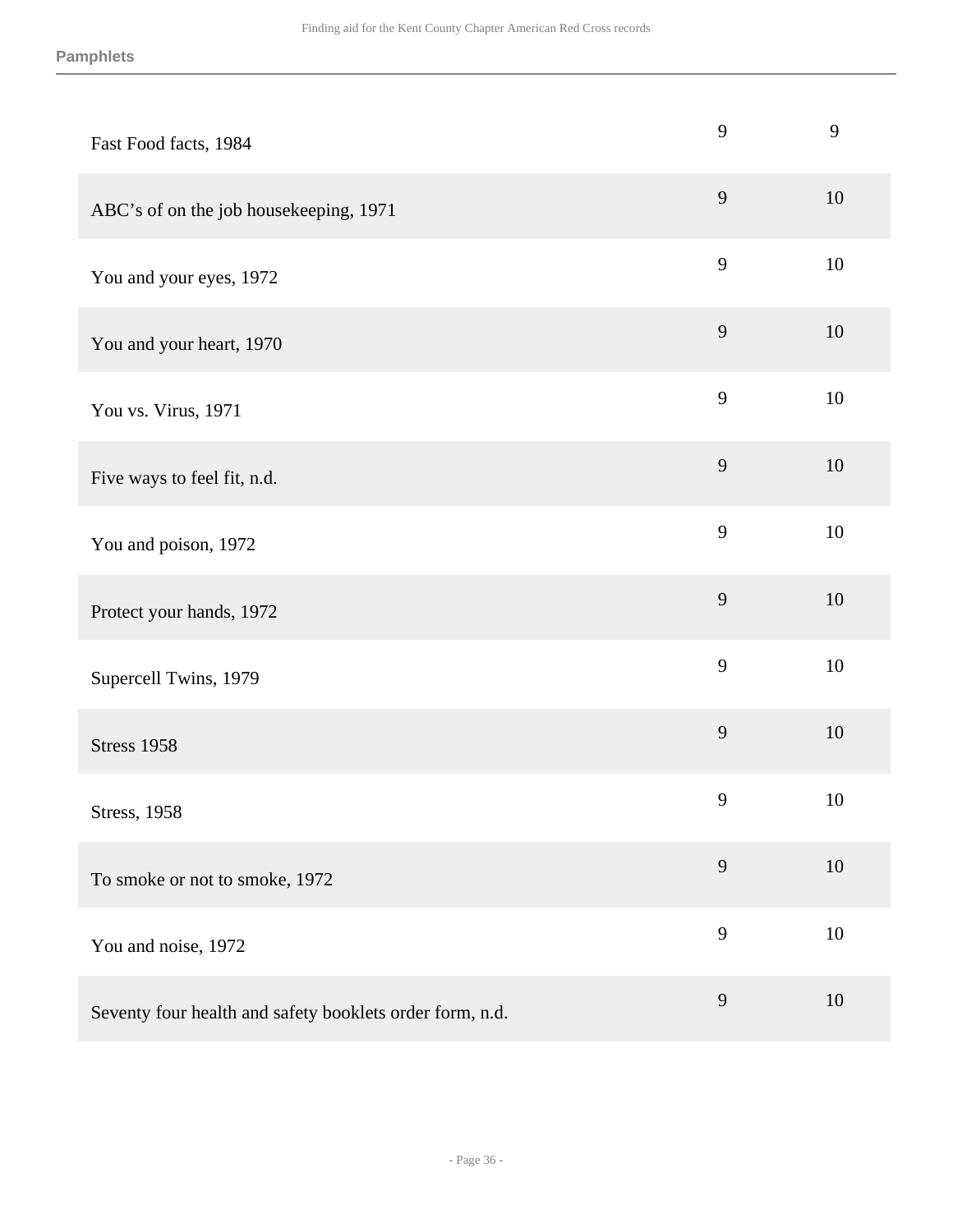| The careless smoker, 1971                  | 9 | 10 |
|--------------------------------------------|---|----|
| What everyoneabout venereal disease, 1972  | 9 | 10 |
| What everyoneabout mental health, 1972     | 9 | 10 |
| What everyoneabout fluoridation, 1970      | 9 | 10 |
| This could save your life, n.d.            | 9 | 10 |
| What every mother should know, 1920        | 9 | 10 |
| Family limitation, 1920                    | 9 | 10 |
| Handbook for improving HBP control, n.d.   | 9 | 11 |
| HBP control in the work setting, n.d.      | 9 | 11 |
| Information on HBP, n.d.                   | 9 | 11 |
| National Report on HBP, 1980               | 9 | 11 |
| Guide to language and life in the US, 1980 | 9 | 15 |
| ASL alphabet, n.d.                         | 9 | 15 |
| UN Leaders Guide, 1964                     | 9 | 16 |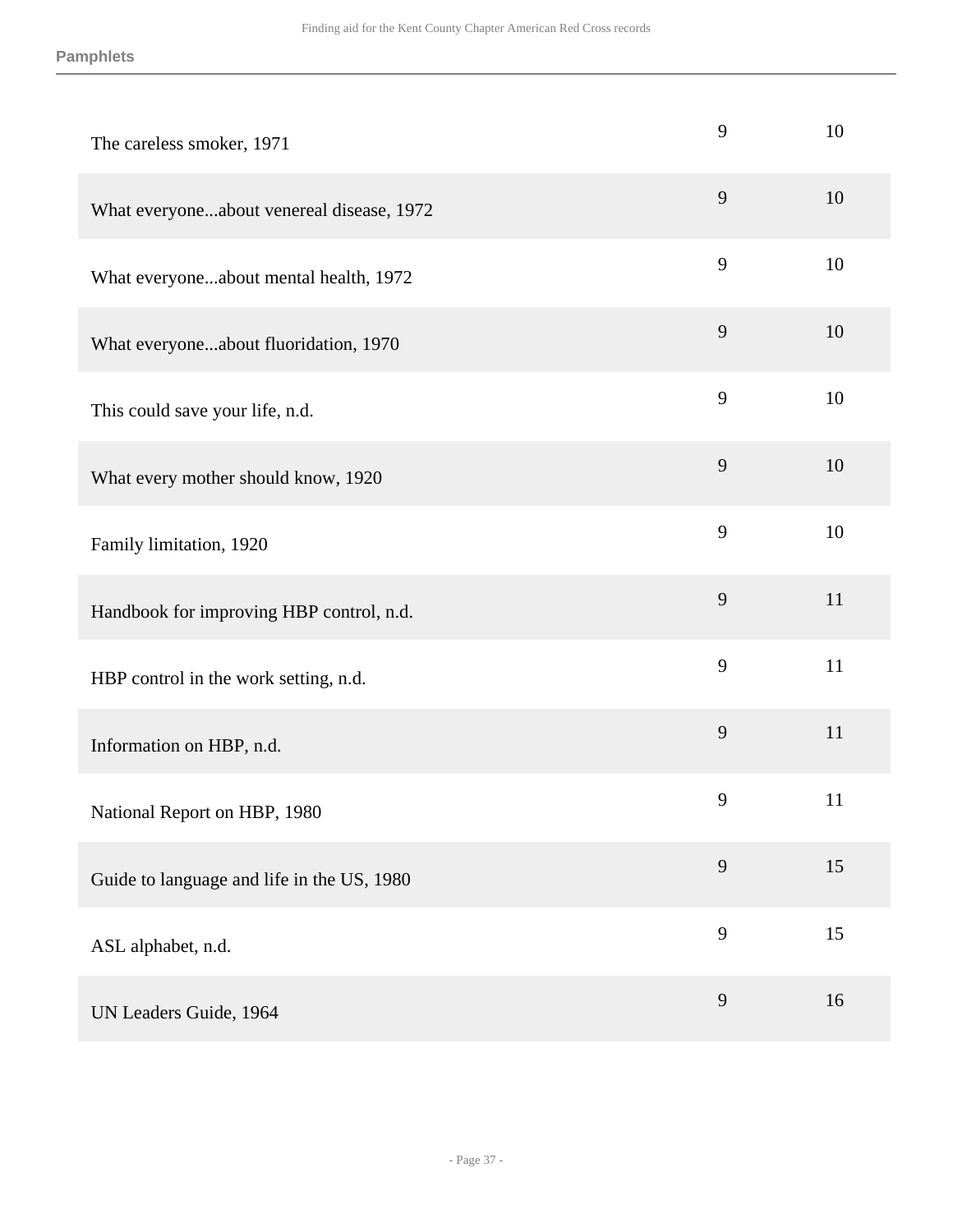#### **Pamphlets**

| How to lead discussions, 1956                      | 9  | 16             |
|----------------------------------------------------|----|----------------|
| Taking action in the community, 1960               | 9  | 16             |
| How to use role playing, 1960                      | 9  | 16             |
| Conducting workshops and institutes, 1960          | 9  | 16             |
| Better boards and committees, 1960                 | 9  | 16             |
| Streamlining parliamentary procedure, 1960         | 9  | 16             |
| Conference leadership techniques, n.d.             | 9  | 16             |
| Group effectiveness, 1961                          | 9  | 16             |
| Chairman's guide to money making projects, 1964    | 9  | 16             |
| You hold the keys, 1970                            | 9  | 16             |
| Pollution-Let's make America beautiful again, 1971 | 10 | $\mathbf{2}$   |
| Needed: Clean Air, 1967                            | 10 | $\overline{2}$ |
| It's a dirty old world, 1970                       | 10 | $\mathbf{2}$   |
| Speeches-How to handle the Q&A, n.d.               | 10 | $\overline{4}$ |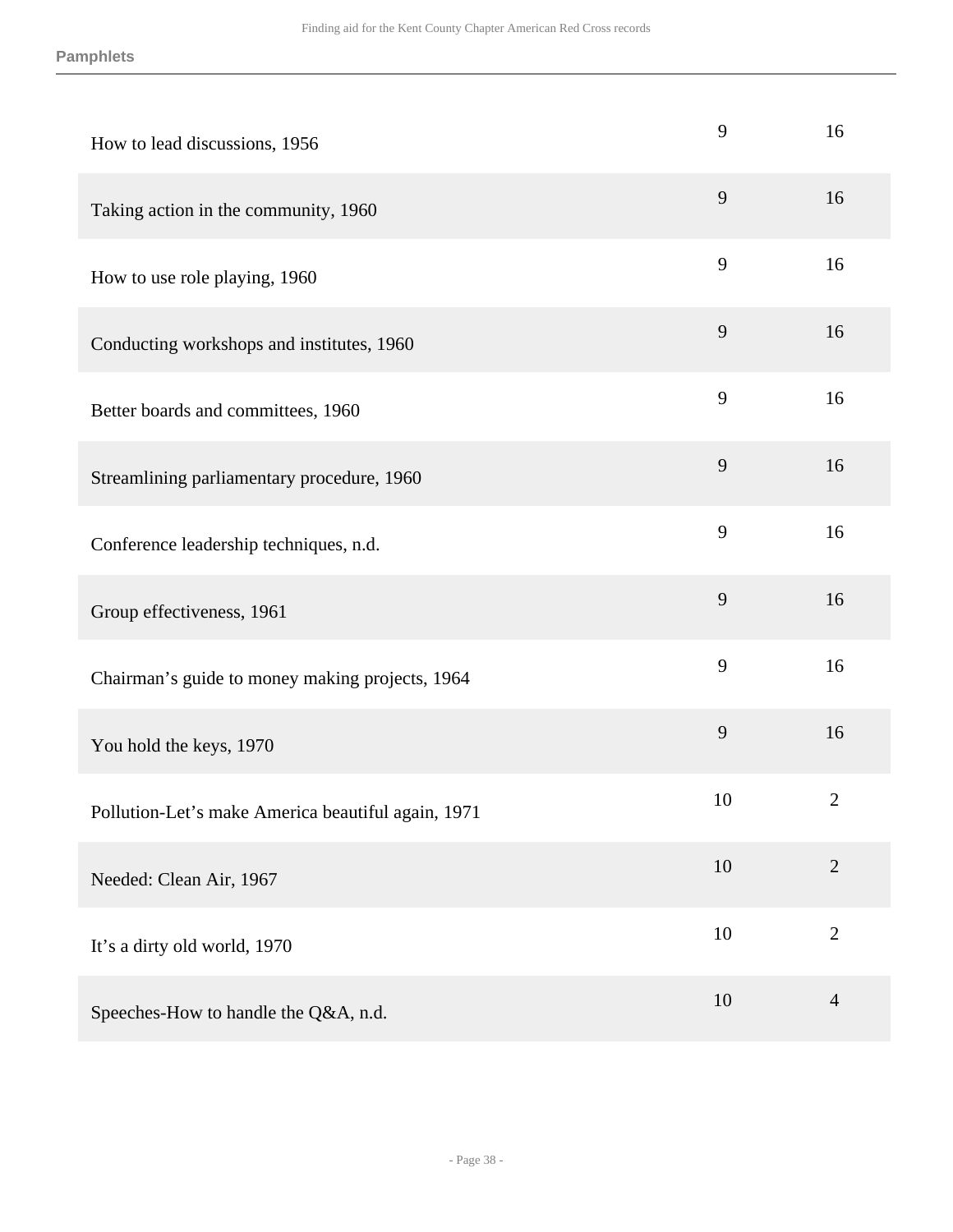| How to read a speech, n.d.           | 10               | $\overline{4}$ |
|--------------------------------------|------------------|----------------|
| How to use audio-visual aids, n.d.   | 10               | $\overline{4}$ |
| You are the next speaker, n.d.       | 10               | $\overline{4}$ |
| <b>Slides</b>                        |                  |                |
|                                      | <b>Box</b>       | <b>Folder</b>  |
| Blood Slides, 1970s (182)            | 13               | $\mathbf{1}$   |
| Blood Slides, 1980s (89)             | 13               | $\overline{2}$ |
| Blood Slides, n.d. (40+ 6 oversized) | 13               | 3              |
| Special Child Care Course, n.d. (33) | 13               | 10             |
| Photographs                          |                  |                |
|                                      | <b>Box</b>       | Folder         |
| Blood Donations, 1960s (16)          | $\overline{7}$   | 24             |
| Blood Donations, 1970s (33)          | $\tau$           | 59             |
| Health Fair, N. Kent Mall, 1972 (6)  | $\tau$           | 69             |
| Wood Radio Save-A-Life, 1985 (18)    | $\boldsymbol{7}$ | 101            |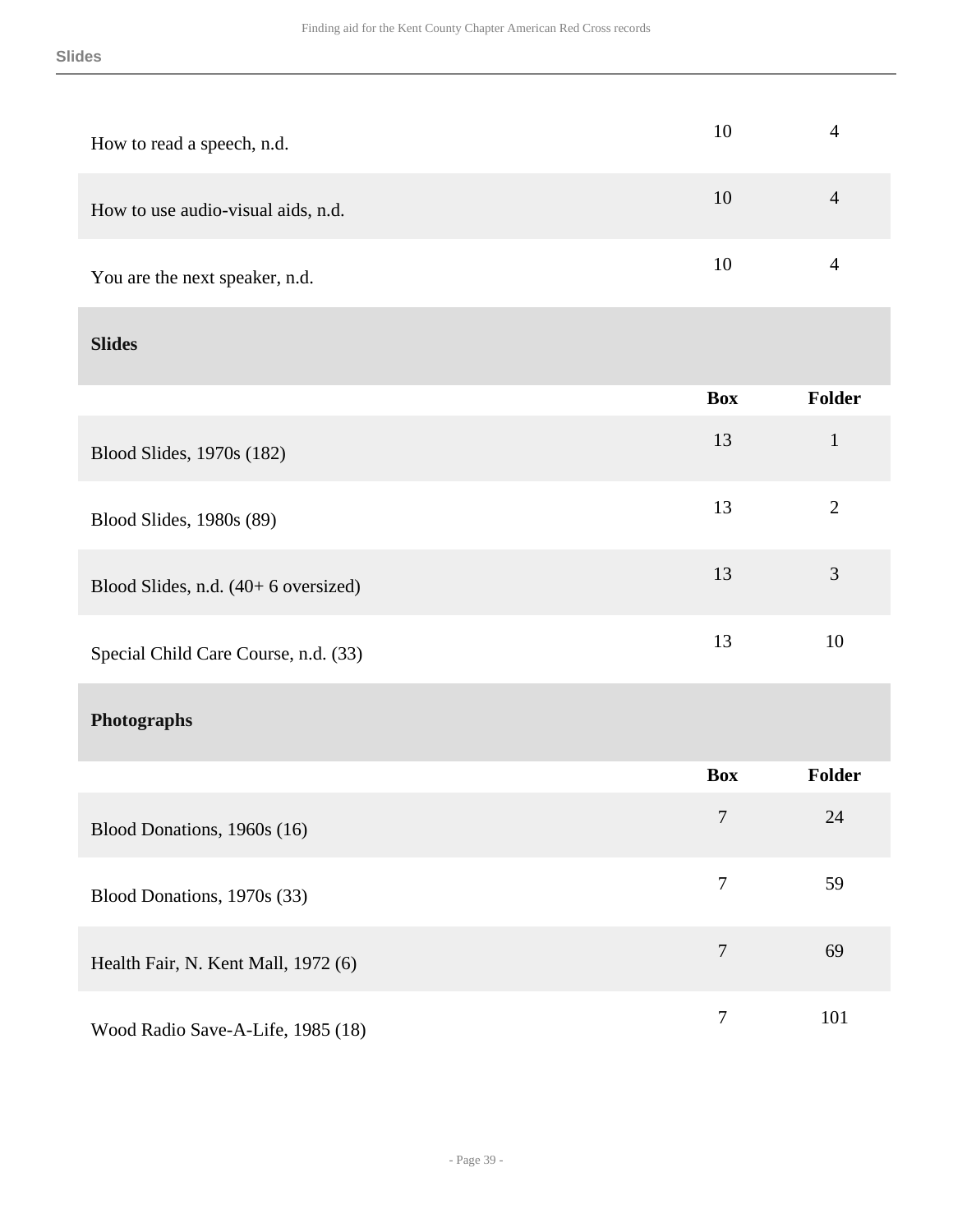#### **Series IV. Safety**

<span id="page-39-0"></span>

| Blood Donations, n.d. (3)                    | 8  | 14     |
|----------------------------------------------|----|--------|
| Wood Radio Blood Drive, 1988 (23)            | 15 | 3      |
| CPR Saturday, 1996 (42)                      | 16 | 14     |
| Blood Donations, 1977 (9)                    | 17 | 10     |
| Blood Donations, 1983 (3)                    | 17 | 16     |
| Blood Donations, 1984 (20)                   | 17 | 17     |
| Blood Donations, 1985 (19)                   | 17 | 20     |
| Health Expo and Fair, 1988 (21)              | 17 | 24     |
| Health Expo Eastbrook Mall, 1990 (13)        | 19 | 5      |
| Health Expo- Cholesterol Screening, 1991 (4) | 20 | 5      |
| Health Expo, 1993 (2)                        | 20 | 9      |
| HIV Class, 1996 (15)                         | 21 | $11\,$ |
| <b>Series IV. Safety</b>                     |    |        |
| <b>Scope and Contents note</b>               |    |        |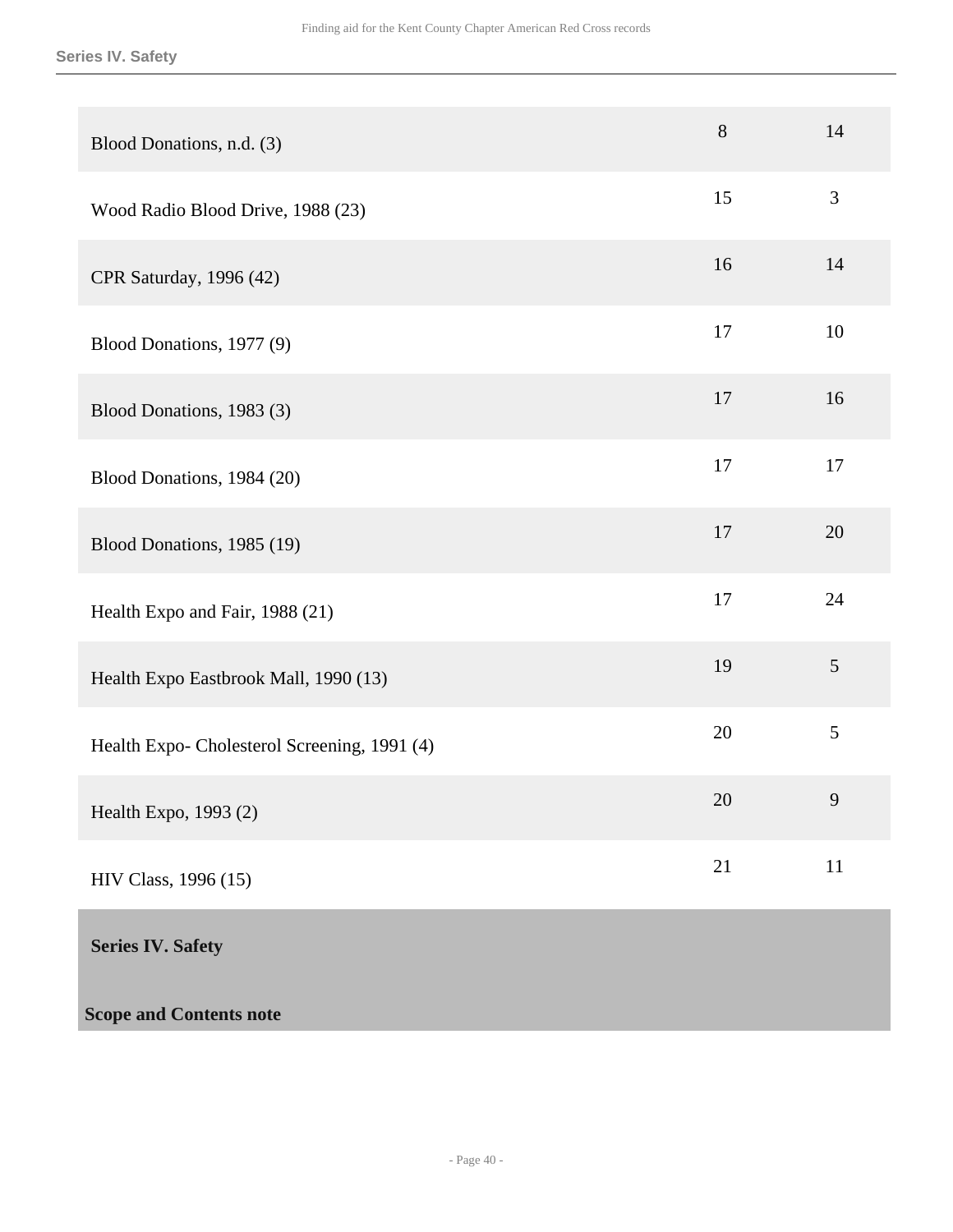This related series focuses on specific wellbeing of safety amidst activity. There are photos showing examples of first aid and rescue, as well as a few slides. A large informational pamphlet section touches on many aspects of safety, with a large section on boating and vehicular safety.

#### **Books**

|                                                     | <b>Box</b>     | <b>Folder</b>  |
|-----------------------------------------------------|----------------|----------------|
| First Aid Textbook, 1937                            | $\mathbf{1}$   | $\overline{7}$ |
| Piloting, Seamanship, and Small Boat Handling, 1955 | $\mathbf{1}$   | 17             |
| Life Saving and Water Safety, 1956                  | $\overline{2}$ | $\mathbf{1}$   |
| First Aid, 1957                                     | $\overline{2}$ | $\overline{4}$ |
| First Aid Textbook for Juniors, 1969 (x2)           | $\overline{2}$ | 12             |
| First Aid and Personal Safety, 1975                 | $\overline{2}$ | 12             |
| <b>Pamphlets</b>                                    |                |                |
|                                                     | <b>Box</b>     | <b>Folder</b>  |
| Don't Worry about Home Accidents, 1972              | 9              | $\mathbf{1}$   |
| Accidents Don't Take Holidays, 1971                 | 9              | $\mathbf{1}$   |
| Your Next Accident, 1971                            | 9              | $\mathbf{1}$   |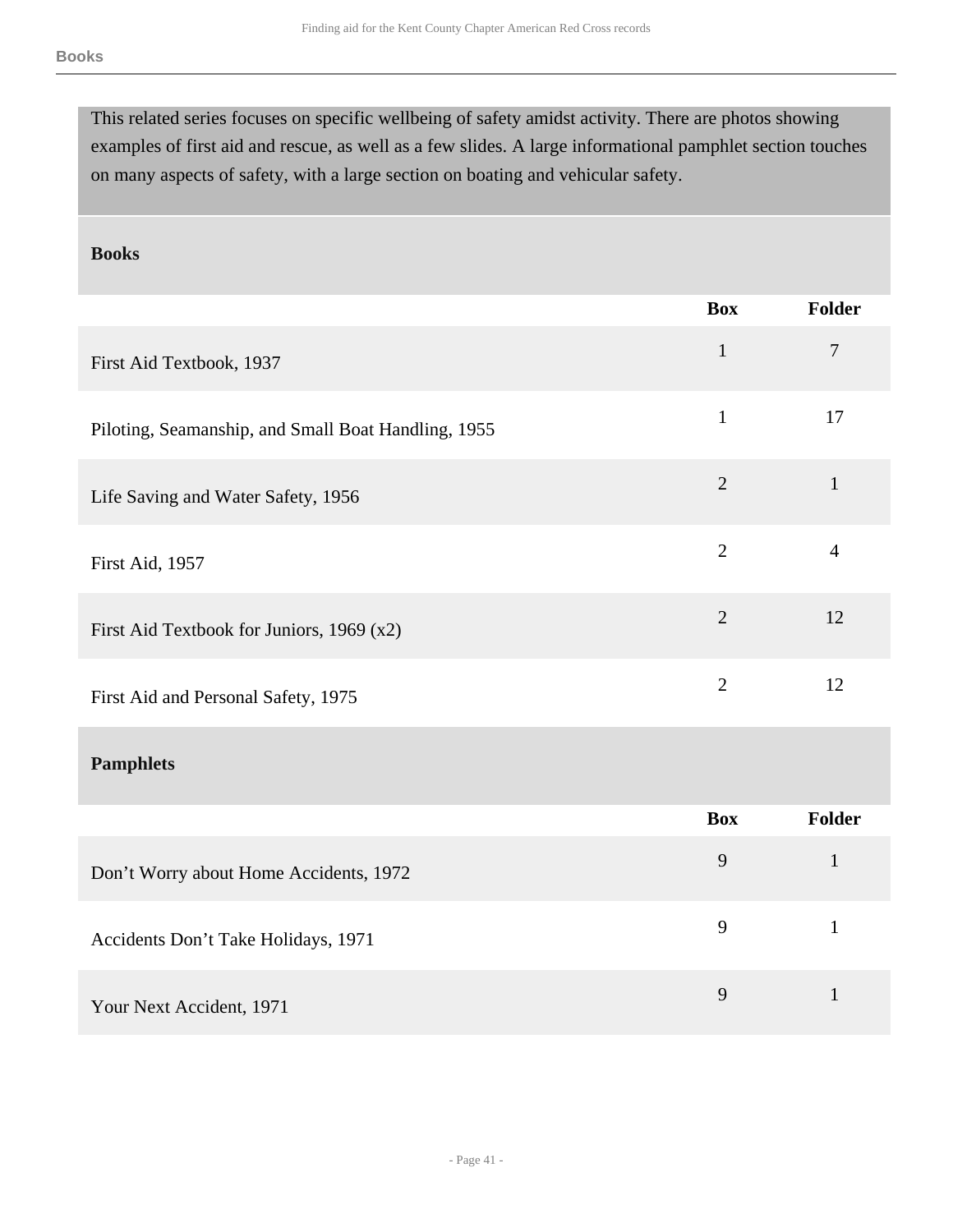| How Do You Rate as an Accident Risk, 1972       | 9 | $\mathbf{1}$   |
|-------------------------------------------------|---|----------------|
| 32 Ways You Can Prevent Falling Accidents, 1971 | 9 | $\mathbf{1}$   |
| Basic Rules for Outboard Boating, n.d.          | 9 | $\overline{4}$ |
| Anchors Aweigh, n.d.                            | 9 | $\overline{4}$ |
| Boating Guide, 1959                             | 9 | $\overline{4}$ |
| Basic Rowing, 1964                              | 9 | $\overline{4}$ |
| Basic Sailing, 1970                             | 9 | $\overline{4}$ |
| Boat Security, n.d.                             | 9 | $\overline{4}$ |
| Basic Rescue and Water Safety, 1974             | 9 | $\overline{4}$ |
| What Every Boater Must Know, 1963               | 9 | $\overline{4}$ |
| What Everyoneabout boating safety, 1972         | 9 | 4              |
| Aids to Maritime Navigation of the US, 1965     | 9 | $\overline{4}$ |
| <b>Basic Outboard Boating, 1964</b>             | 9 | $\overline{4}$ |
| Basic Canoeing, 1963, 1965                      | 9 | $\overline{4}$ |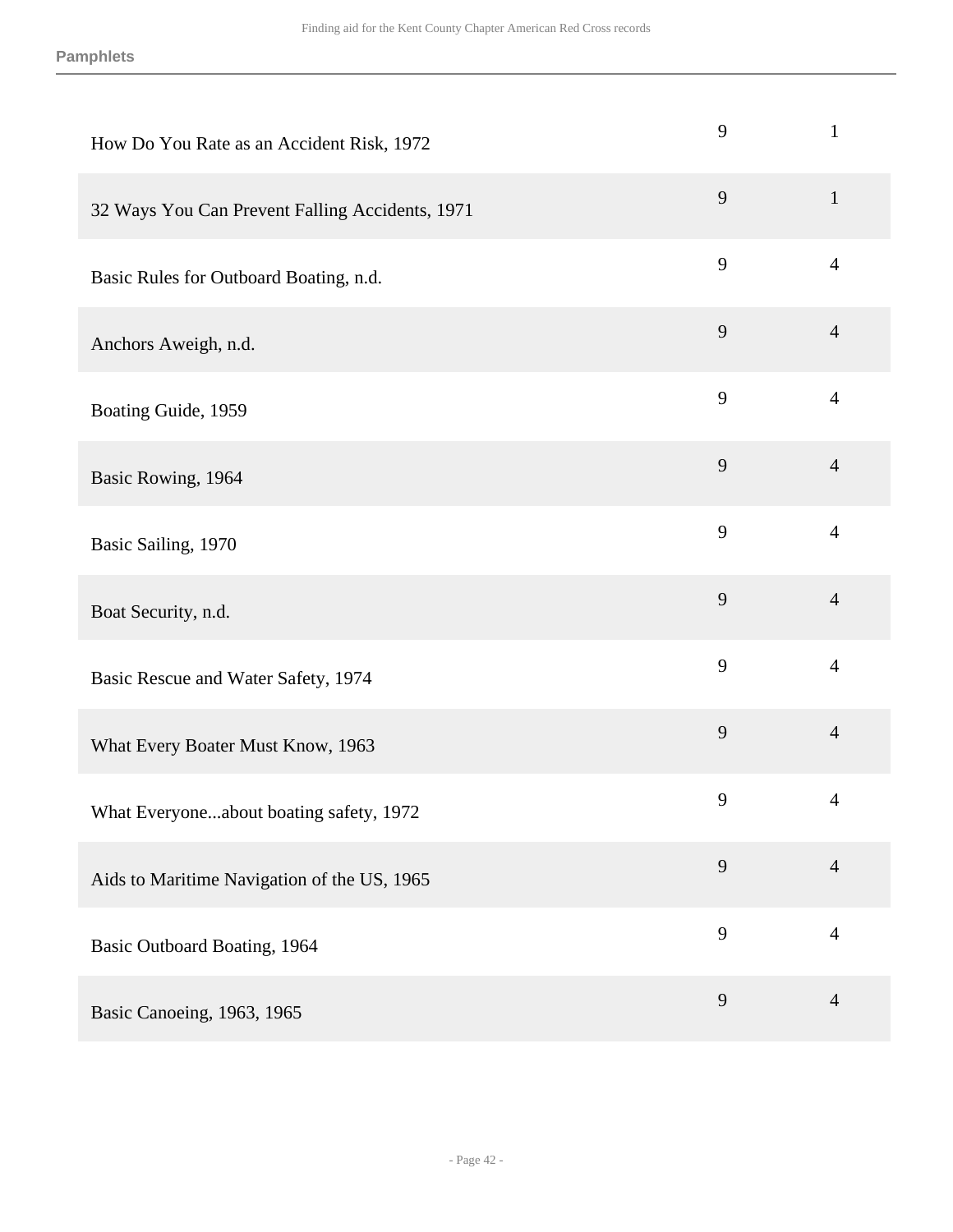| Throw Your Rope Aboard Your Boat, 1950           | 9 | $\overline{4}$ |
|--------------------------------------------------|---|----------------|
| Recreational Boating Guide, 1961                 | 9 | $\overline{4}$ |
| US Coast Guard Courtesy Examiners Handbook, 1966 | 9 | $\overline{4}$ |
| Fire-what would you do? 1972                     | 9 | $\overline{7}$ |
| Home Fire Prevention, 1971                       | 9 | $\overline{7}$ |
| A clean house prevents fire, 1971                | 9 | $\overline{7}$ |
| Firetraps checklist, 1971                        | 9 | $\overline{7}$ |
| They are too young to burn, 1960                 | 9 | $\tau$         |
| Burn prevention grades K-3 1975                  | 9 | $\overline{7}$ |
| What everyone should know about first aid, 1972  | 9 | $8\,$          |
| First aid for Laryngectomees, 1971               | 9 | $8\,$          |
| First aid for little people, n.d.                | 9 | $8\,$          |
| First aid for poisoning, n.d.                    | 9 | $8\,$          |
| Red Cross first aid module, 1977                 | 9 | $8\,$          |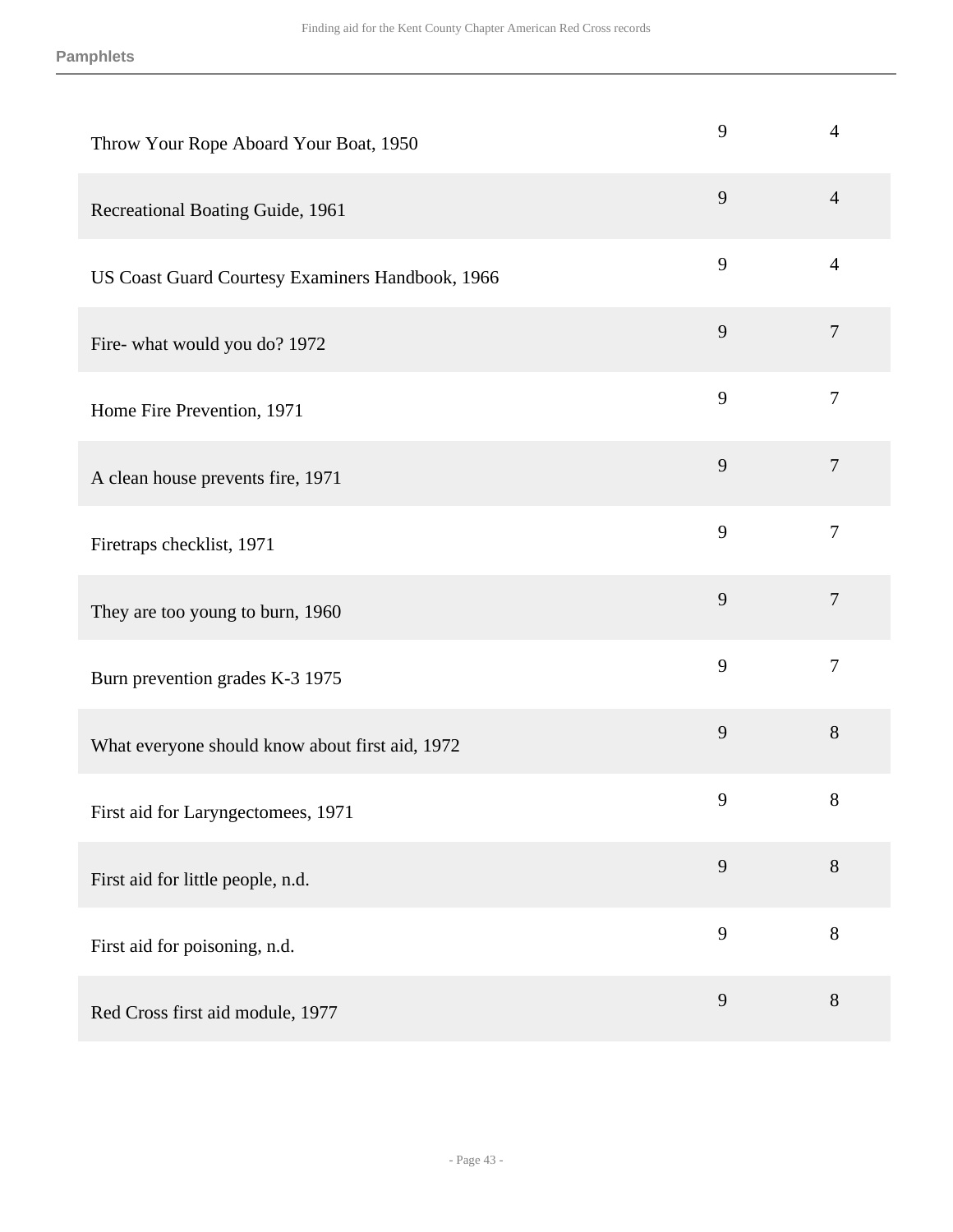| Expired air methods, 1962                     | 9      | $8\,$          |
|-----------------------------------------------|--------|----------------|
| Basic first aid, 1970                         | 9      | 8              |
| Restore breathing and save lives, n.d.        | 9      | 8              |
| You and safety, 1966                          | 10     | $\mathfrak{Z}$ |
| What everyoneabout electric safety, 1964      | 10     | 3              |
| Your family's safety, 1957                    | 10     | $\mathfrak{Z}$ |
| Safety by the "yard" 1970                     | 10     | 3              |
| Safety tips for your vacation, 1971           | 10     | $\mathfrak{Z}$ |
| How to ski safely, 1969                       | 10     | 3              |
| Safety checks for skin and scuba diving, 1969 | 10     | 3              |
| Play safe for more winter fun, 1968           | 10     | 3              |
| Safety in boat fueling, n.d.                  | $10\,$ | $\mathfrak{Z}$ |
| Swimming and water safety, 1968               | 10     | 3              |
| ABC's of foot safety, 1970                    | 10     | $\mathfrak{Z}$ |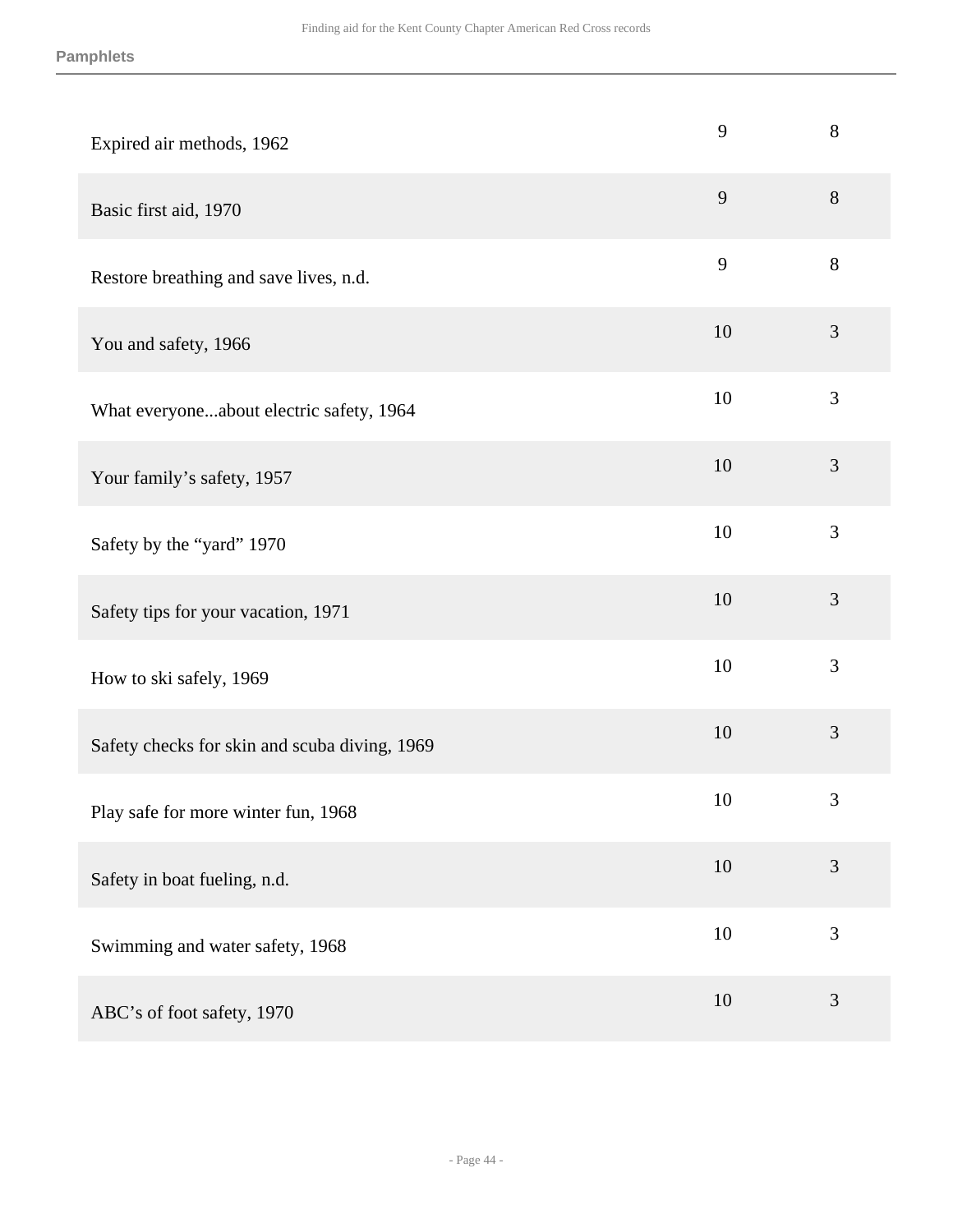| What everyoneabout hunting safety, 1970        | 10 | 3              |
|------------------------------------------------|----|----------------|
| ABC's of moving things, 1972                   | 10 | 3              |
| What everyoneabout natural gas safety, 1972    | 10 | 3              |
| ABC's of office safety 1971                    | 10 | $\mathfrak{Z}$ |
| ABC's of on the job safety, 1972               | 10 | 3              |
| ABC's of water safety, 1971                    | 10 | $\mathfrak{Z}$ |
| Community water safety, n.d.                   | 10 | 3              |
| Teaching Johnny to swim                        | 10 | $\mathfrak{Z}$ |
| What everyone should know about bicycles, 1971 | 10 | 5              |
| ABC's of pedestrian safety, 1972               | 10 | $\mathfrak{S}$ |
| "You bet your life" road accident data, 1966   | 10 | $\mathfrak{S}$ |
| Join the school bus safety team, 1972          | 10 | 5              |
| Safety tips for professional drivers, 1970     | 10 | 5              |
| Highway safety, 1960                           | 10 | $\mathfrak{S}$ |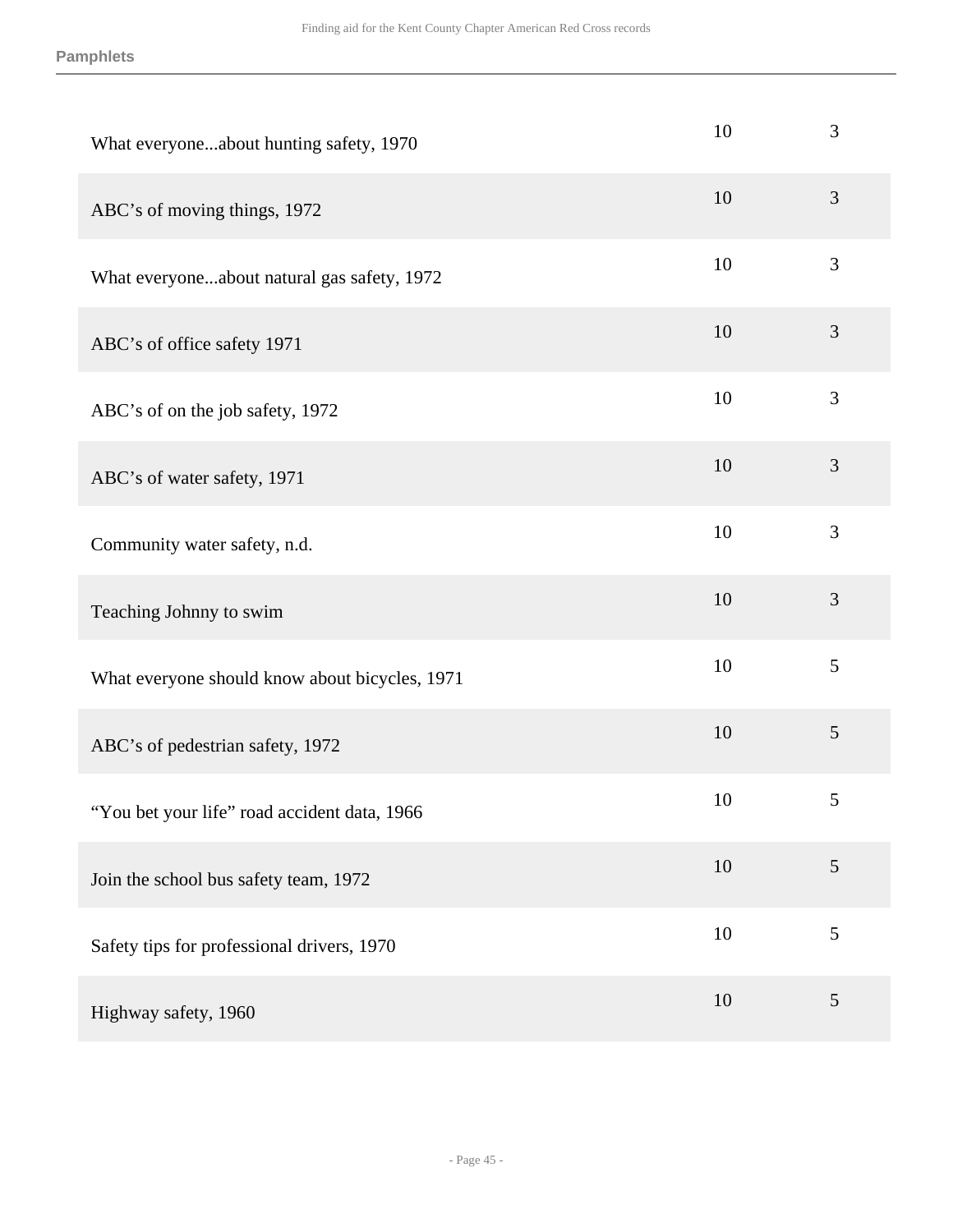| Hold everything- why to use safety belts, 1971 | 10         | 5            |
|------------------------------------------------|------------|--------------|
| Motorcycling and you, 1969                     | 10         | 5            |
| Comparative rules of the road, 1946            | 10         | 5            |
| Know your roads, 1972                          | 10         | 5            |
| What every woman should know about cars, 1971  | 10         | 5            |
| You and your car, 1972                         | 10         | 5            |
| <b>News Clippings</b>                          |            |              |
|                                                |            |              |
|                                                | <b>Box</b> | Folder       |
| Pet Emergency Training Course, 1984            | 12C        | 53           |
| <b>Slides</b>                                  |            |              |
|                                                | <b>Box</b> | Folder       |
| Safety Care, n.d. (68)                         | 14         | $\mathbf{1}$ |
| Photographs                                    |            |              |
|                                                | <b>Box</b> | Folder       |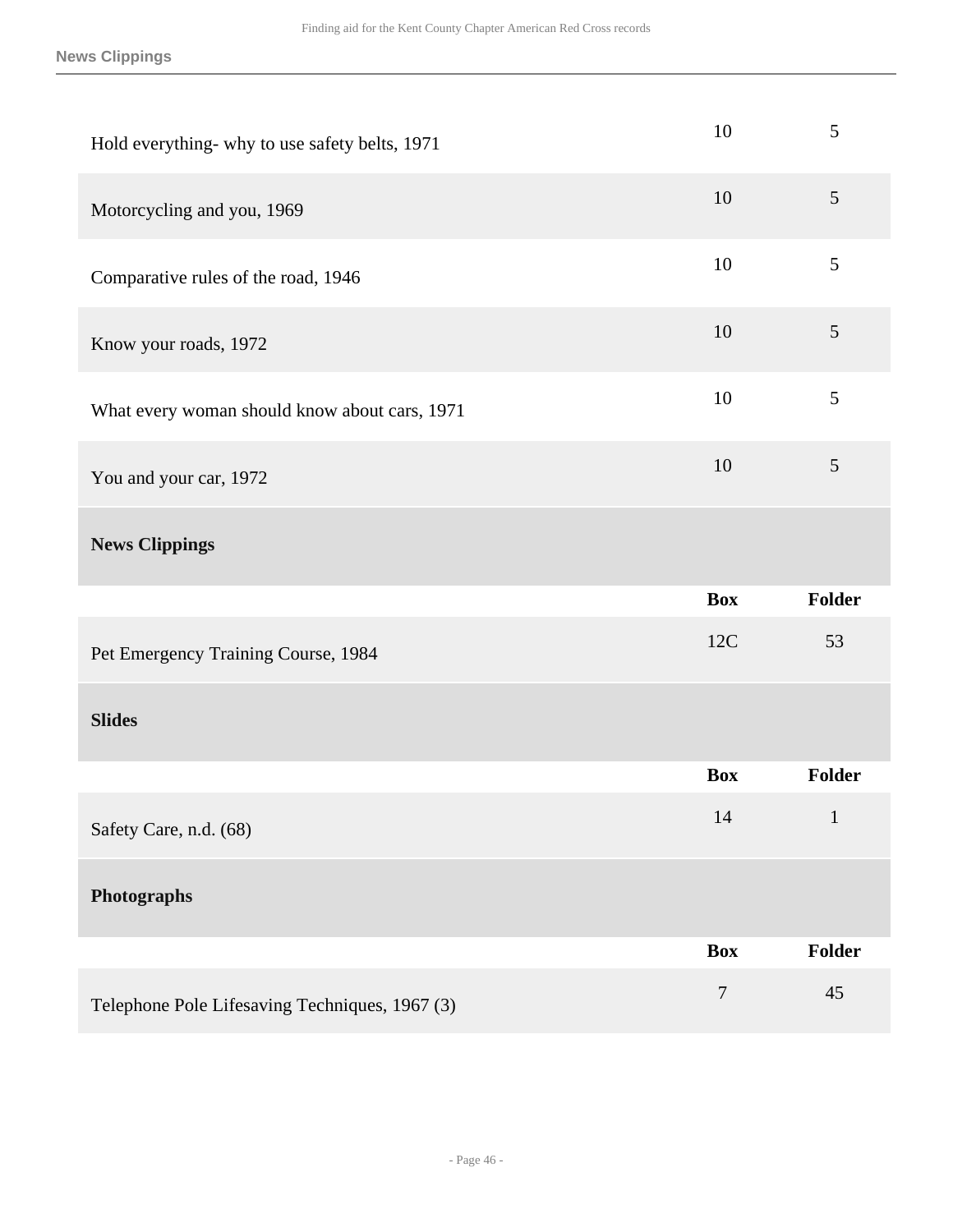#### **Subseries V. People of the Red Cross**

<span id="page-46-0"></span>

| First Aid, 1972 (4)                         | $\tau$           | 70             |
|---------------------------------------------|------------------|----------------|
| Snowmobile Safety, 1972 (5)                 | $\boldsymbol{7}$ | 71             |
| Hunter Safety, 1973 (1)                     | $\overline{7}$   | 72             |
| Pet First Aid, 1985 (8)                     | $\tau$           | 99             |
| Water Safety, various (50)                  | 8                | $\overline{4}$ |
| Automobile Accidents, n.d. (7)              | 8                | 20             |
| First Aid and Rescue, n.d. (12)             | 8                | 24             |
| First Aid People, n.d. (18)                 | 8                | 25             |
| Red Cross Courses, n.d. (5)                 | 8                | 26             |
| Disaster Drill, $1996 (25 + negative)$      | 16               | 13             |
| Mock Disaster- Forest Hills, 1985 (37)      | 17               | 21             |
| <b>Subseries V. People of the Red Cross</b> |                  |                |
| <b>Subseries A. Volunteers</b>              |                  |                |
| <b>Scope and Contents note</b>              |                  |                |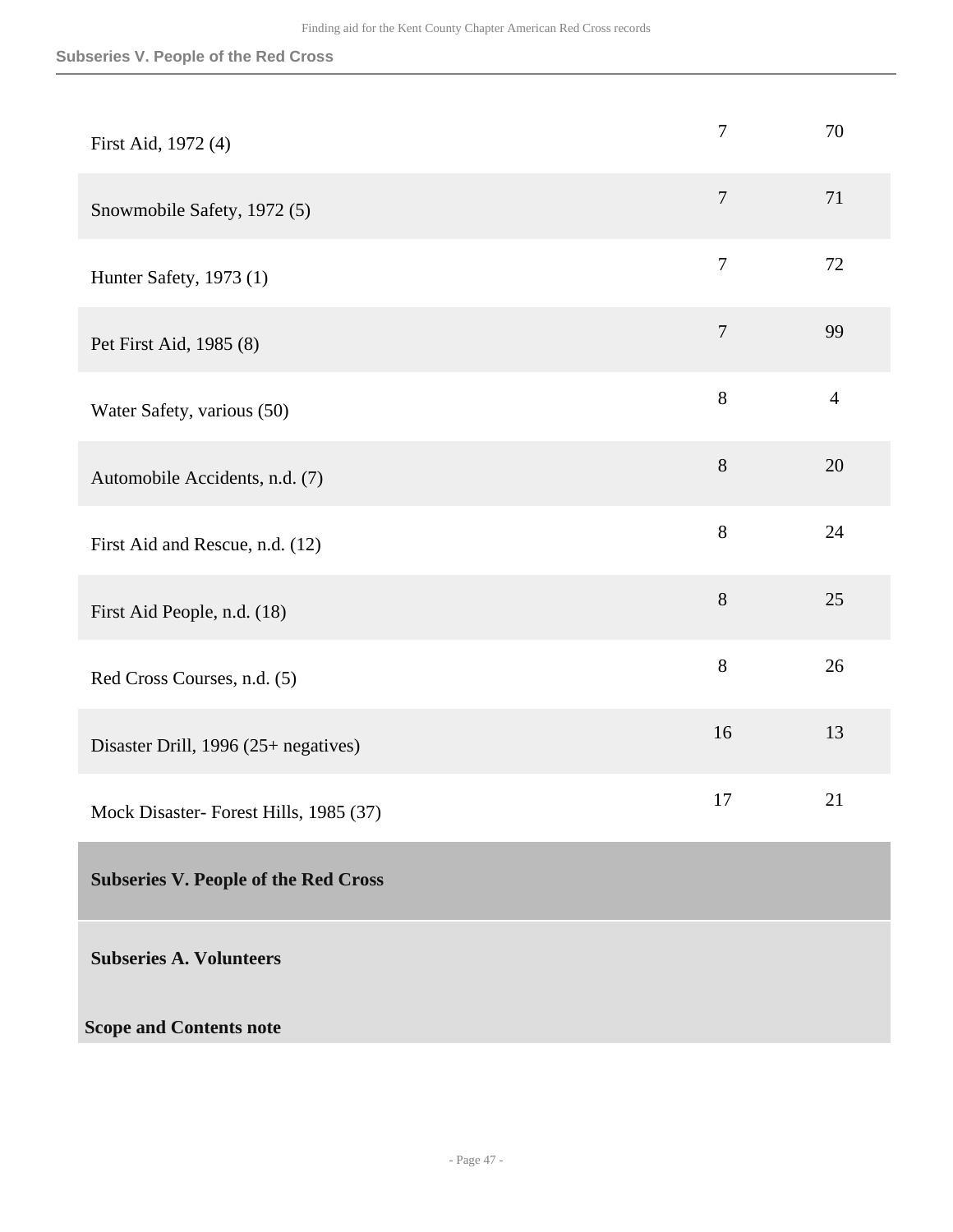This sub-series shows Red Cross volunteers and how they are organized. There are numerous photos and slides of volunteers at work spanning many years, as well as pamphlets of instruction on volunteering and how to handle volunteers. These provide some insight into the people behind the relief operations and what a normal person can do to help those in need.

#### **Pamphlets**

|                                                             | <b>Box</b> | Folder |
|-------------------------------------------------------------|------------|--------|
| Volunteers-Working effectively in groups, 1981              | 10         | 6      |
| Recruitment process- leader's guide, 1976                   | 10         | 6      |
| Follow through for Volunteer leaders, 1966                  | 10         | 6      |
| Placing volunteers, 1968                                    | 10         | 6      |
| Starting from scratch to organize volunteers, 1967          | 10         | 6      |
| Volunteers serving the community-expanding horizons, 1969   | 10         | 6      |
| What is recognition, 1969                                   | 10         | 6      |
| Instructional guide for introduction to the Red Cross, 1965 | 10         | 6      |
| Principles of Volunteers service, 1962                      | 10         | 6      |
| How to succeed with Volunteers, 1962                        | 10         | 6      |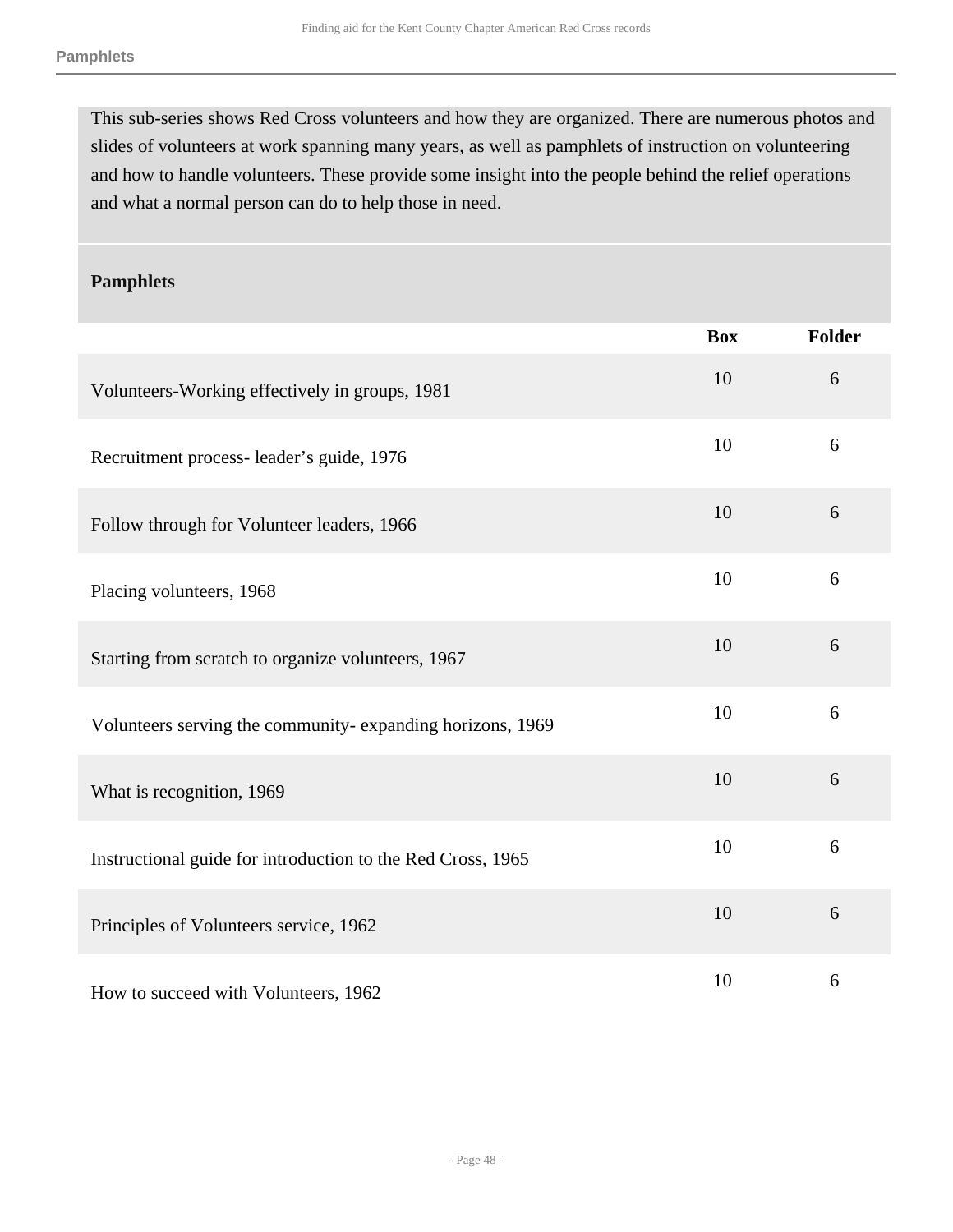| Placing volunteers, 1953, 1962                                             | 10 | 6              |
|----------------------------------------------------------------------------|----|----------------|
| Volunteering-Opportunities unlimited, 1969                                 | 10 | $\overline{7}$ |
| Production and supply service, 1948                                        | 10 | $\overline{7}$ |
| Voluntary action and the realization of freedom, 1973                      | 10 | $\tau$         |
| Help wanted-volunteers needed, 1976                                        | 10 | $\overline{7}$ |
| You and your volunteers, 1967                                              | 10 | $\tau$         |
| Volunteer service to hospitals by youth, 1958                              | 10 | $\overline{7}$ |
| Entertainment and instruction service, 1948                                | 10 | $\overline{7}$ |
| Training the volunteer to assist the home teacher of the adult blind, 1964 | 10 | $\overline{7}$ |
| Staff assistance corps, 1941                                               | 10 | $\overline{7}$ |
| Staff aide service, 1951, 1956                                             | 10 | 7              |
| Administration of volunteer special services, 1942, 1948                   | 10 | $\tau$         |
| Mabel Boardman- Devoted volunteer, 1961                                    | 10 | $\overline{7}$ |
| Volunteer nurses aide service, 1948                                        | 10 | $\tau$         |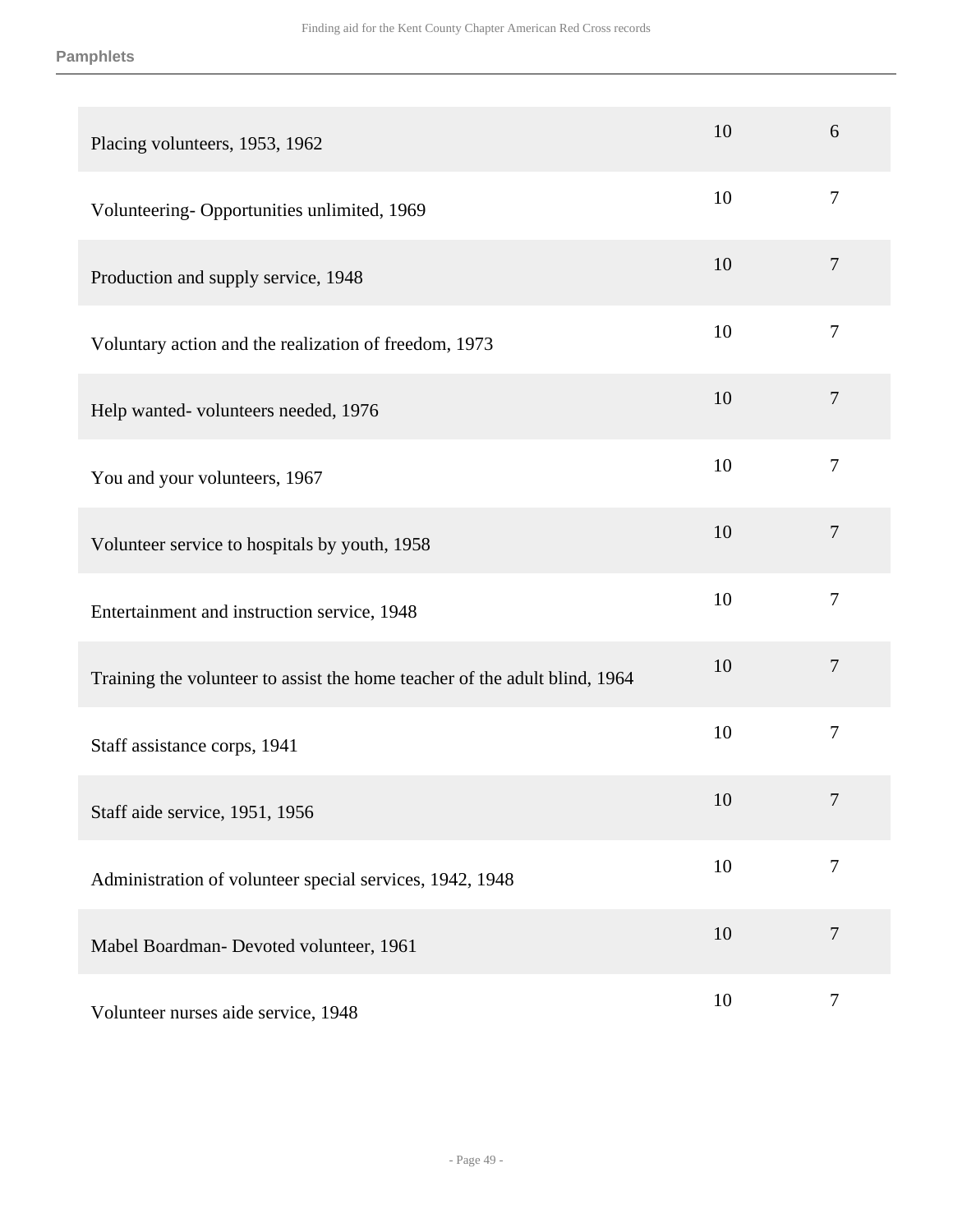| You and the Red Cross, 1970             | 10             | $\boldsymbol{7}$ |
|-----------------------------------------|----------------|------------------|
| <b>Scrapbooks</b>                       |                |                  |
|                                         | <b>Box</b>     | Folder           |
| Scrapbook, Red Cross Grey Lady, 1942    | 5              | 12               |
| <b>Slides</b>                           |                |                  |
|                                         | <b>Box</b>     | Folder           |
| Volunteer Services, 1970s (146)         | 14             | $\mathbf{2}$     |
| Volunteer Services, 1960s-1980s (42)    | 14             | $\overline{2}$   |
| Volunteer Recognition, 1989 (24)        | 14             | $\overline{2}$   |
| Photographs                             |                |                  |
|                                         | <b>Box</b>     | Folder           |
| Kent County Gray Ladies, 1950-1957 (11) | $\tau$         | 9                |
| Volunteers, 1955 (1)                    | $\overline{7}$ | 14               |
| Volunteers, 1957 (1)                    | $\overline{7}$ | 18               |
| Volunteers, 1959 (1)                    | $\overline{7}$ | 23               |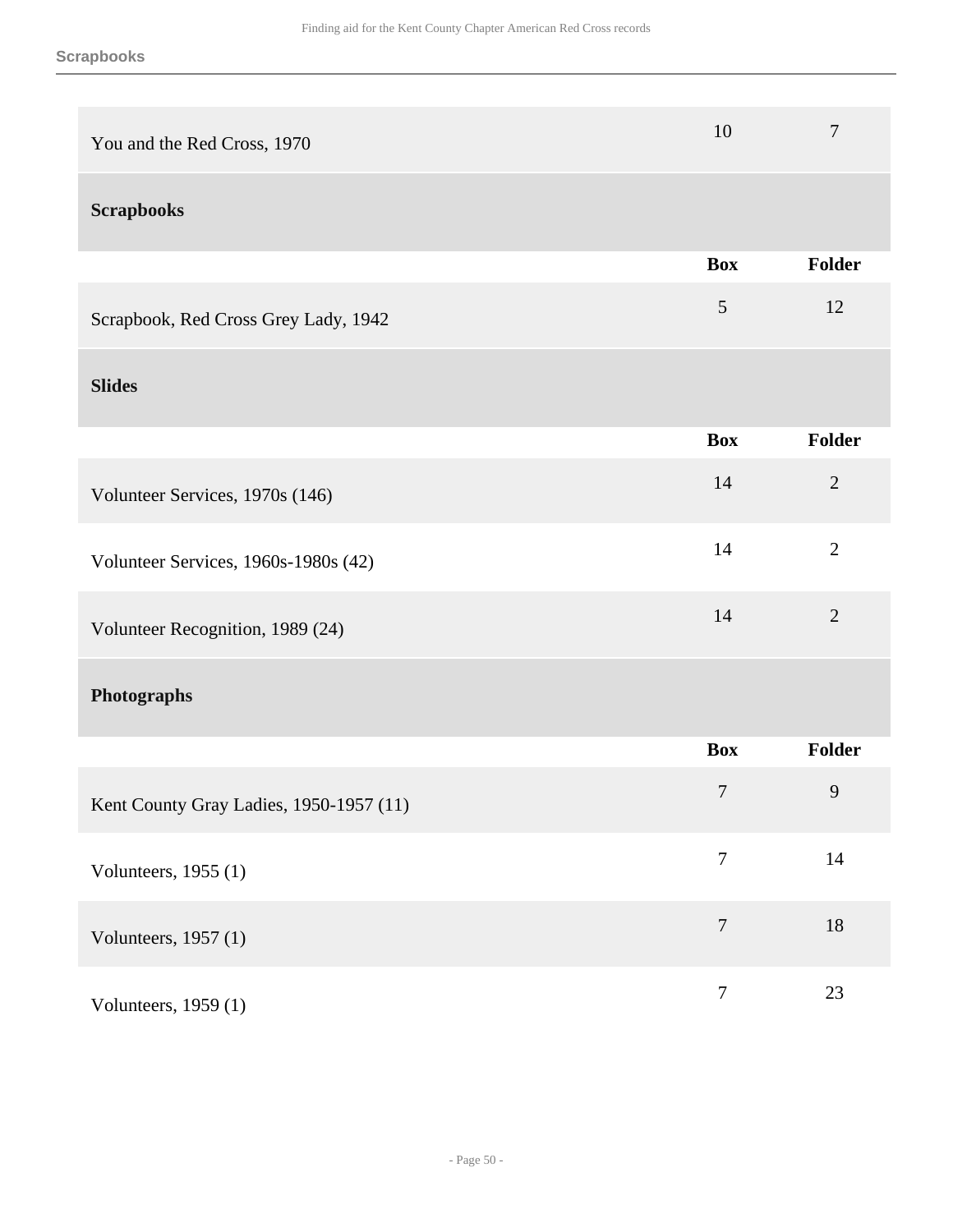| Volunteers, 1960 (2)                | $\overline{7}$   | 28  |
|-------------------------------------|------------------|-----|
| Volunteers, 1961 (3)                | $\overline{7}$   | 29  |
| Volunteers, 1964 (1)                | $\boldsymbol{7}$ | 35  |
| Volunteers, 1966 (8)                | $\overline{7}$   | 42  |
| Volunteers, 1967 (8)                | $\tau$           | 46  |
| Volunteers, 1968 (3)                | $\overline{7}$   | 51  |
| Volunteers, 1969 (14)               | $\overline{7}$   | 56  |
| Volunteers, 1970-1971 (10)          | $\overline{7}$   | 65  |
| Volunteers, 1974 (2)                | $\boldsymbol{7}$ | 76  |
| Volunteers, 1976 (3)                | $\tau$           | 82  |
| Volunteers, $1977(3)$               | $\overline{7}$   | 86  |
| Volunteers, 1980 (1)                | $\tau$           | 91  |
| Volunteers, 1982 (2)                | $\overline{7}$   | 93  |
| Transportation Volunteers, 1991 (8) | $\boldsymbol{7}$ | 102 |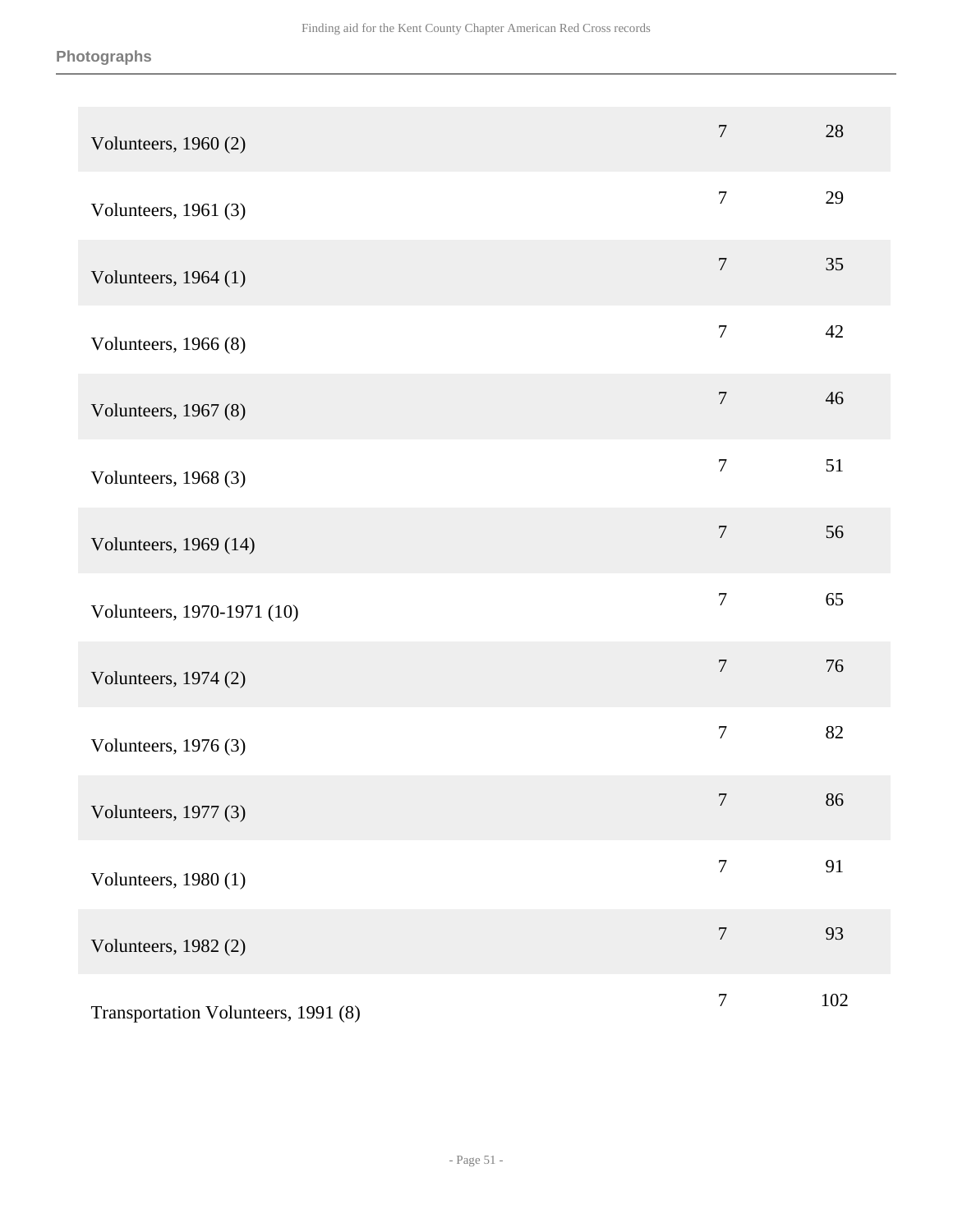#### **Subseries B. Youth**

| Transportation Volunteers, various (30)            | 8  | $\overline{2}$ |
|----------------------------------------------------|----|----------------|
| Activities and Volunteers, n.d. (15)               | 8  | 9              |
| Volunteers, n.d. (79)                              | 8  | 10             |
| Volunteer Activities, n.d. (37)                    | 8  | 11             |
| Staff and Volunteers, n.d. (58)                    | 16 | 16             |
| Volunteers, 1979 (33)                              | 17 | 14             |
| Volunteers, 1987 (8)                               | 17 | 23             |
| Staff and Volunteers, 1989 (19)                    | 19 | $\overline{2}$ |
| Volunteer Cheerleaders, 1990 (24)                  | 19 | 6              |
| Transportation Services Highway Cleanup, 1991 (17) | 19 | 14             |
| Volunteers, n.d. (33)                              | 21 | 16             |

#### **Subseries B. Youth**

#### **Scope and Contents note**

This sub-series contains documents relating to youths in the Red Cross. Youth volunteers slides and photos are separate from the standard volunteer ones, and allow us to see how young people are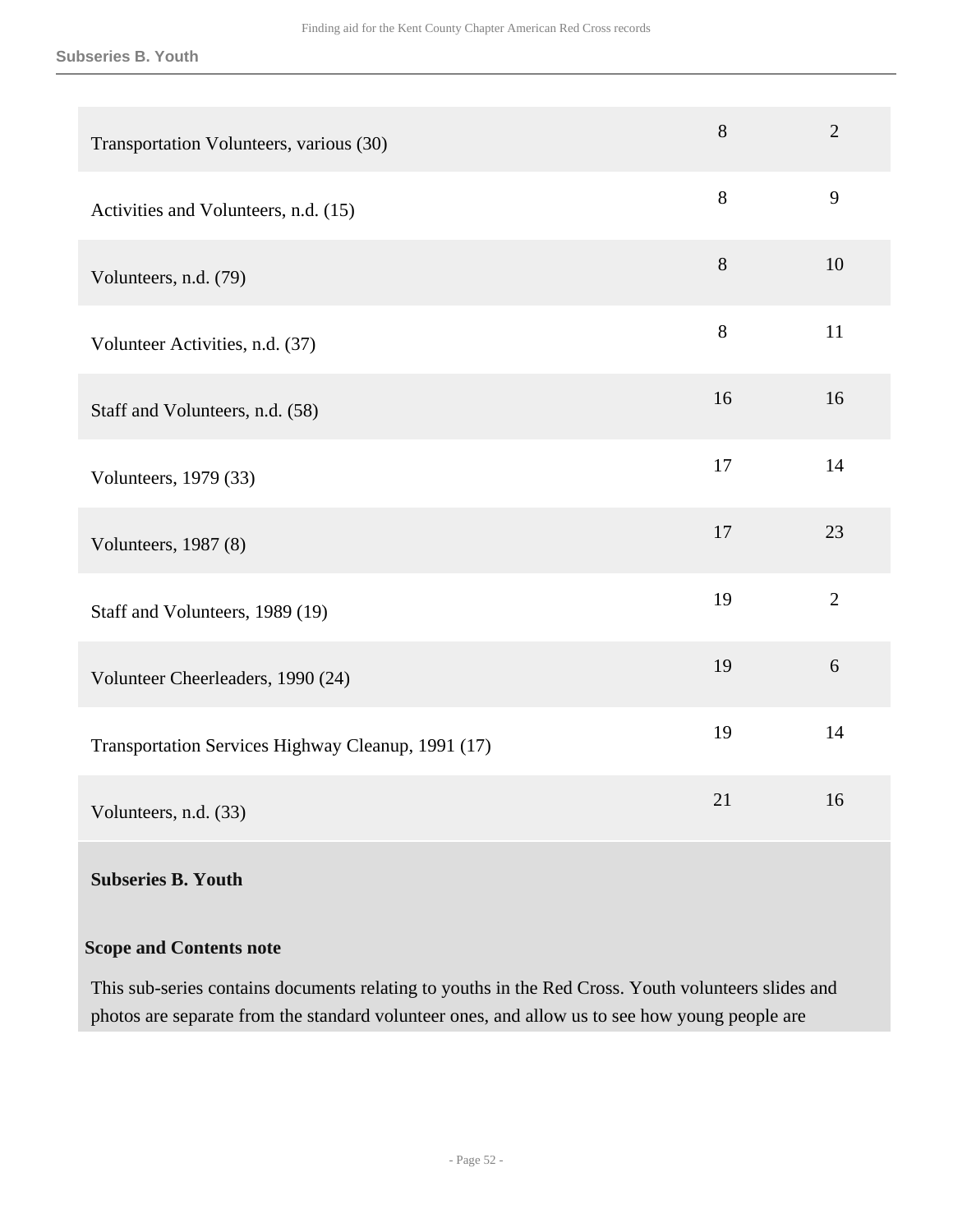| introduced to what the Red Cross does and given activities they are capable of doing to help. As with |  |
|-------------------------------------------------------------------------------------------------------|--|
| earlier series, there are information pamphlets which deal with the role of youth in the Red Cross.   |  |

#### **Books**

|                                                           | <b>Box</b> | Folder |
|-----------------------------------------------------------|------------|--------|
| Programmed Instruction - Student's Manual, 1966           |            | 10     |
| Scrapbook, Junior Red Cross Journal (Braille), 1954, 1962 | 26         |        |

#### **Pamphlets**

|                                                | <b>Box</b> | <b>Folder</b> |
|------------------------------------------------|------------|---------------|
| Become a Red Cross youth volunteer, n.d.       | 10         | 8             |
| All are brothers, n.d.                         | 10         | 8             |
| The role of youth in the Red Cross, 1960, n.d. | 10         | 8             |
| Youth work on a small budget, n.d.             | 10         | 8             |
| Junior Red Cross Handbook, Kent County, n.d.   | 10         | 8             |
| Junior Red Cross Handbook, Baltimore, n.d.     | 10         | 8             |
| Youth services, San Diego, CA, 1977-78         | 10         | 8             |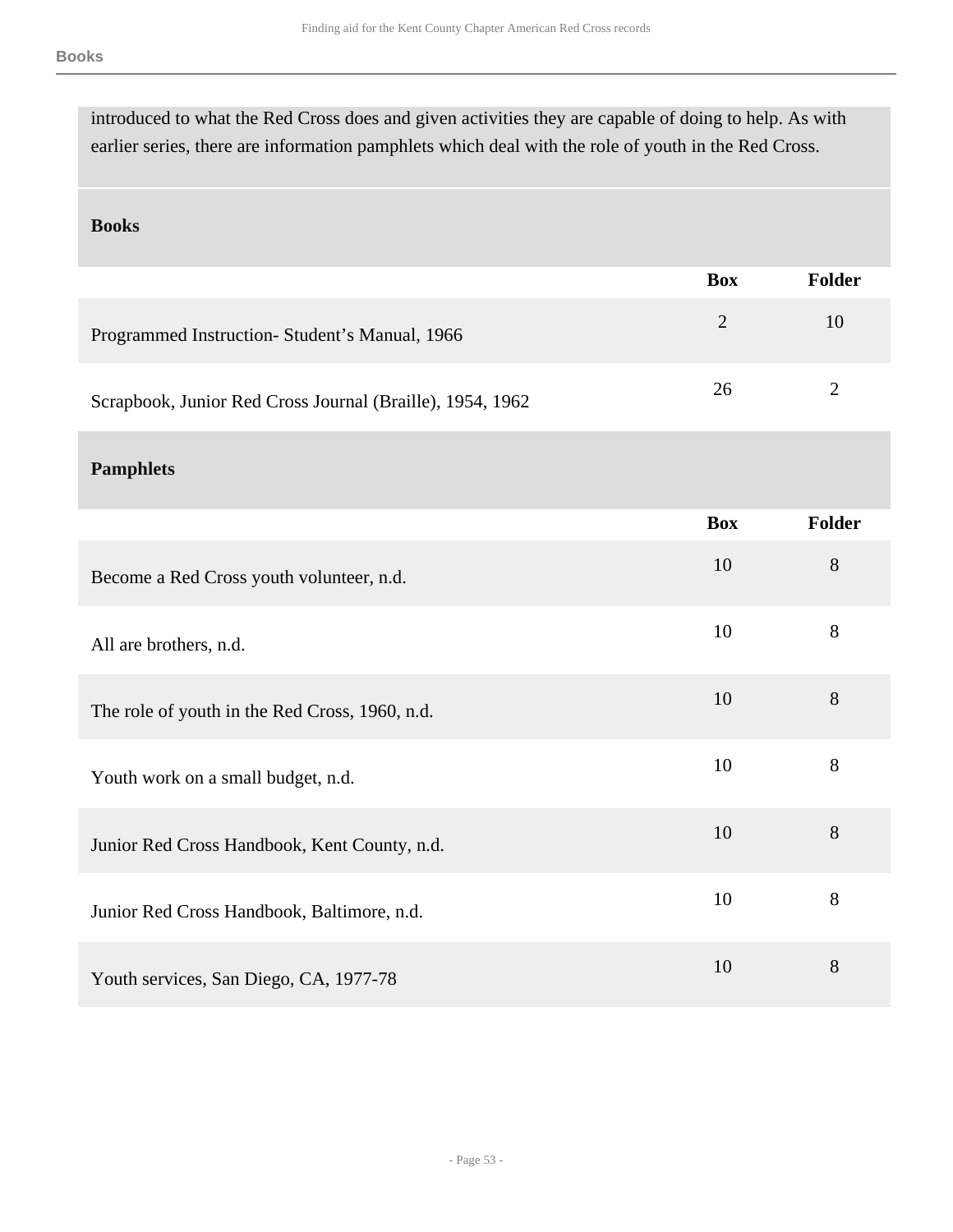**News Clippings**

| Midwestern Area Red Cross youth position statement, 1967 | 10               | $8\,$         |
|----------------------------------------------------------|------------------|---------------|
| <b>News Clippings</b>                                    |                  |               |
|                                                          | <b>Box</b>       | Folder        |
| Junior red Cross Training Center, 1957                   | 12C              | 54            |
| <b>Slides</b>                                            |                  |               |
|                                                          | <b>Box</b>       | <b>Folder</b> |
| Youth Services, n.d. (335)                               | 14               | 5             |
|                                                          |                  |               |
| Photographs                                              |                  |               |
|                                                          | <b>Box</b>       | Folder        |
| Youth Volunteers 1950 (3)                                | $\overline{7}$   | 10            |
| Youth Camps and Projects, 1956-1960 (28)                 | $\tau$           | 16            |
| Youth Volunteers, 1958 (1)                               | $\boldsymbol{7}$ | 22            |
| Youth Volunteers, 1960s (42)                             | $\tau$           | 25            |
| Youth Services, 1960s (9)                                | $\tau$           | 26            |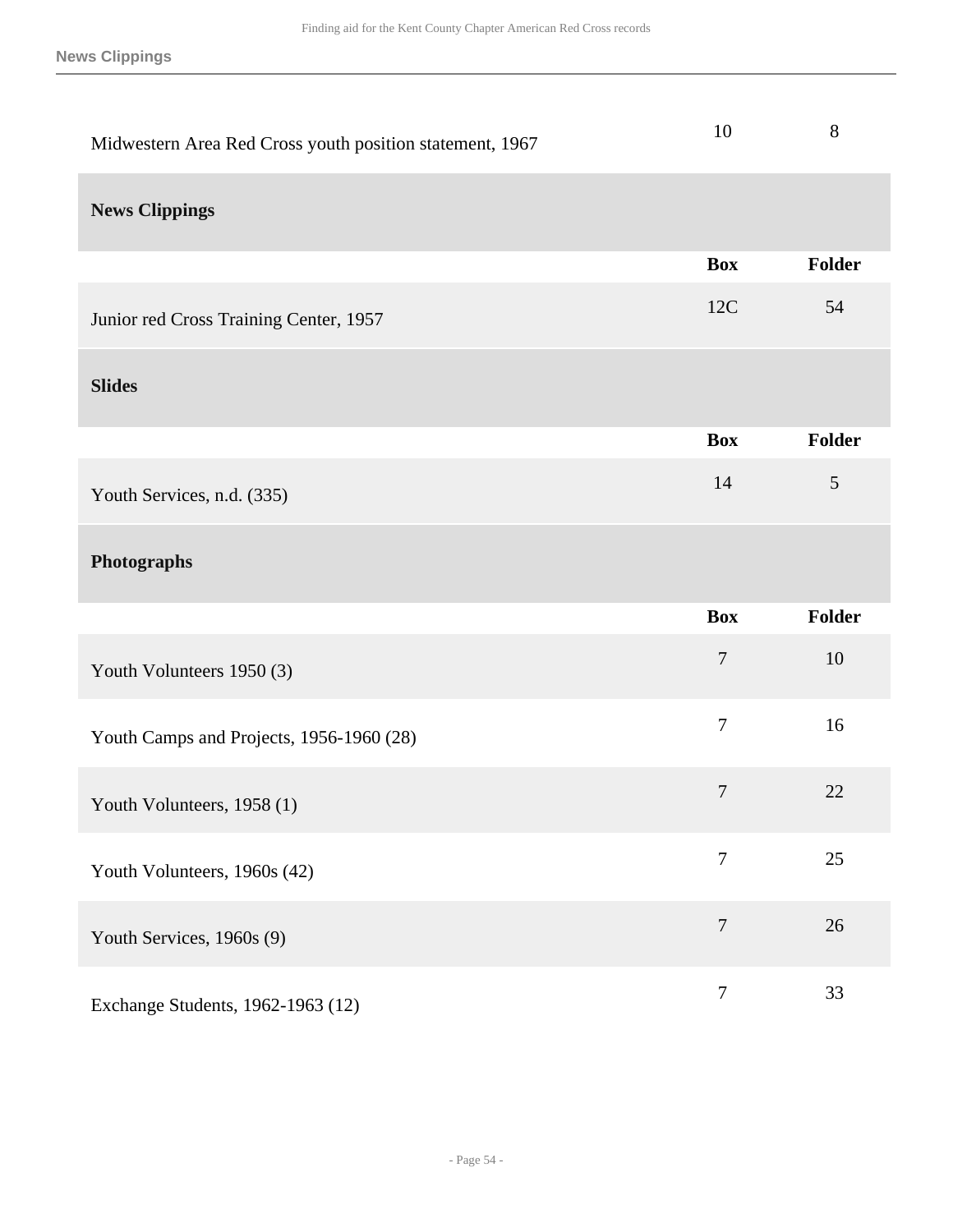| Youth Volunteers, 1970s (18)              | 7              | 61           |
|-------------------------------------------|----------------|--------------|
| Youth Volunteers, 1973 (7)                | $\overline{7}$ | 73           |
| Youth Volunteers, 1975 (4)                | $\overline{7}$ | 80           |
| Youth Volunteers, 1980s (5)               | $\overline{7}$ | 90           |
| Youth/ Junior Red Cross, various d's (48) | $8\,$          | $\mathbf{1}$ |
| Youth/Woodshop Projects, n.d. (8)         | 8              | $8\,$        |
| Youth First Aid Training, n.d. (4)        | 8              | 27           |
| Youth Volunteers, 1971 (32)               | 17             | 8            |
| Youth Carnival Finale, 1979 (6)           | 17             | 11           |
| Youth- Fun, Sun, and Swim, 1979 (12)      | 17             | 12           |
| Training Programs- Boy Scouts, 1992 (16)  | 20             | 6            |
| International Youth, n.d. (6)             | 21             | 14           |
| Youth, n.d. (23)                          | 21             | $17\,$       |
| Youth Camp, n.d. (24)                     | 21             | $18\,$       |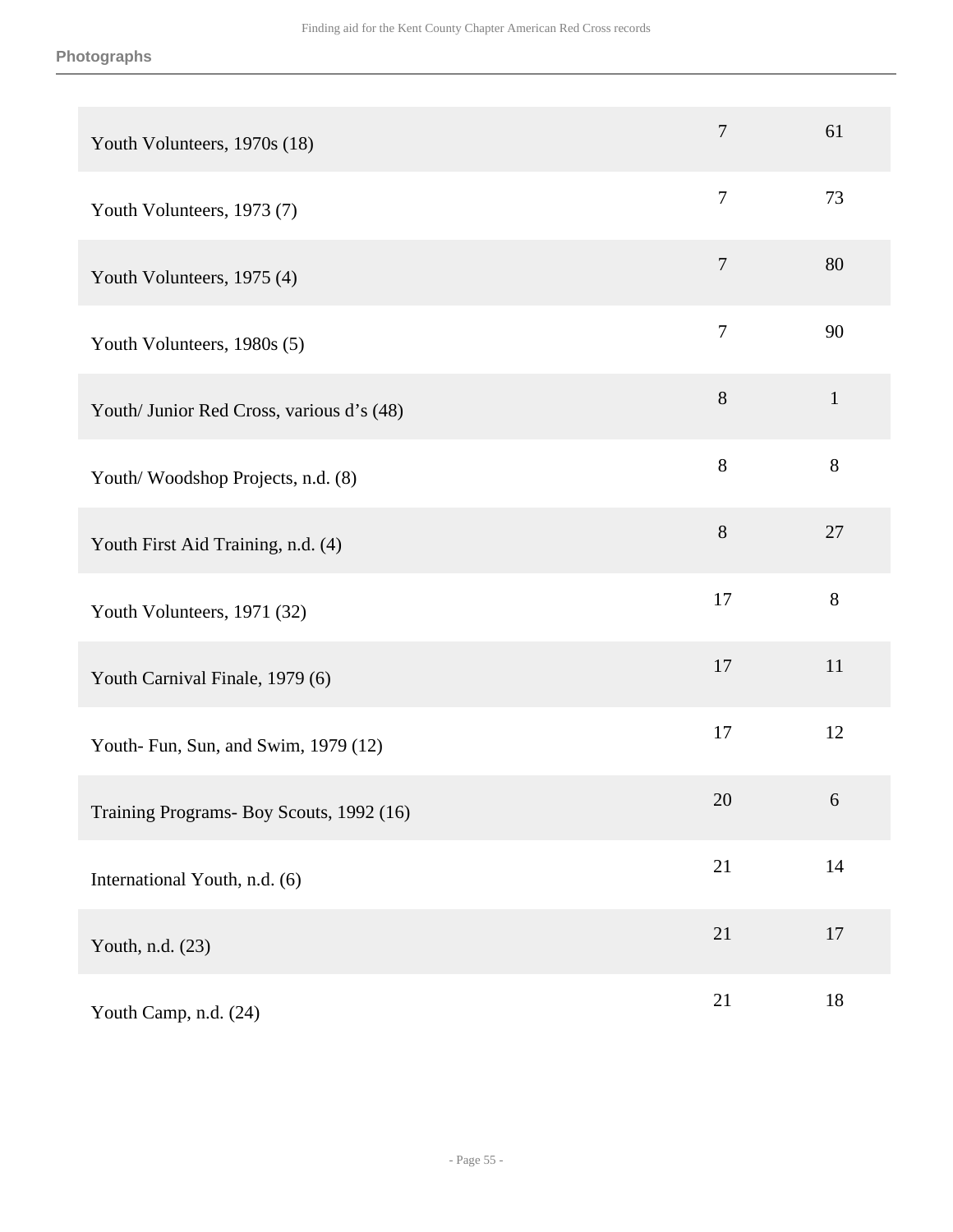#### **Subseries C. Staff and Functions**

#### **Scope and Contents note**

This deals with the more organized Red Cross again, including many photos of staff members from the later part of the 20th century. Also present are photos of official functions such as fund raisers and annual meetings. This sub-series focuses almost entirely on the people within, having mostly photos and no records of these events.

#### **Pamphlets**

|                                                 | <b>Box</b> | <b>Folder</b> |
|-------------------------------------------------|------------|---------------|
| Here's to your health, 1971                     | 9          | 12            |
| Welcome hospital visitor, 1971                  | 9          | 12            |
| Who's who in a hospital, 1971                   | 9          | 12            |
| How to speak hospital language, 1972            | 9          | 12            |
| Join the "Candy Stripers" 1972                  | 9          | 12            |
| About Emergency services, 1972                  | 9          | 12            |
| What everyone should know about hospitals, 1972 | 9          | 12            |
| What everyone should know about R.N's           | 9          | 12            |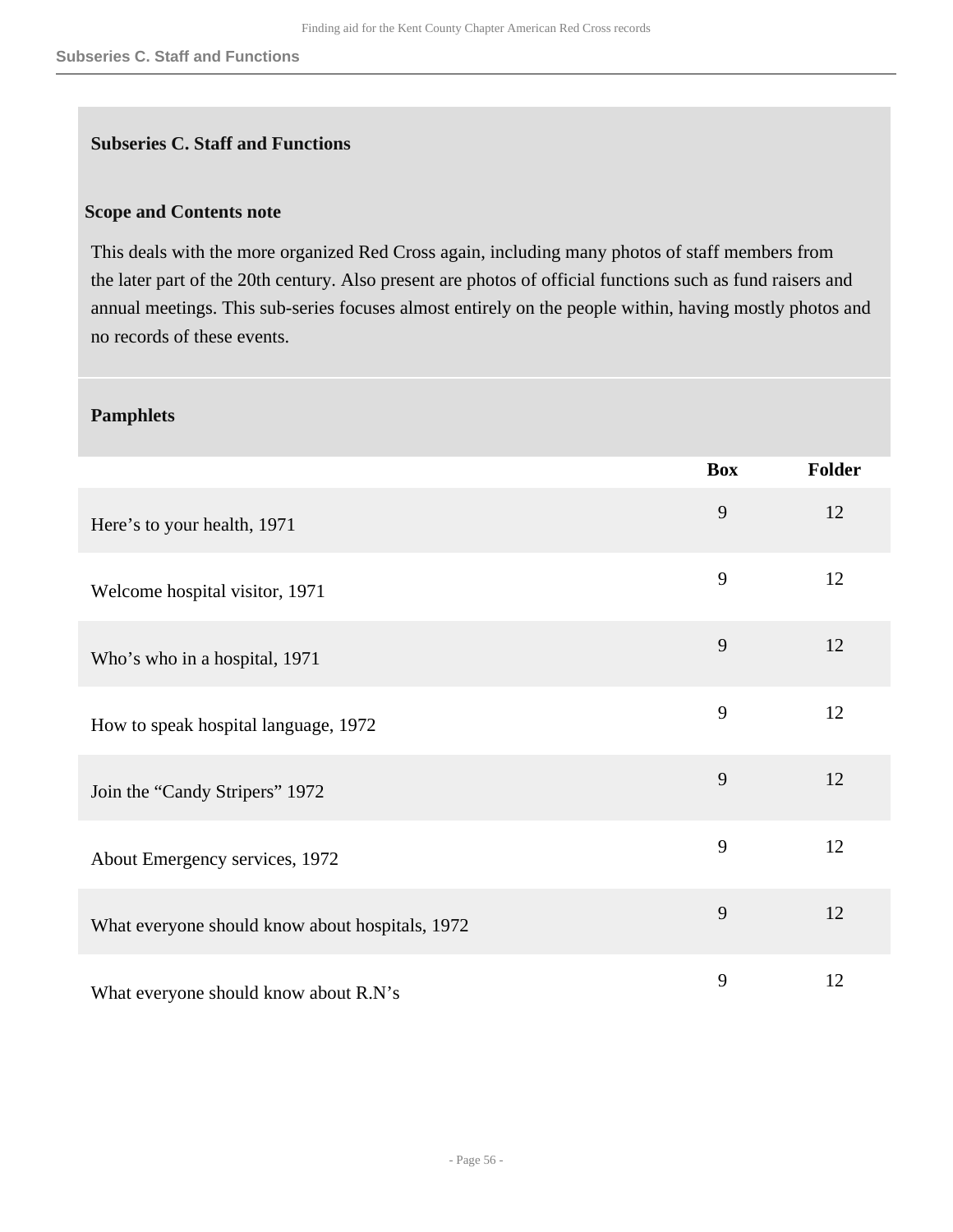#### **News Clippings**

| <b>News Clippings</b>                      |            |               |
|--------------------------------------------|------------|---------------|
|                                            | <b>Box</b> | <b>Folder</b> |
| National Convention, 1970s- 3 programs     | 12B        | 49            |
| Annual Meetings, 1971, 72, 74, 76, 77, 78, | 12B        | 50            |
| <b>Annual Reports</b>                      |            |               |
|                                            | <b>Box</b> | <b>Folder</b> |
| 1943/1944                                  | 12.9       | 51            |
| 1944/1945 (00.[3383].1)                    | 12.9       | 51.1          |
| 1946                                       | 12.9       | 51.2          |
| 1947                                       | 12.9       | 51.3          |
| 1948/1949 (00.[3383].2)                    | 12.9       | 51.4          |
| 1949/1950 (00.[3383].3)                    | 12.9       | 51.5          |
| 1981                                       | 12.9       | 51.6          |
| 1985                                       | 12.9       | 51.6          |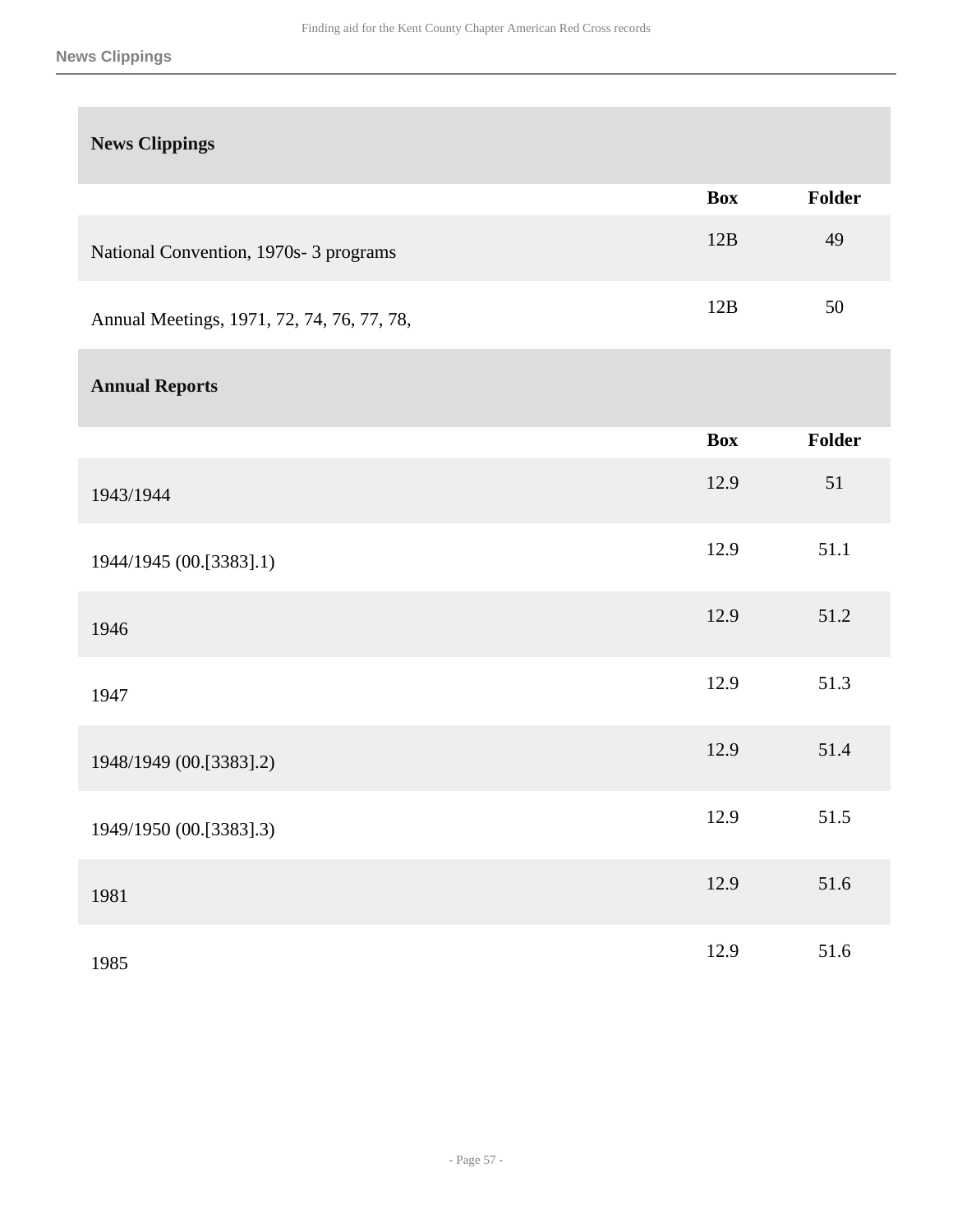|                                                            | <b>Box</b>     | Folder         |
|------------------------------------------------------------|----------------|----------------|
| Annual Meeting, 1975 (4)                                   | $\overline{7}$ | 81             |
| Annual Meeting, 1980 (18+ negatives)                       | $\overline{7}$ | 92             |
| Annual Meeting, 1982 (33+ negatives)                       | $\overline{7}$ | 95             |
| Annual Meeting, 1983 (negatives)                           | $\overline{7}$ | 96             |
| Annual Meeting, 1985 (negatives)                           | $\tau$         | 100            |
| Tower at 1050 Fuller st. blows down, 1980s (30+ negatives) | 15             | $\overline{2}$ |
| Exterior of 1050 Fuller Building, 1988 (12+ negatives)     | 15             | $\overline{4}$ |
| Fund Raising- Garage Sale, 1989 (20+ negatives)            | 15             | 5              |
| Annual Meeting, 1993 (165+ negatives)                      | 15             | $\tau$         |
| Staff-Annual Party, 1994 (34+ negatives)                   | 15             | 8              |
| Annual Recognition- English Hills, 1994 (66+ negatives)    | 15             | 9              |
| Merit Awards, 1994 (52+ negatives)                         | 15             | 10             |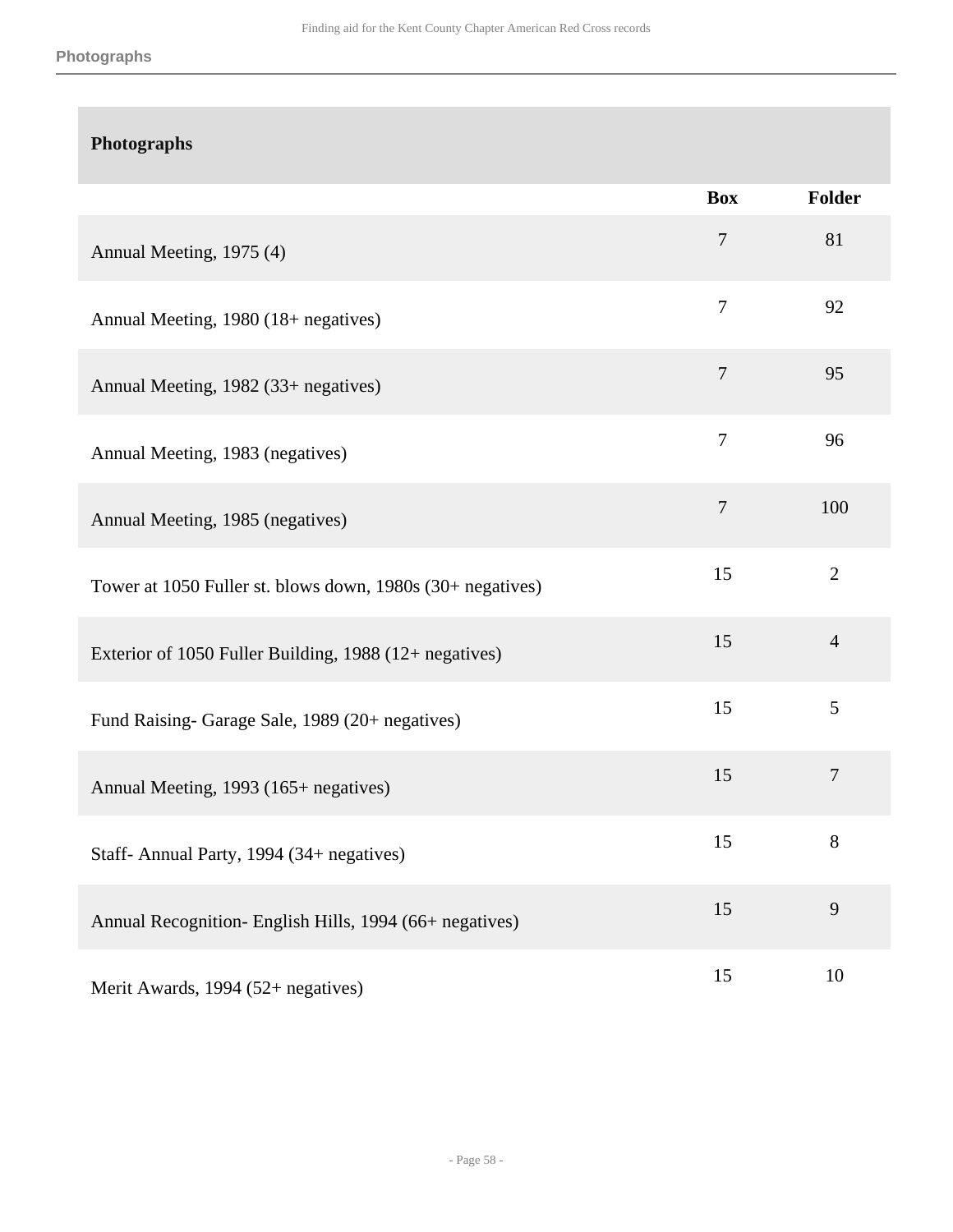| Annual Recognition 1995 (51+ negatives)                  | 15 | 11     |
|----------------------------------------------------------|----|--------|
| Staff-Holidays, 1995 (39+ negatives)                     | 16 | 5      |
| Staff and Board Members, 1995 (59+ negatives)            | 16 | 6      |
| Staff- Joan's Farewell Party, 1995 (10+ negatives)       | 16 | $\tau$ |
| Staff, misc, $1995(43)$ + negatives)                     | 16 | 8      |
| Golf Photos, 1995 (8+ negatives)                         | 16 | 9      |
| March Campaign Victory Celebration, 1995 (34+ negatives) | 16 | 10     |
| March Kick-off, 1996 (66+ negatives)                     | 16 | 11     |
| Annual Recognition, 1996 (23+ negatives)                 | 16 | 12     |

Honor Banquet, 1956 (2+ negatives)

|                               | <b>Box</b> | <b>Folder</b>  |               |
|-------------------------------|------------|----------------|---------------|
| Images                        | 27         | $\overline{4}$ |               |
|                               | <b>Box</b> | <b>Folder</b>  |               |
| <b>Mixed Materials</b>        | 17         | $\overline{4}$ |               |
|                               |            | <b>Box</b>     | <b>Folder</b> |
| Annual Recognition, 1983 (30) |            | 17             | 15            |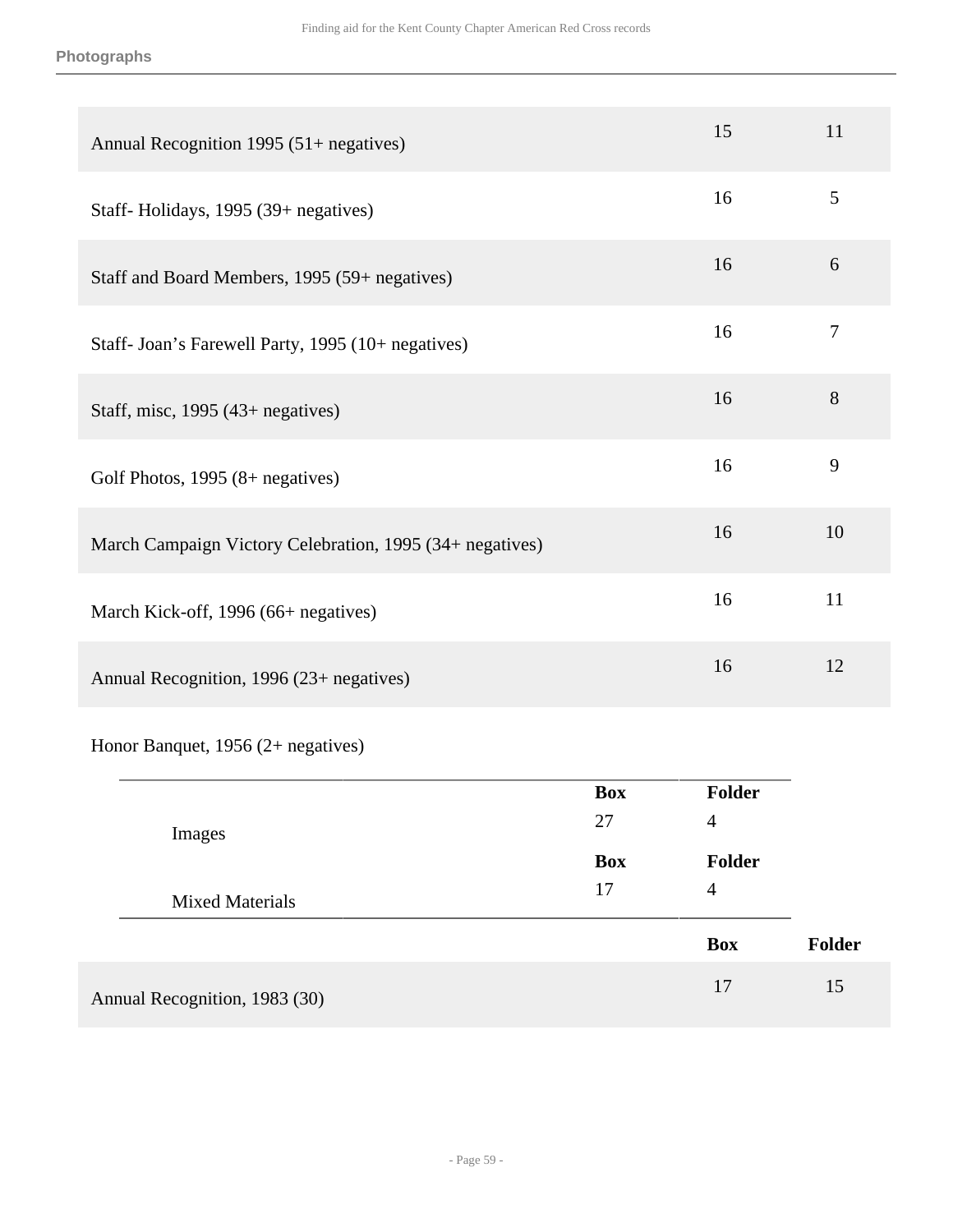| Building Renovations, 1985 (40)                                                     | 17 | 19             |
|-------------------------------------------------------------------------------------|----|----------------|
| Office Renovations, 1987 (27)                                                       | 17 | 22             |
| Staff, 1979, 1988-1990 (44)                                                         | 18 | $\mathbf{1}$   |
| Fundraiser, 1988 (12)                                                               | 18 | $\overline{2}$ |
| Building Renovations, 1989 (16)                                                     | 18 | 3              |
| Capital Campaign, 1989 (48)                                                         | 18 | $\overline{4}$ |
| Westdale Yard Sale, 1989 (16+ negatives)                                            | 18 | 5              |
| Ambassadorial Salute- "Bravo Pietro," honoring Pete and Joan Secchia,<br>1989 (303) | 18 | $\overline{7}$ |
| Safeyees Luncheon, 1989 (32)                                                        | 19 | $\mathbf{1}$   |
| Building Renovations, 1990 (32)                                                     | 19 | $\mathfrak{Z}$ |
| Capital Campaign/Building Renovations, 1990 (102+ negatives)                        | 19 | $\overline{4}$ |
| Annual Recognition Meeting, 1990 (43)                                               | 19 | $\tau$         |
| V/W Agency Kickoff, 1990 (11+ negatives)                                            | 19 | $8\,$          |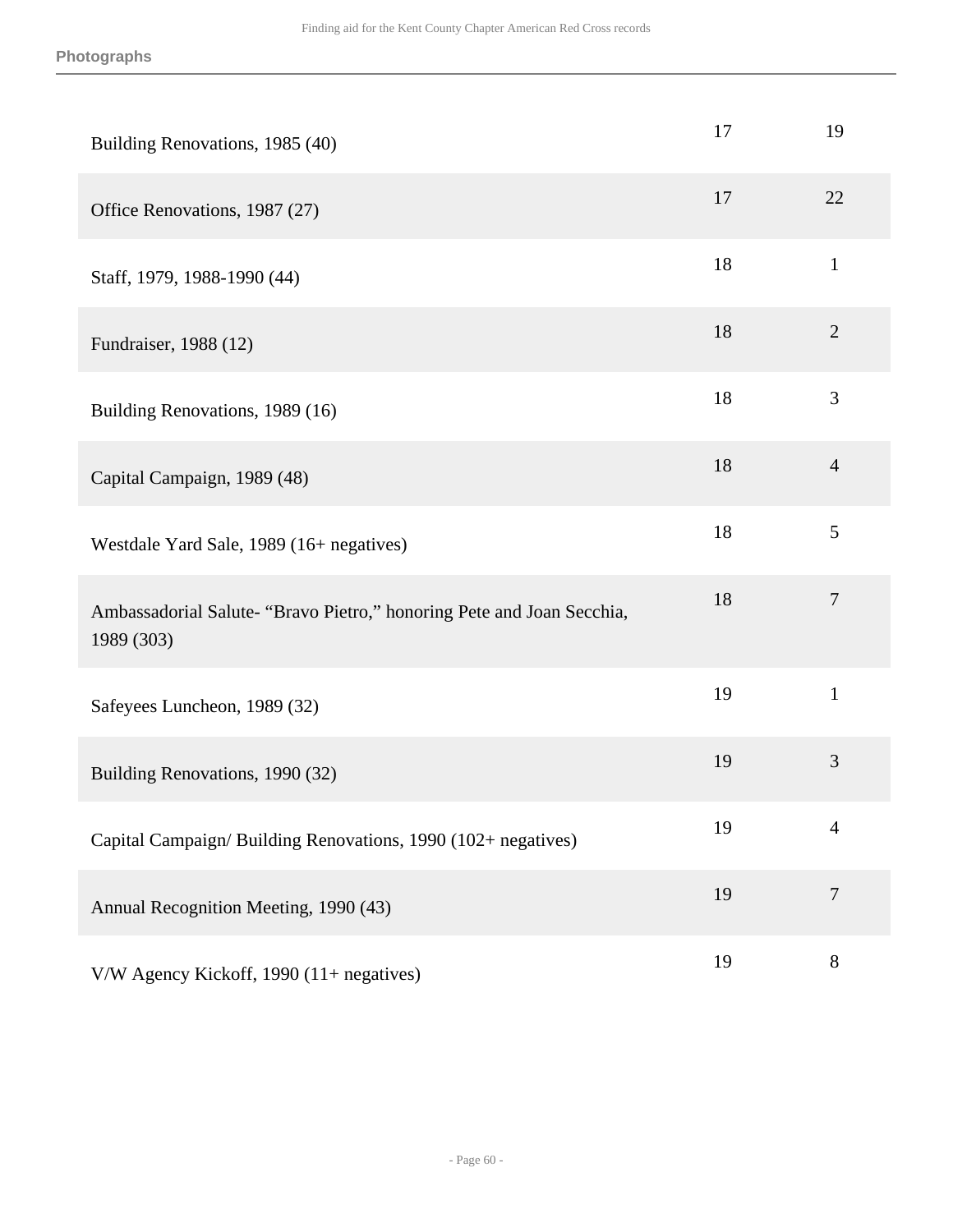| Kent County Chapter Open House, 1990 (49)                             | 19 | 9              |
|-----------------------------------------------------------------------|----|----------------|
| Heart Bank Recognition, 1990 (12)                                     | 19 | 10             |
| Miranda at B.A.T. Class, 1991 (16)                                    | 19 | 11             |
| "Respect yourself, protect yourself," program, 1991 (37+ negatives)   | 19 | 12             |
| Annual Recognition Meeting, 1991 (36)                                 | 19 | 13             |
| Staff, Pat McDuffee's Farewell Party, 1991 (68)                       | 20 | $\mathbf{1}$   |
| Bowling with LAV 96.9, 1991 $(12 +$ negatives)                        | 20 | $\overline{2}$ |
| Tropical Party, 1991 (81)                                             | 20 | 3              |
| ODS Forum-Fountain Street Church, 1991 (33+ negatives)                | 20 | $\overline{4}$ |
| Staff, 1992 (21)                                                      | 20 | $\overline{7}$ |
| Staff, 1993 (5)                                                       | 20 | $8\phantom{1}$ |
| Safety Awards, 1993 (6+ negatives)                                    | 20 | 10             |
| Award Given to Warren DeHaan of Russ' Restaurant, 1993 (8+ negatives) | 20 | 11             |
| Halloween Party, 1994 (32)                                            | 20 | 12             |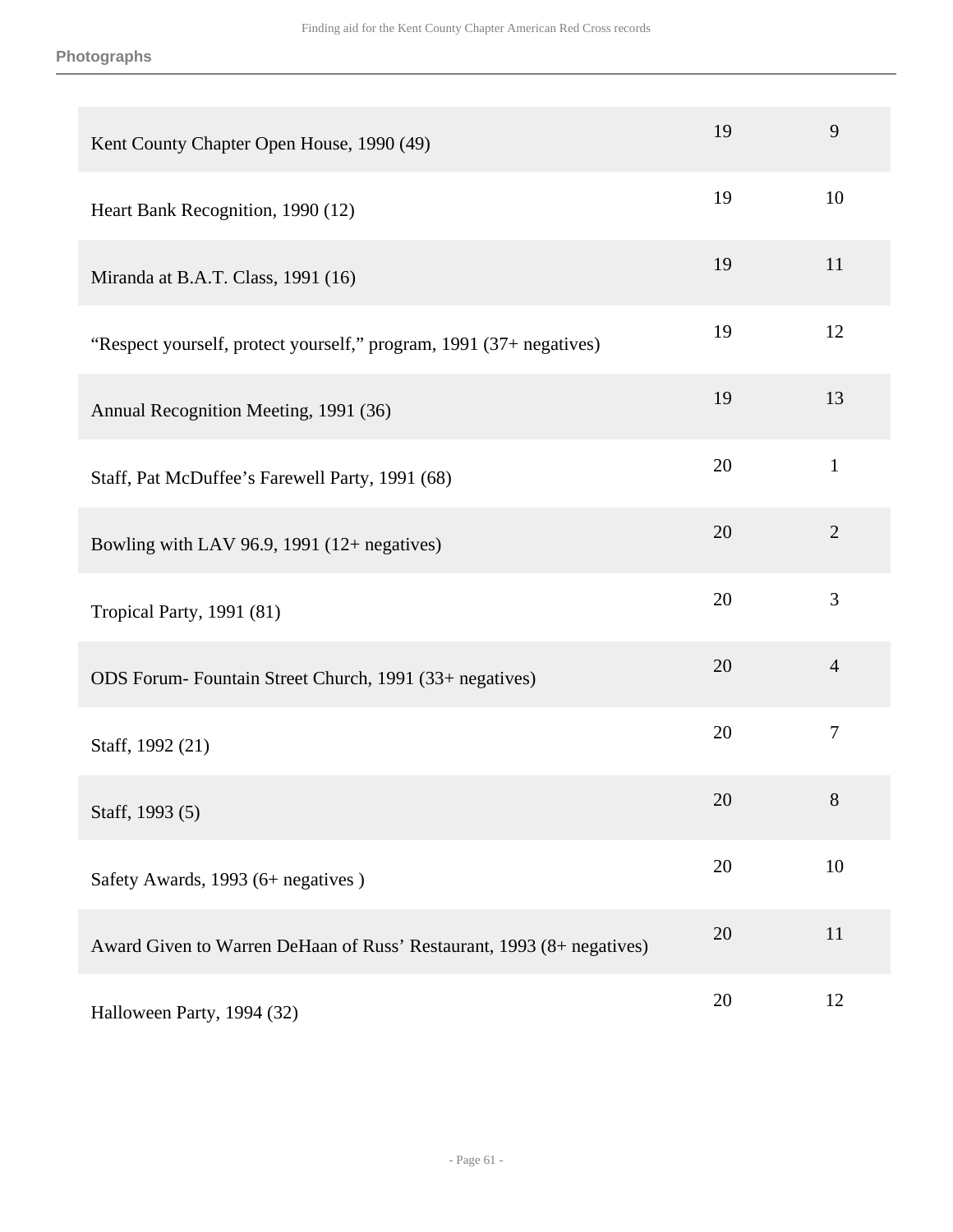| Staff-Shannon's Shower, 1994 (28)                                                | 20 | 13             |
|----------------------------------------------------------------------------------|----|----------------|
| Staff-Pictures for Lyle's Retirement Book, 1994 (50+ negatives)                  | 20 | 14             |
| Staff-Christmas Party, 1994 (20)                                                 | 20 | 15             |
| Staff- Lyle's Last Day/Disaster Volunteers Returning, 1994 (16)                  | 20 | 16             |
| Golf Challenge, 1994 (15+ negatives)                                             | 21 | $\mathbf{1}$   |
| Tree removal near 1050 Fuller/Committee Choice Award for River Run,<br>1994 (23) | 21 | $\overline{2}$ |
| Staff-Alex's Birthday, 1995 (11)                                                 | 21 | 3              |
| Staff- Steve's Farewell Party, 1995 (20)                                         | 21 | $\overline{4}$ |
| Staff, 1995 (31)                                                                 | 21 | 5              |
| Community Campaign/CPR Sunday, 1996 (49)                                         | 21 | 6              |
| Community Campaign, 1996 (26)                                                    | 21 | 7              |
| Golf Challenge, 1996 (35+ negatives)                                             | 21 | 8              |
| African American Festival, 196 (28+ negatives)                                   | 21 | 10             |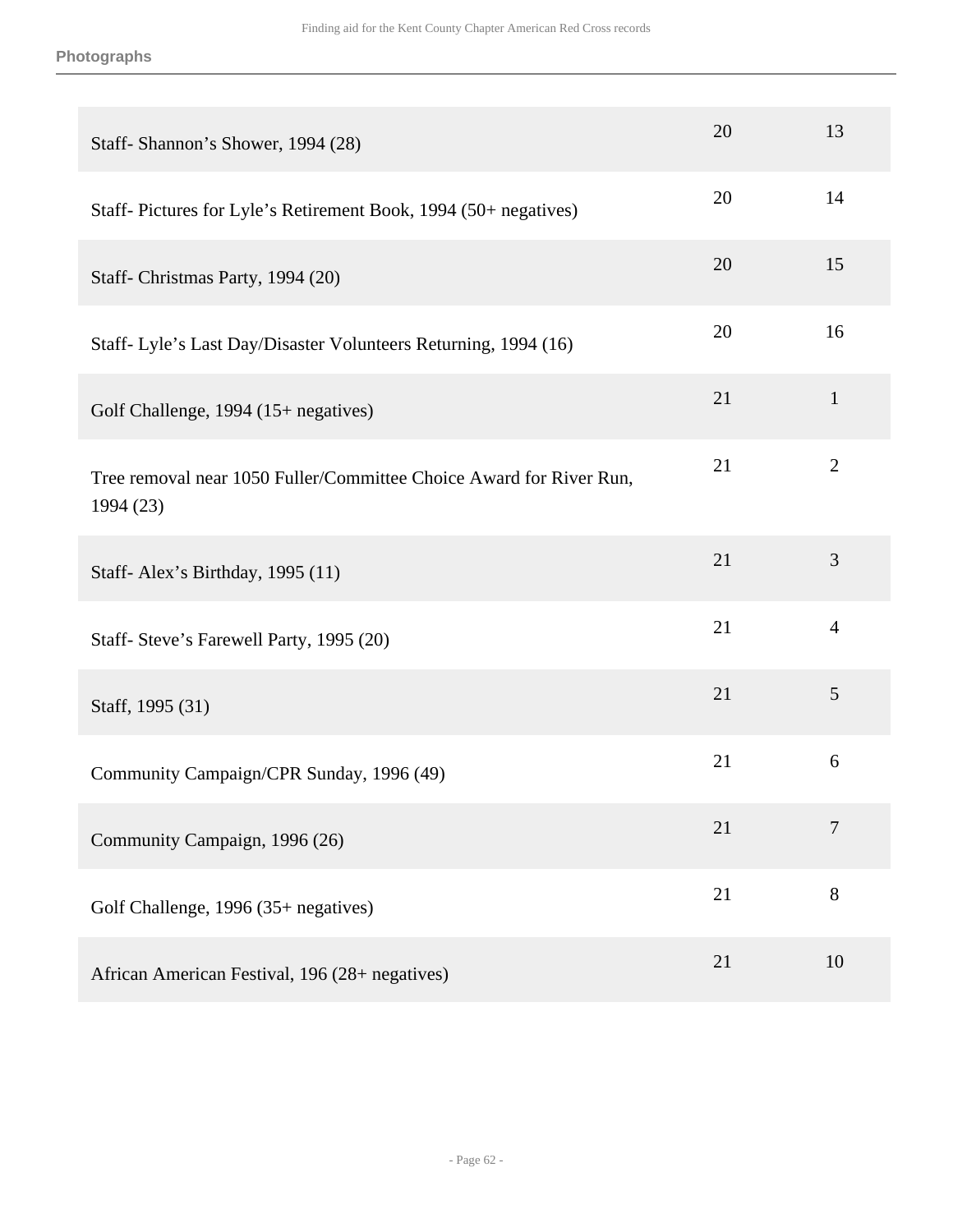| Award Recipients, n.d. (14) | 21 |    |
|-----------------------------|----|----|
| Food Preparation, n.d. (11) | 21 | 13 |

#### **Subseries D. Nurses and Military**

#### **Scope and Contents note**

This deals with the more organized Red Cross again, including many photos of staff members from the later part of the 20th century. Also present are photos of official functions such as fund raisers and annual meetings. This sub-series focuses almost entirely on the people within, having mostly photos and no records of these events.

#### **Scope and Contents note**

This small sub-series consists of photographs of nurses of the American Red Cross. There are pictures of nurses both comfortably at home in the US, and also participating in conflicts in other areas of the world. This then leads into the military segment of the collection, mainly photos and news clippings of World War II and Vietnam, often with nurses present.

#### **Books**

|                                                                      | <b>Box</b> | <b>Folder</b> |
|----------------------------------------------------------------------|------------|---------------|
| Instructor's Syllabus for the course in Red Cross Home Nursing, 1942 |            | 9             |
| Home Nursing, 1942                                                   |            | 10            |
| War and Postwar Adjustment Policies, 1944                            |            |               |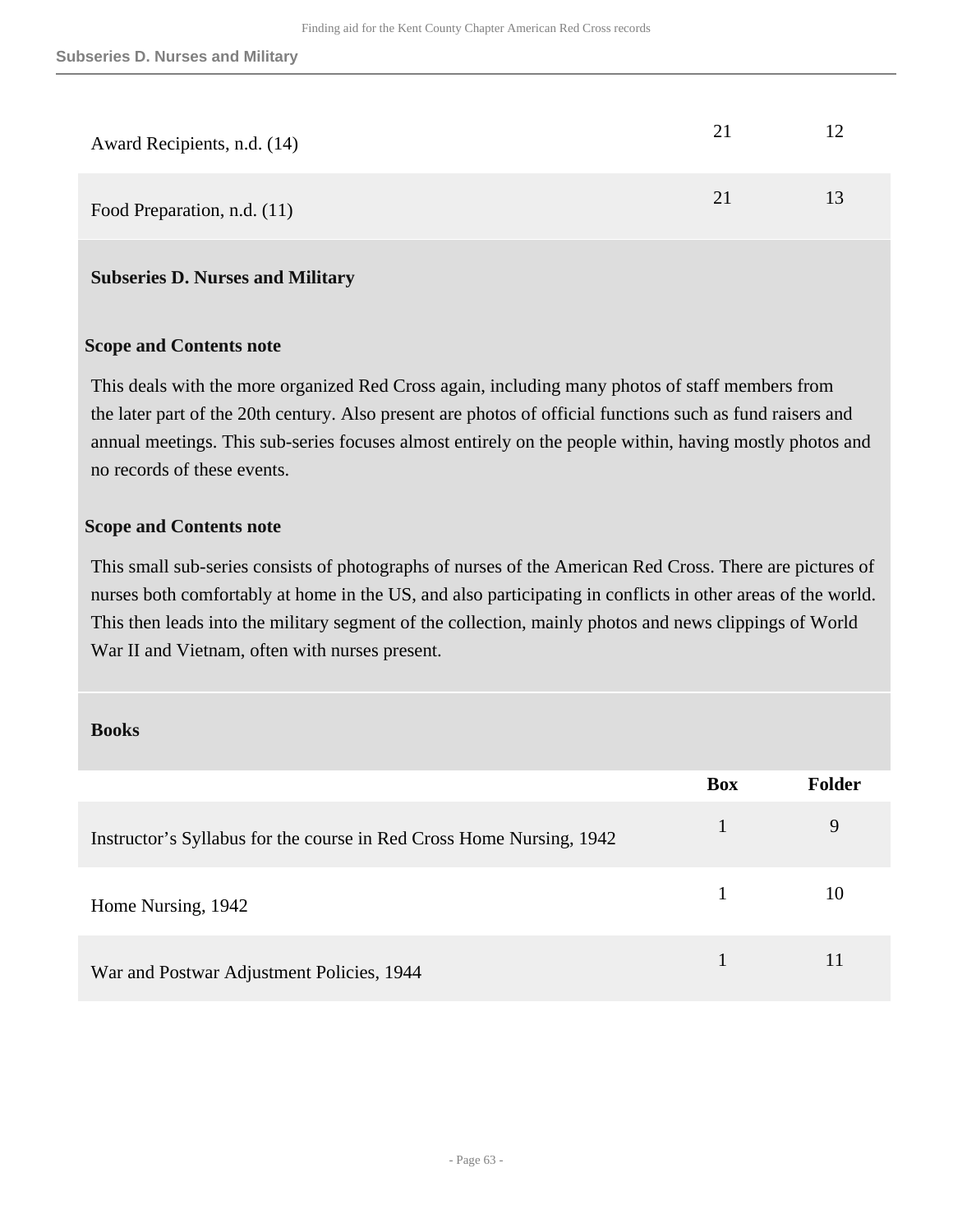**Pamphlets**

| Freedom and Responsibility in the American Way of Life, 1945       | $\mathbf{1}$   | 12            |
|--------------------------------------------------------------------|----------------|---------------|
| The Red Cross Nurse in Action, 1949                                | $\mathbf{1}$   | 14            |
| Home Nursing, 1951                                                 | $\mathbf{1}$   | 15            |
| Home Nursing Textbook, 1963                                        | $\overline{2}$ | 6             |
| Pathways to Peace, 1965                                            | $\overline{2}$ | 8             |
| <b>Pamphlets</b>                                                   |                |               |
|                                                                    |                |               |
|                                                                    | <b>Box</b>     | <b>Folder</b> |
| Medical Ops and Care-Careers for women in military hospitals, 1963 | 10             | $\mathbf{1}$  |
| Nursing the multiple sclerosis patient, 1969                       | 10             | $\mathbf{1}$  |
| Caring-Older people and the Red Cross, 1974                        | 10             | $\mathbf{1}$  |
| Tips for temporarily able bodies, 185                              | 10             | $\mathbf{1}$  |

ABC's of physical therapy, 1971 10 1

## **News Clippings**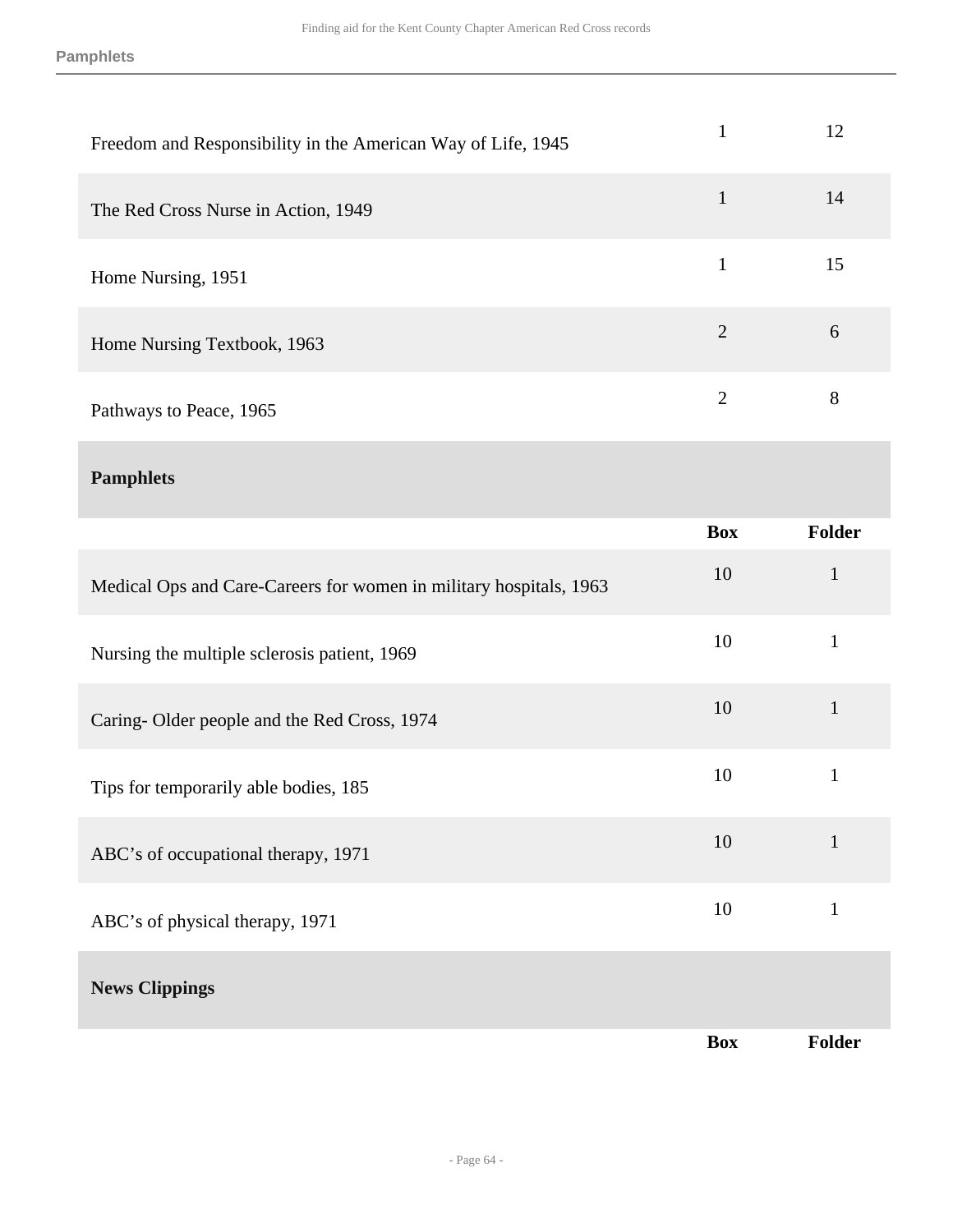| Handwritten Letters, 1944                         | 12A              | 9              |
|---------------------------------------------------|------------------|----------------|
| Servicemen's Letters, n.d.                        | 12A              | 10             |
| News Clippings, Vietnam, various d's              | 12B              | 42             |
| Nurses Services Manual, 1956                      | 12B              | 52             |
| <b>Slides</b>                                     |                  |                |
|                                                   | <b>Box</b>       | <b>Folder</b>  |
| Nursing Care, n.d. (116)                          | 13               | 8              |
| Photographs                                       |                  |                |
|                                                   | <b>Box</b>       | <b>Folder</b>  |
| Nurses, 1941 (1)                                  | $\overline{7}$   | $\overline{2}$ |
| Nurses in World War II, 1941 (12)                 | $\overline{7}$   | 3              |
| Nurses, 1942 (2)                                  | $\overline{7}$   | $\overline{4}$ |
| World War II, 1945 (10)                           | $\overline{7}$   | 5              |
| Local Participants in World War II, 1945 (7)      | $\overline{7}$   | 6              |
| Service to Military Family and Veterans, 1946 (3) | $\boldsymbol{7}$ | $\tau$         |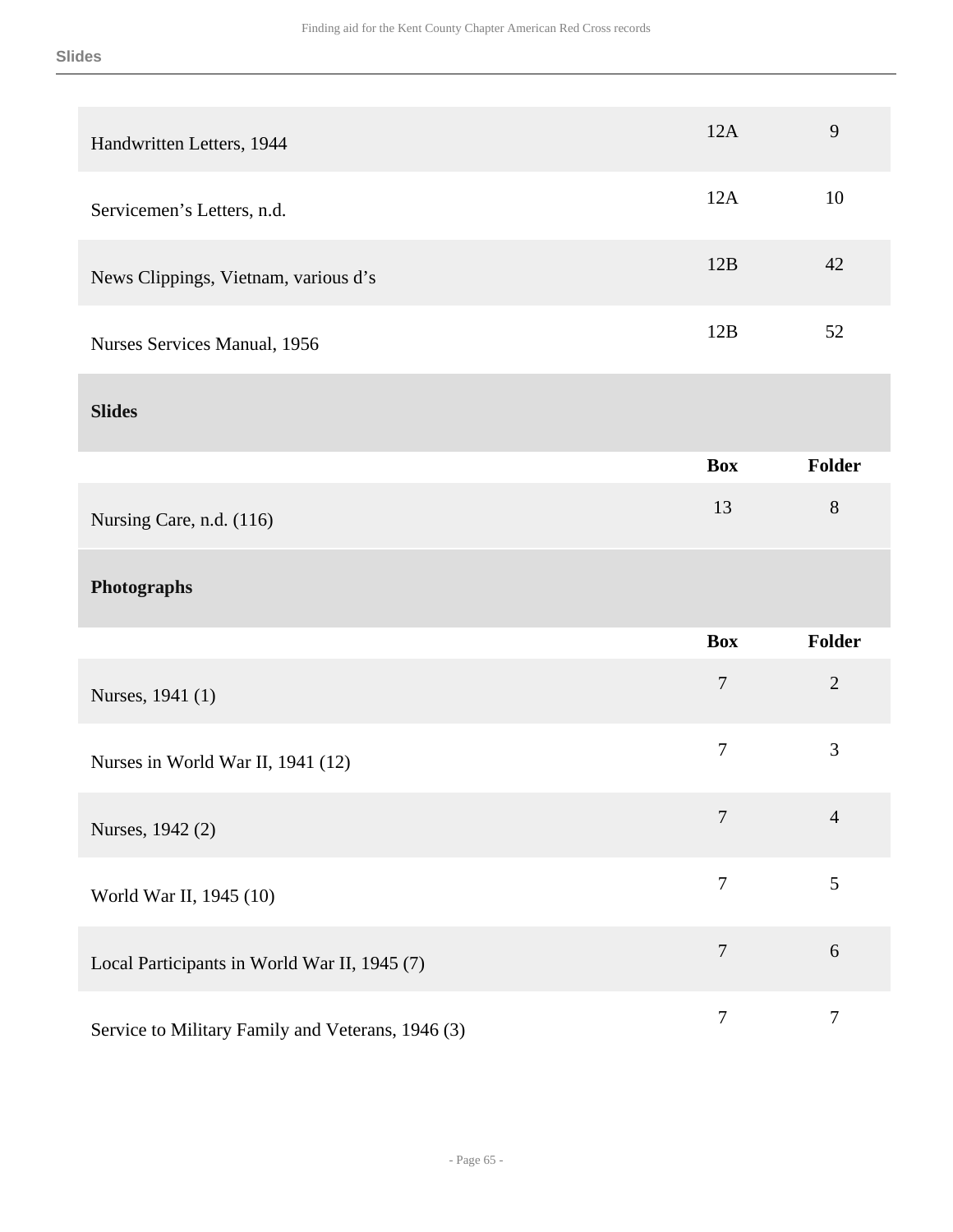| Nurses, 1948 (3)   | $\overline{7}$   | $8\,$  |
|--------------------|------------------|--------|
| Nurses, 1951 (3)   | $\overline{7}$   | $11\,$ |
| Nurses, 1952 (2)   | $\boldsymbol{7}$ | 12     |
| Nurses, 1953 (1)   | $\overline{7}$   | 13     |
| Nurses, 1958 (2)   | $\overline{7}$   | 21     |
| Nurses, 1964 (1)   | $\boldsymbol{7}$ | 34     |
| Vietnam, 1964 (6)  | $\overline{7}$   | 36     |
| Vietnam, 1965 (8)  | $\boldsymbol{7}$ | 37     |
| Nurses, 1965 (5)   | $\overline{7}$   | 38     |
| Vietnam, 1966 (21) | $\tau$           | 41     |
| Nurses, 1966 (3)   | $\boldsymbol{7}$ | 43     |
| Nurses, 1967 (4)   | $\overline{7}$   | $44\,$ |
| Vietnam, 1967 (27) | $\overline{7}$   | 47     |
| Nurses, 1968 (1)   | $\boldsymbol{7}$ | $50\,$ |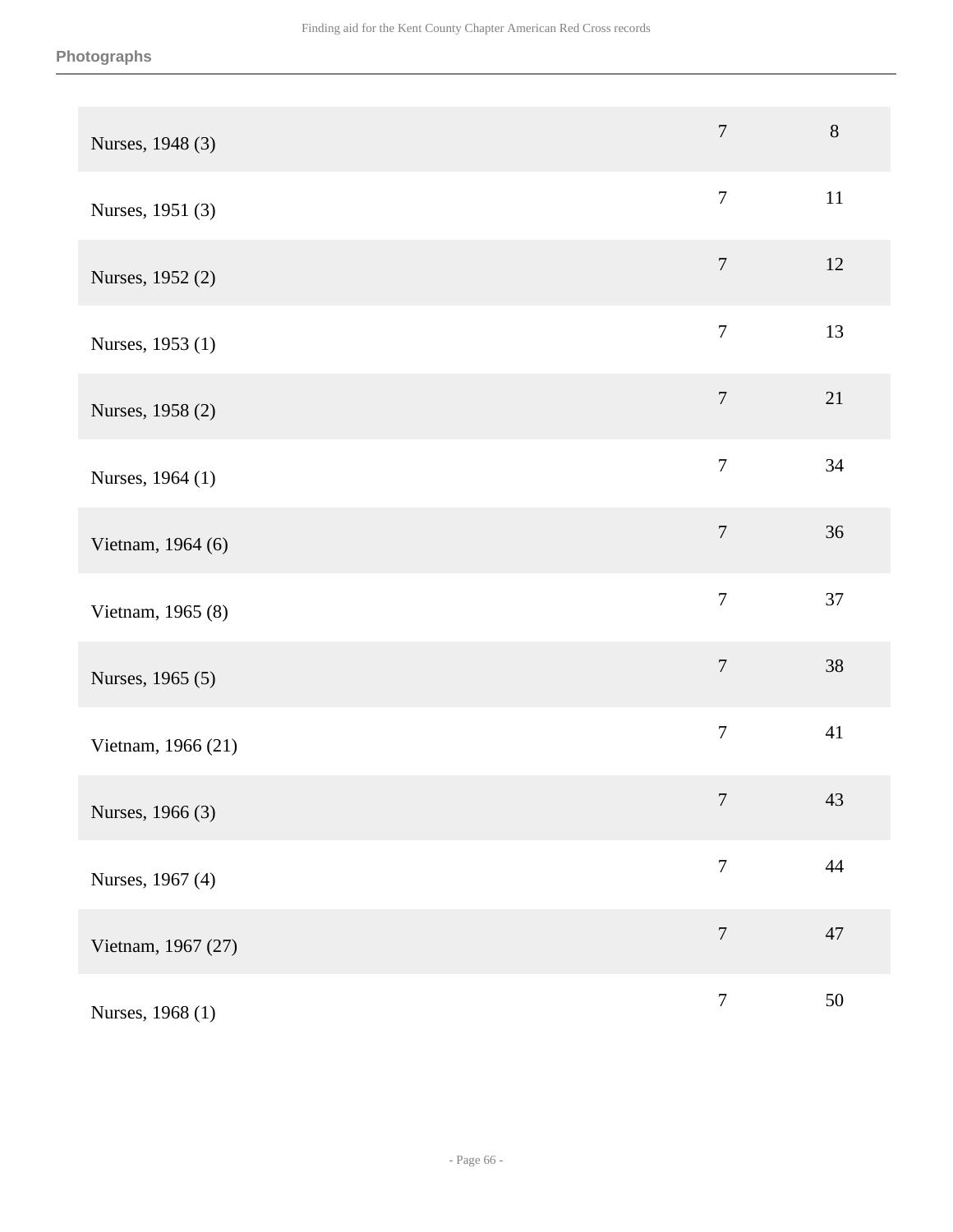| Vietnam, 1968 (28)                               | $\overline{7}$ | 52 |
|--------------------------------------------------|----------------|----|
| Nurses, 1969 (2)                                 | $\overline{7}$ | 55 |
| Vietnam, 1969 (11)                               | $\overline{7}$ | 57 |
| Military, 1970s (3)                              | $\overline{7}$ | 58 |
| Nurses, 1976 (1)                                 | $\overline{7}$ | 85 |
| Kent County Nurses, n.d. (5)                     | 8              | 22 |
| Nurses, n.d. (43)                                | 8              | 23 |
| Vietnam, n.d. (30)                               | 8              | 28 |
| Service to Military Family and Vets, n.d. (12)   | 8              | 29 |
| Operation Desert Storm Freedom Parade, 1991 (31) | 15             | 6  |

#### Decoration of Revolutionary War Veteran's grave (Moses Clark), 1958 (2+ negatives)

|                        | <b>Box</b> | Folder     |
|------------------------|------------|------------|
| Images                 | 27         | 5          |
|                        | <b>Box</b> | Folder     |
| <b>Mixed Materials</b> | 17         | 5          |
|                        |            | <b>Box</b> |